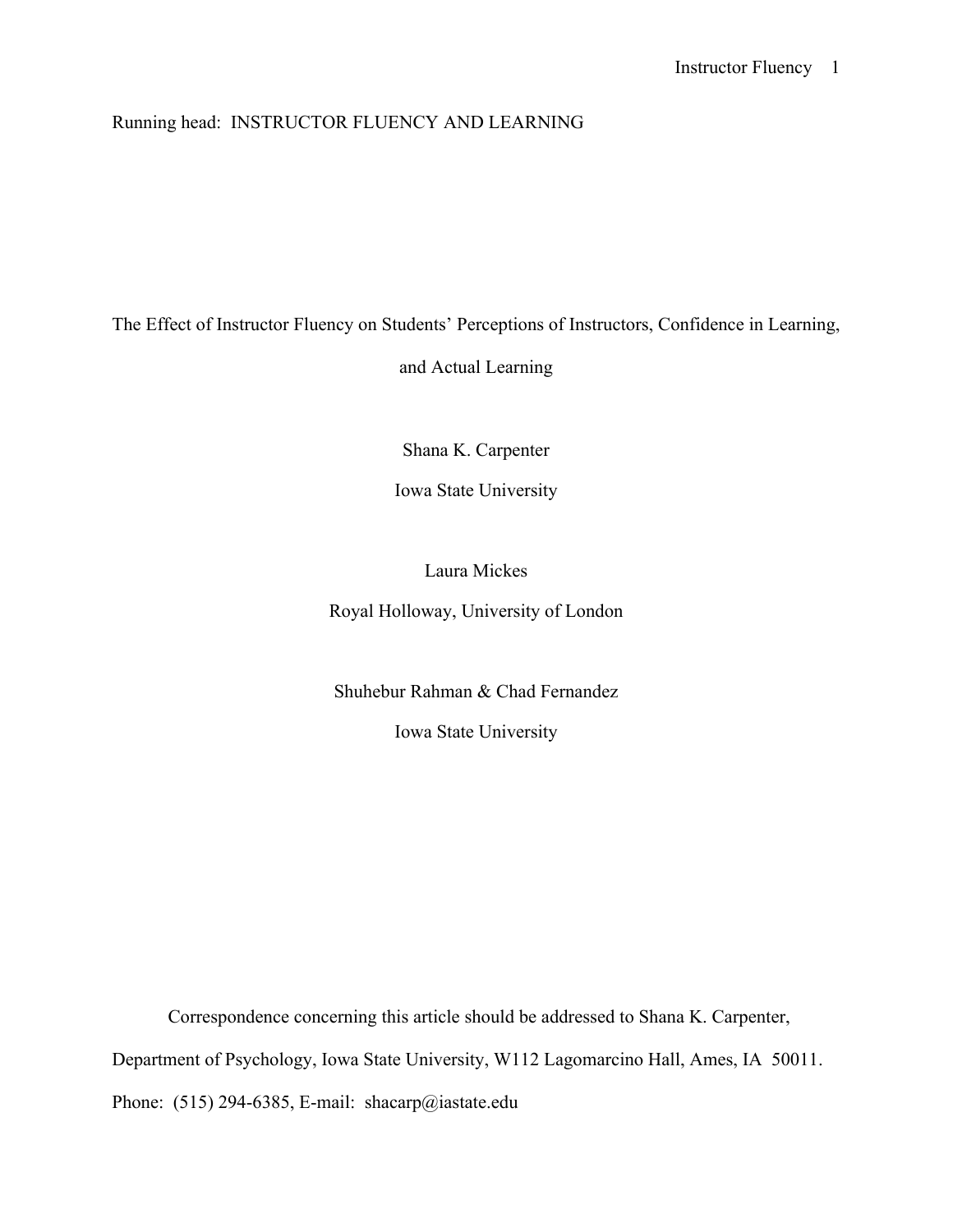#### Abstract

Students' judgments of their own learning are often misled by perceptions of *fluency*—the ease with which information is presented during learning. Lectures represent important learning experiences that contain variations in fluency, but have not been extensively studied. In the current study, students watched a 22-minute videotaped lecture that was delivered by the same instructor in either a *fluent* (strong, confident, and deliberate) manner, or in a *disfluent* (uncertain, hesitant, and disengaged) manner. Students then predicted their score on an upcoming test over the information, rated the instructor on traditional evaluation measures, and took a multiplechoice test over the information immediately (Experiment 1) after 10 minutes (Experiment 2), or after one day (Experiment 3). The fluent instructor was rated significantly higher than the disfluent instructor, but test scores did not consistently differ between the two conditions. Though students did not indicate higher confidence overall in learning from a fluent instructor, Experiment 3 found that when participants base their confidence on the instructor, those in the fluent condition were more likely to be overconfident. These findings indicate that instructor fluency leads to higher ratings of instructors and can lead to higher confidence, but it does not necessarily lead to better learning.

Keywords:

Memory Metacognition Fluency Instructor Evaluations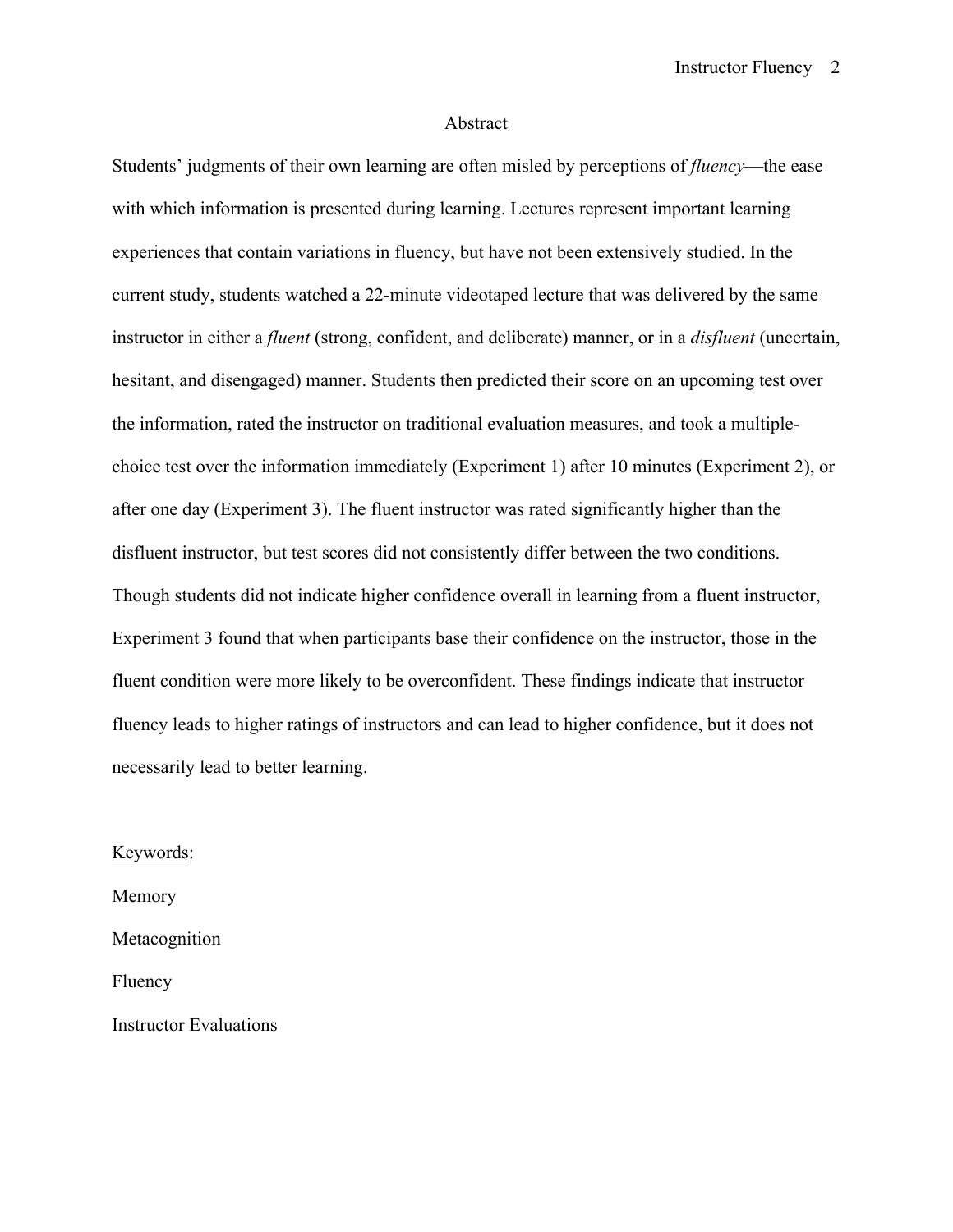The Effect of Instructor Fluency on Students' Perceptions of Instructors, Confidence in Learning, and Actual Learning

The path to successful learning requires students to accurately evaluate their own knowledge. Students' impressions of how well they understand a concept can influence their study decisions, and as a consequence, their performance on course-related assessments. With advances in technology that afford more educational opportunities outside of traditional classroom settings, it is becoming increasingly important for students to effectively monitor and regulate their own learning.

Unfortunately, there is often a gap between students' impressions of how much they know about something and the objective verification—via a test or assignment—of how much they really know. Decades of research on metacognition has shown that students tend to overestimate their own knowledge. When asked to predict their own performance on an upcoming test, the predictions that students give are often higher than their actual performance on the test. This has been shown in many laboratory studies (e.g., Castel, McCabe, & Roediger, 2007; Dunlosky & Metcalfe, 2009; Dunlosky & Nelson, 1994; Finn & Metcalfe, 2007; Koriat & Bjork, 2005; Koriat, Sheffer, & Ma'ayan, 2002; Kornell & Bjork, 2009), and also in classroom studies where students often over-predict their performance on upcoming assessments over course material that they are currently learning (e.g., Bol, Hacker, O'Shea, & Allen, 2005; Carpenter et al., in press; Hacker, Bol, Horgan, & Rakow, 2000; Miller & Geraci, 2011).

In academic situations, overconfidence can lead to the unfortunate and sometimes surprising realization that students experience when they are confronted with the fact that they have performed worse than they expected. The negative consequences of overconfidence can be difficult to overcome. Even if students' metacognitive awareness improves with practice (i.e., the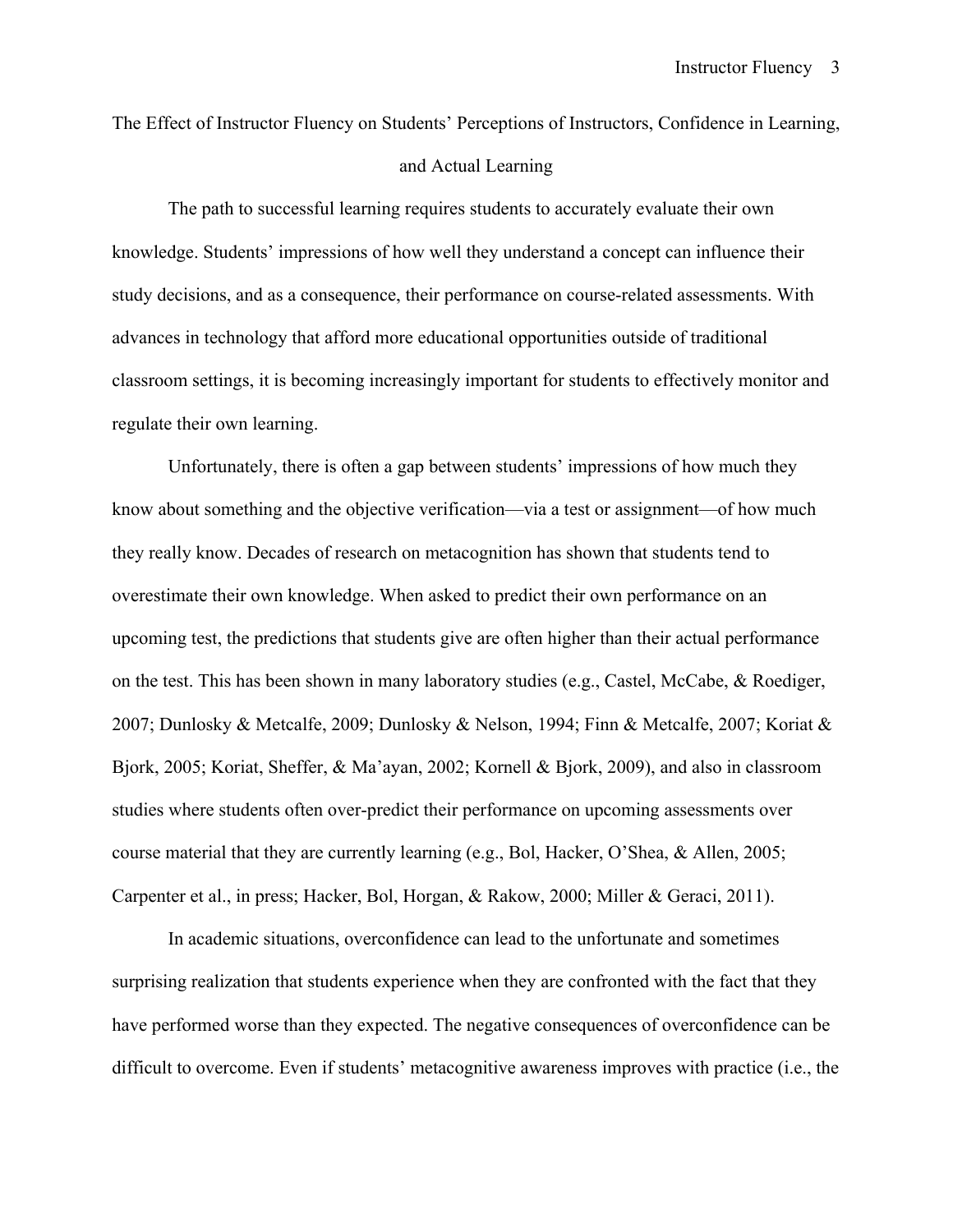"reality check" they get after the first exam) and their scores improve on subsequent exams, one low exam score can account for a non-trivial portion of their final course grade. The subjective experience of low performance can also be accompanied by other undesirable consequences, such as academic disengagement and attrition (Baillie & Fitzgerald, 2000; Geisinger & Raman, 2013). Thus, understanding the factors that contribute to overconfidence, and how they might apply in academic situations, is critical to improving students' success and persistence.

Research on metacognition has revealed that overconfidence arises when students base their judgments of learning on factors that are not diagnostic of their actual learning. Whereas some factors can be reliable indicators of a student's level of knowledge (e.g., one's performance on a practice assessment), other factors are poor indicators and can even be *inversely* related to a student's level of knowledge. One of the most widely-studied factors that can mislead students' perceptions of their own learning is *fluency*, or the perceived ease with which information is processed during learning (for recent reviews, see Alter & Oppenheimer, 2009; Bjork, Dunlosky, & Kornell, 2013; Finn & Tauber, in press). Some studies have shown, for example, that students' predictions of their own performance on an upcoming test are higher—but performance itself is *not* higher—for information that is presented to them in an easier-to-read font style (Alter, Oppenheimer, Epley, & Eyre, 2007), or in a larger font size (Rhodes & Castel, 2008).

Other studies have shown that students' predictions of performance—but *not* actual performance—are higher when verbal information is accompanied by colorful images and graphics, such as pictures appearing alongside text descriptions of scientific phenomena (Serra  $\&$ Dunlosky, 2010), or pictures denoting the English translations of foreign language vocabulary words (Carpenter & Olson, 2012). In these studies the presence of a picture, although it did not benefit memory for the verbal information that it accompanied, created an impression that the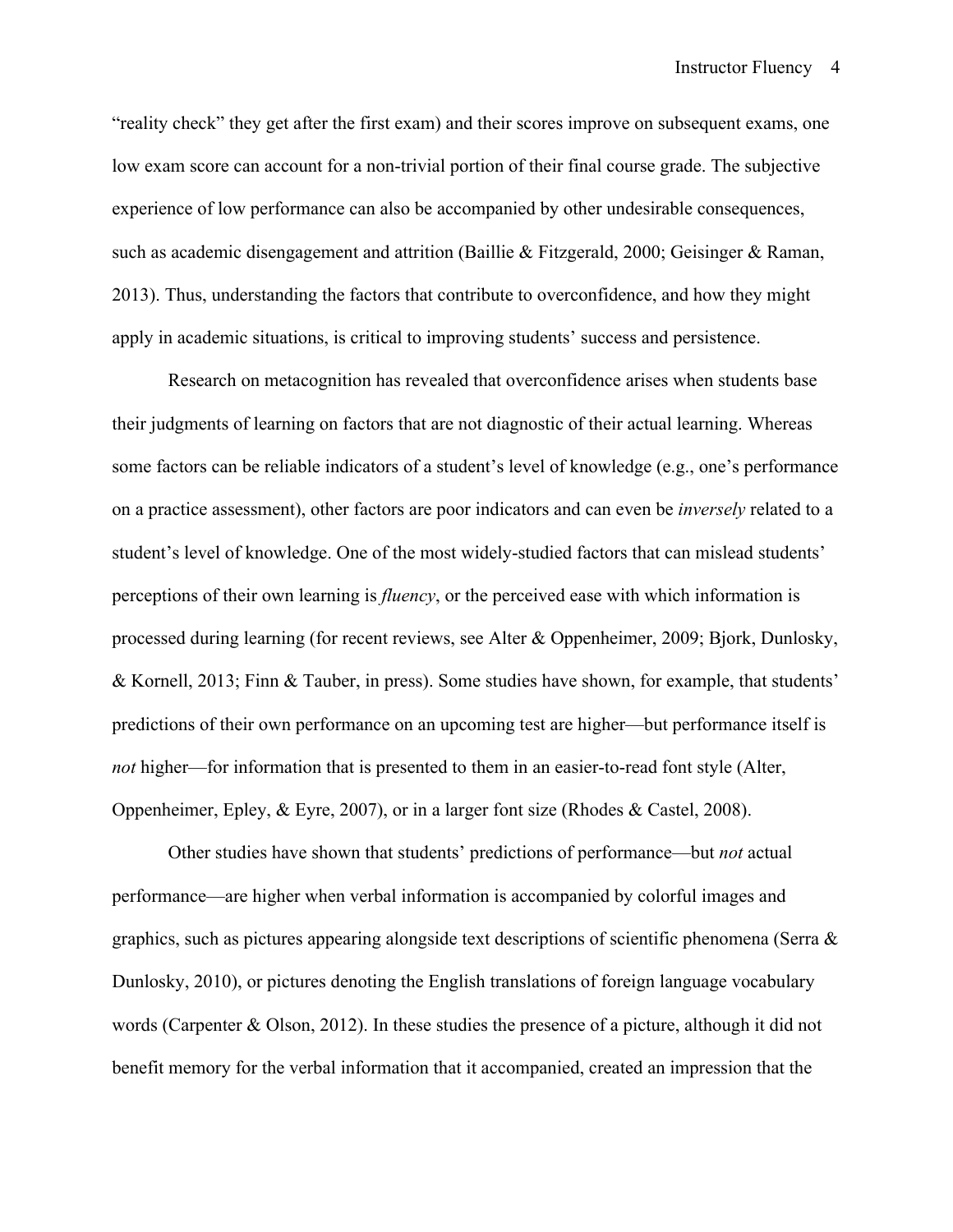material was easier to process and thus would be easier to remember. Direct evidence for this ease-of-processing heuristic comes from Carpenter and Olson's (2012) Experiment 4, in which participants were given unfamiliar foreign language words—either accompanied by pictures denoting their meaning, or by their English translations—and asked to rate how easy it was to study the pair of items together, how easy it was to understand the foreign word from the picture (vs. the English translation), and how easy it was to link the meaning of the foreign word to the picture (vs. the English translation). In all cases, participants' ease-of-processing ratings were higher when the foreign words were accompanied by pictures than by English translations.

 The illusion of fluency can also lead students to misjudge the effectiveness of different learning techniques. Many studies have demonstrated the reliable and powerful benefits of spaced practice—repeatedly studying information in a way that is distributed across time rather than massed together in immediate repetition (for recent reviews, see Carpenter, Cepeda, Rohrer, Kang, & Pashler, 2012; Cepeda, Vul, Rohrer, Wixted, & Pashler, 2008; Delaney, Verkoeijen, & Spirgel, 2010; Gerbier & Toppino, 2015; Küpper-Tetzel, 2014). However, students often feel more confident in their learning following massed practice compared to spaced practice (Carpenter & Mueller, 2013; Kornell & Bjork, 2007; Simon & Bjork, 2011). Even after having a chance to experience both techniques and demonstrating greater objective learning from spaced vs. massed practice, students still adopt the erroneous belief that massed practice was more effective in helping them learn (Kornell & Bjork, 2008).

Students' tendency to endorse massed practice could arise from the sense of fluency that it provides. When material is repeatedly encountered in immediate succession, it is readily available in short-term memory, creating the impression that it has been well-learned. The ease with which information comes to mind in the short-term, however, is not always a good indicator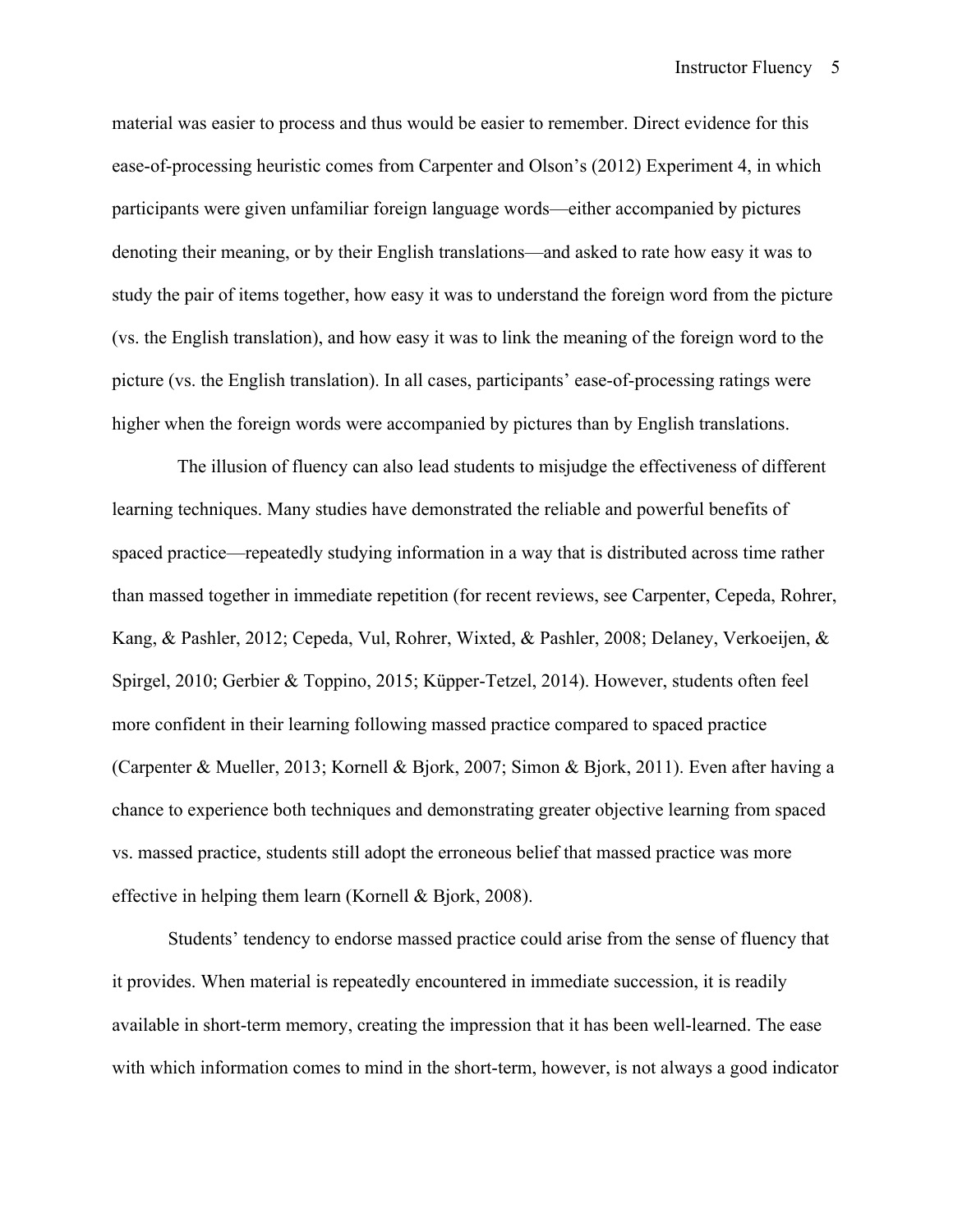of long-term learning. Though recalling information on tests that occur at massed repetitions is much easier initially and leads to higher accuracy than recalling information on tests that occur at spaced repetitions, this pattern reverses in the long-term, such that memory assessed after a delay reveals an advantage for information learned via spaced tests (Carpenter & DeLosh, 2005; Carpenter, Pashler, & Cepeda, 2009). Results like these reveal an important distinction between the perceived ease of processing during initial learning and the durability of long-term retention, which can sometimes be inversely related.

Academic settings afford the opportunity for students to be vulnerable to this "illusion of knowing" driven by fluency. Students routinely encounter information that varies in its perceived ease of processing. In particular, in any college or university there is wide variation in instructors' teaching styles. Some instructors, due perhaps to years of experience, give smooth and well-polished lectures, whereas others are less organized and may fumble through the more difficult parts. The *appearance* of how easy the information is to learn—based on the ease with which the instructor explains it—may influence students' judgments of how easy it will be for them to remember. Lecture-based learning is one area where variations in ease of processing abound, but the effects they might have on students' confidence and learning are currently not well understood.

One recent study explored this by manipulating the fluency of a lecture and its effects on students' perceived and actual learning. Carpenter, Wilford, Kornell, and Mullaney (2013) had students watch one of two pre-recorded lecture videos of an instructor explaining a scientific concept. The same instructor appeared in both videos, and the content taught was scripted to ensure that it was identical across the two videos. The only difference between the two videos was in how the instructor delivered the lecture. In the *fluent* condition, the instructor stood facing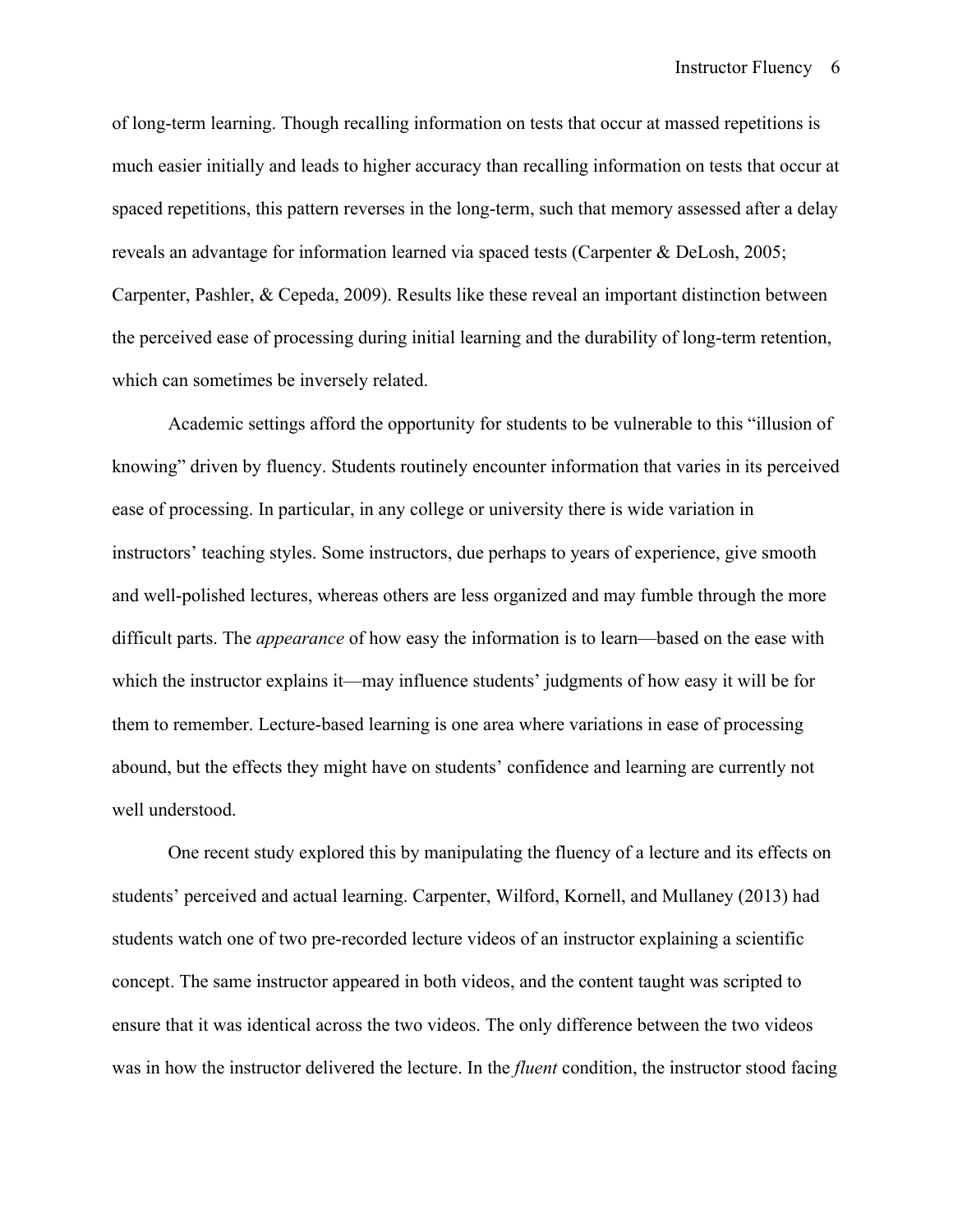the camera, explaining the material in a confident and fluid manner without help from notes. In the *disfluent* condition, she delivered the same content while hunched over a desk, reading from notes, stumbling over words and pausing awkwardly.

After watching one of these two videos students rated the instructor on traditional teacher evaluation measures, including preparedness, organization, knowledge, and overall effectiveness. The fluent instructor received average ratings that were significantly higher than the disfluent instructor (4.2 vs. 1.5 on a 5-point scale), however a later memory test revealed no significant difference in learning between the two conditions. This was true even though students in the fluent condition estimated their knowledge of the material to be significantly higher than those in the disfluent condition. More specifically, when asked to predict their future test performance immediately after watching the video, students in the disfluent condition predicted a level of performance that was close to what they actually attained on the memory test. Students in the fluent condition, on the other hand, predicted that they would recall about twice as much as they actually did.

This study provides some evidence that the misleading effects of fluency might apply to lecture-based learning. This carries important implications for designing lectures in a way that is most effective for student learning and helps them avoid the pitfalls of overconfidence. Many handbooks on college teaching encourage instructors to prepare well-organized and engaging lectures (e.g., Brown & Atkins, 1990; Brown & Race, 2002; Davis, 1993; Ekeler, 1994; Hogan, 1999; Light & Cox, 2001; Lowman, 1995; Morton, 2009). Though it seems highly intuitive that students would learn better from a smooth and well-polished lecture compared to a fumbled and awkward one, data from Carpenter et al.'s (2013) study suggest that this may not be the case, and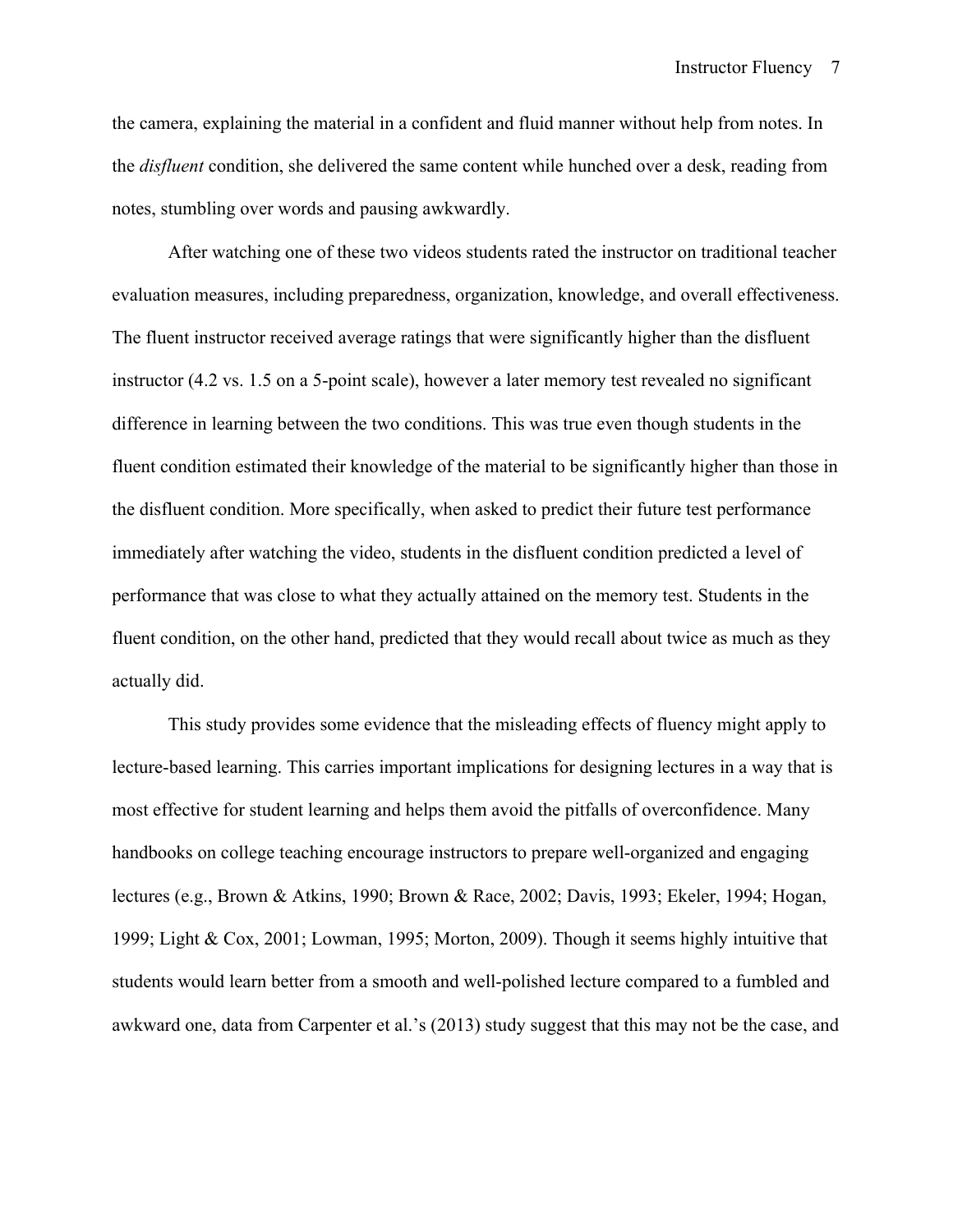that a well-polished and engaging lecture could even introduce the undesirable effect of overconfidence.

There are some notable limitations to the Carpenter et al. (2013) study, however. First, the lecture videos were quite brief, lasting only about one minute. It is possible that fluent instructors do enhance learning—perhaps by encouraging student engagement and discouraging boredom or "zoning out," during class—but this effect did not occur in the study because the videos were so brief. If students can maintain their attention to a video for one minute, they may not have a chance to fall prey to the boredom and disengagement that could result from a longer disfluent lecture of the length that is typically encountered in an actual class.

Second, the amount of information to be learned consisted of only 10 relatively simple idea units. Materials encountered in a class are often more complex, consisting of several key concepts and connections between those concepts. With such materials, a disfluent instructor may create distraction or confusion that interferes with students' ability to concentrate and make connections between concepts, leading to negative effects on memory retention. Thus, there are reasons to suspect that with longer and more complex materials, fluent lectures might lead to better learning than disfluent lectures.

There are also reasons to suspect that students' overconfidence in their own learning may not be as high as it was found to be in Carpenter et al. (2013). In that study, the instructor was the sole source of the information presented. She appeared in the center of the videos and explained the content without the use of any visual aids, increasing the chances that students' attention would be focused on her. In actual courses, however, instructors use a variety of visual aids, technology, and other teaching materials to present the information, drawing students' attention away from the instructor's behavior and giving them a variety of additional information on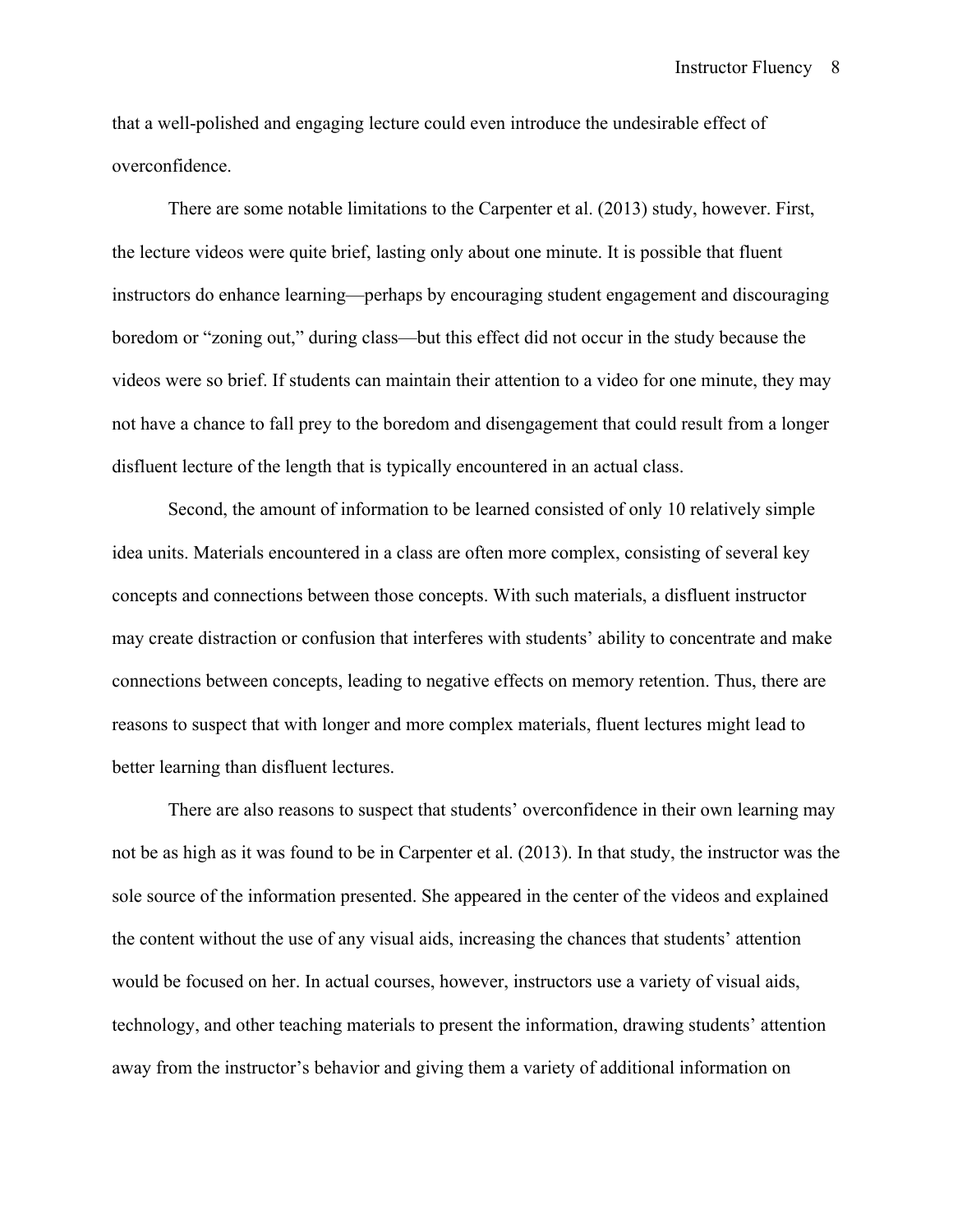which to base their judgments of learning. Under these conditions, students may not give as much weight to the instructor's behavioral tendencies in estimating how much they have learned, and thus may not be as likely to base their own confidence on the instructor's apparent confidence in the material.

Thus, under conditions that are more educationally-realistic, there are reasons to expect that students may learn better from a fluent instructor than from a disfluent instructor, and that a fluent instructor may not lead to an illusion of knowing. The current study set out to test these predictions. Students viewed a 22-minute lecture on signal detection theory that had been prepared for an actual class. The video was an animated presentation complete with graphics (see Figure 1). The video was accompanied by the voice of an instructor explaining the content, but the instructor was not seen in the video. The manipulation was carried out by modifying only the instructor's voice. Consistent with terminology used by Carpenter et al. (2013), we refer to these conditions as the *fluent* and *disfluent* conditions. In the fluent condition, the instructor spoke with confidence in a calm, smooth, and fluid tone throughout the video. In the disfluent condition, the instructor stumbled over words, paused awkwardly, made frequent use of "ums," and periodically trailed off while speaking. The visual content of the lecture—slides, animations, and timing—was identical in both videos, and the auditory content was scripted to be sure that the instructor presented the same information in both videos. The only difference between the two videos was the instructor's delivery—deliberate and confident (fluent), or hesitant and disengaged (disfluent). $\frac{1}{1}$ 

If students perceive a difference in the fluency of the instructor, then higher ratings of instructor behaviors reflecting fluency (organization, knowledge, preparedness, and effectiveness) should be assigned to the fluent instructor compared to the disfluent instructor. If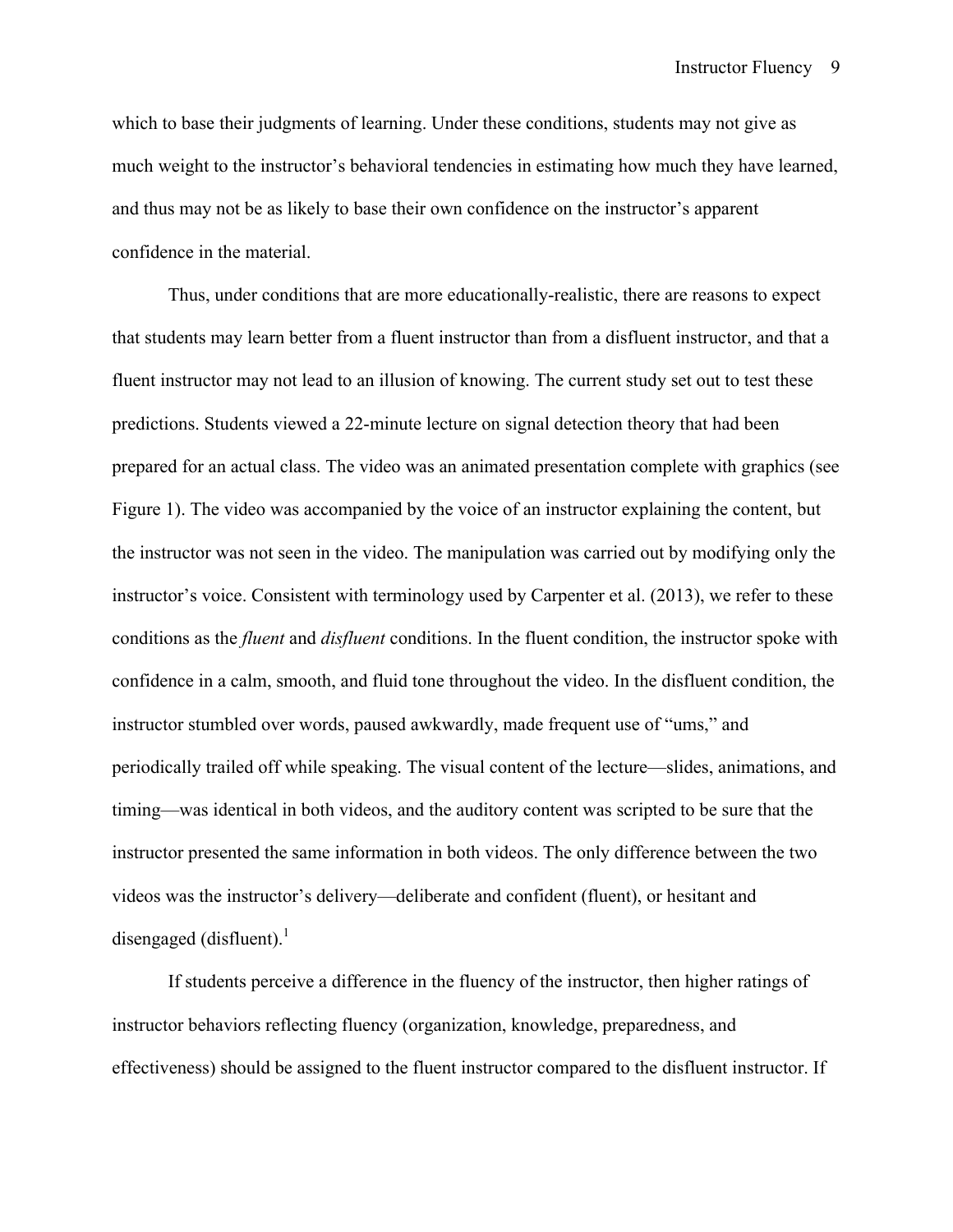fluency of instruction benefits learning of educationally-realistic materials, then the positive relationship between instructor fluency and student learning outcomes should be apparent. Finally, if the lecture materials provide a variety of cues upon which students can base their confidence that are not restricted to the fluency of the instructor, students may be less likely to fall prey to an "illusion of knowing" and not readily demonstrate overconfidence in their own learning.

#### Experiment 1

#### *Participants*

Seventy-four participants were recruited from introductory level psychology courses at Iowa State University, and received partial course credit in exchange for completing the study. *Design and Procedure*

After giving informed consent to participate in the study, each participant was seated at a computer and asked to put on a pair of headphones. Instructions on the computer screen informed participants that they would be watching a video (approximately 20 minutes in length) of an instructor explaining a scientific concept, and that later their memory for the information in the video would be tested. Participants were not encouraged to take notes during the video.

After reading the instructions, participants began the experiment by viewing the video with either the fluent instructor ( $n = 37$ ) or the disfluent instructor ( $n = 37$ ). Immediately after the video ended, participants were instructed that they could remove the headphones. At that time, the following question appeared on the computer screen: "In about one minute from now we will give you a multiple-choice test over the information from the video. How well do you think you will score?" Participants were instructed to enter a value between 0% and 100%. Right after answering this question, participants completed instructor evaluation questions requiring them to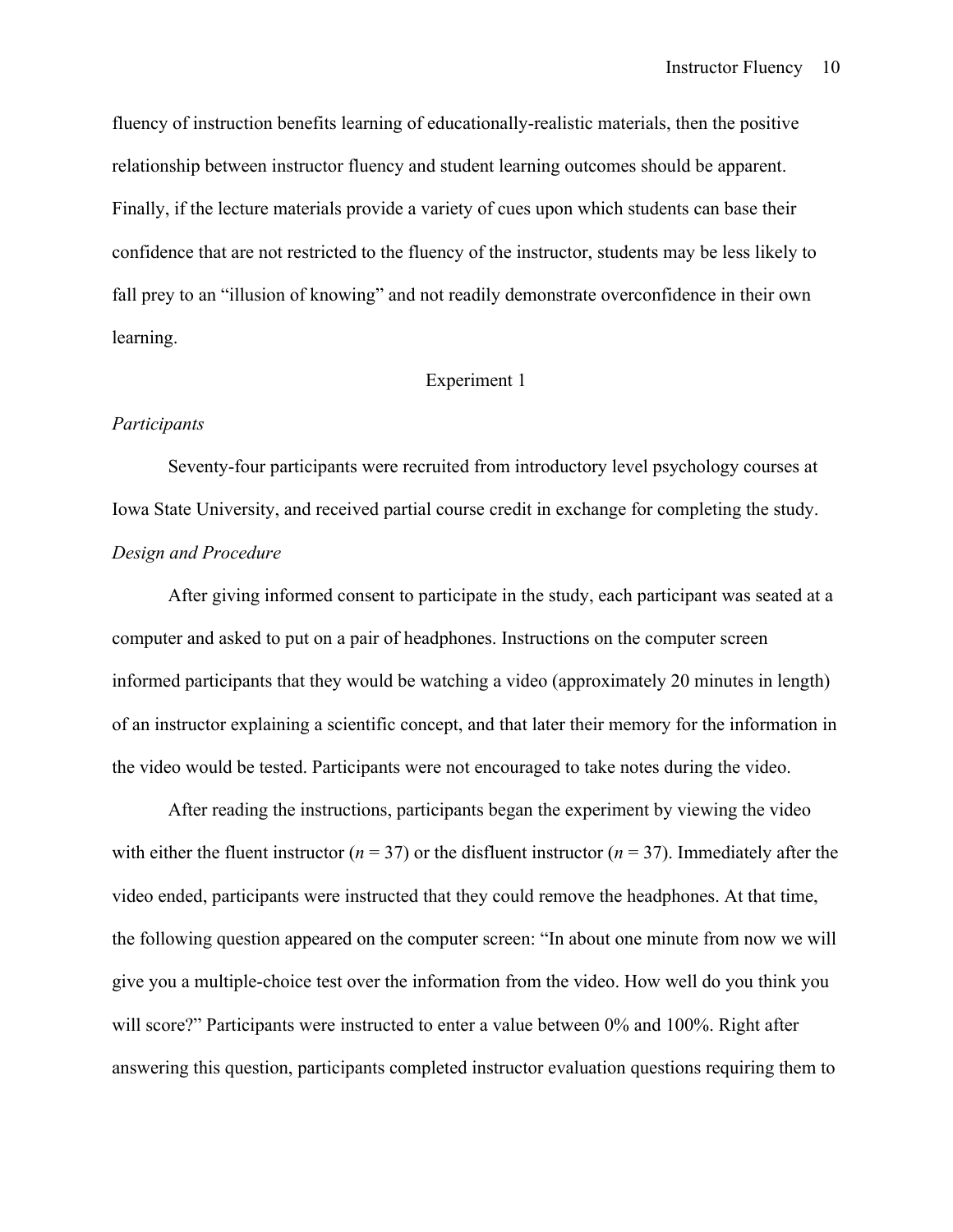rate (from 1-5) how knowledgeable, organized, and prepared the instructor was, followed by a 1- 5 rating of the overall effectiveness of the instructor. Participants then completed questions requiring them to rate (on the same 1-5 scale) their own motivation and interest to learn the material, in addition to how well they felt they had learned the material. On each of these eight questions (the judgment of their own learning (JOL), followed by the seven evaluation questions), responses were self-paced.

Immediately after answering the last evaluation question, participants were given a 20 item multiple-choice test over the topics covered in the video. These questions consisted of relatively straightforward factual content from the video (e.g., "When something is present in the environment but the individual incorrectly says that it is not present, that is a: (a) hit, (b) miss, (c) false alarm, (d) correct rejection, (e) I don't know"). Each question included four alternatives (with only one being correct), and included an option to indicate "I don't know." The 20 questions appeared in a fixed order corresponding to the order in which the content appeared in the video. Participants answered one question at a time, and had unlimited time to answer each question.

After answering the last test question, participants answered one final question inquiring about whether they had any prior knowledge of signal detection theory before participating in the study. After answering this question participants were debriefed and thanked. Four participants reported having prior knowledge of signal detection theory, so their data were excluded from all analyses.

#### *Results*

*Instructor Evaluation Ratings.* Participants' mean ratings on the instructor evaluation questions are given in Table 1. The fluent instructor was rated significantly higher than the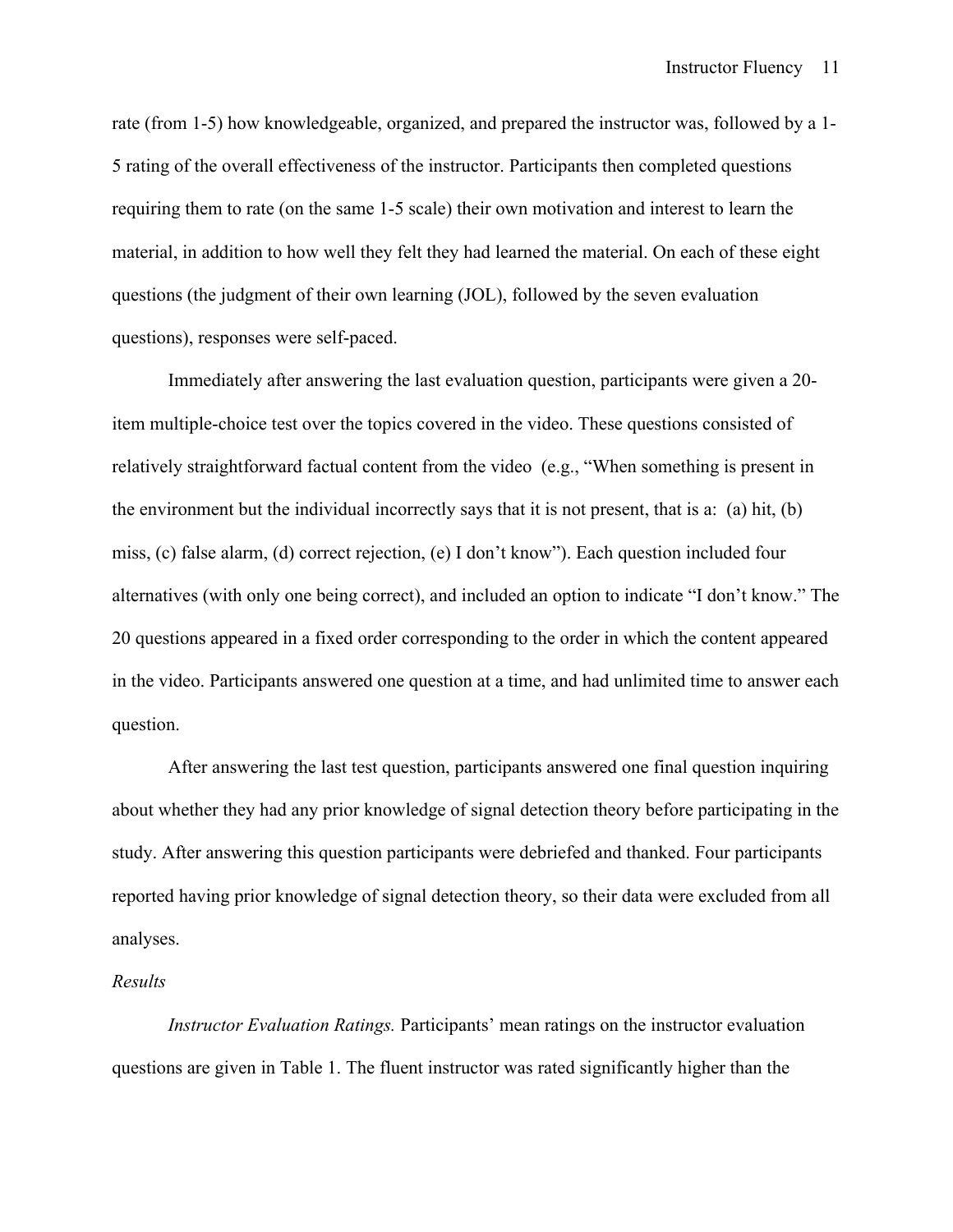disfluent instructor on organization,  $t(68) = 4.78$ ,  $p < .001$ ,  $d = 1.14$ , knowledge,  $t(68) = 3.07$ ,  $p =$ .003,  $d = .72$ , preparedness,  $t(68) = 5.22$ ,  $p < .001$ ,  $d = 1.25$ , and overall effectiveness,  $t(68) =$ 5.29,  $p < .001$ ,  $d = 1.26$ . No significant differences were observed between the fluent and disfluent conditions in students' ratings of motivation (2.36 vs. 2.38, respectively), interest (2.11 vs. 2.00, respectively), or in how much they felt they had learned the material (2.78 vs. 2.62, respectively), ts  $\leq 1$ .

*Predicted vs. Actual Performance.* Scores on the multiple-choice test revealed no significant difference in student learning between the fluent condition  $(M = 66\% , SD = 19\%)$  and the disfluent condition ( $M = 65\%$ ,  $SD = 18\%$ ),  $t(68) = .25$ . Response times associated with correct responses also did not differ between the fluent condition  $(M = 11.38$  seconds,  $SD = 4.21$ seconds) and the disfluent condition ( $M = 10.21$  seconds,  $SD = 2.91$  seconds),  $t(68) = 1.34$ ,  $p =$ .18. Overall judgments of learning were  $\frac{\text{also}}{\text{also}}$  similar for the fluent condition ( $M = 62\%$ , *SD* = 18%) compared to the disfluent condition  $(M = 62\%, SD = 17\%)$ ,  $t(68) = .05$ , indicating that students' confidence in their own learning was not significantly affected by instructor fluency. The correlation between students' JOLs and test scores was positive in both the fluent condition  $(r = .40, p = .015)$  and in the disfluent condition  $(r = .34, p = .048)$ , indicating fairly consistent agreement between students' perceived learning and actual learning.

#### *Discussion*

These results indicate that the vocal cues of an instructor are sufficient to produce differences in students' perceptions of instructors based on fluency. However, a fluent instructor rated by students to be high in knowledge, preparedness, organization and effectiveness did not produce better learning than a disfluent instructor who was rated significantly lower on all of these measures. This is consistent with the findings reported by Carpenter et al. (2013), and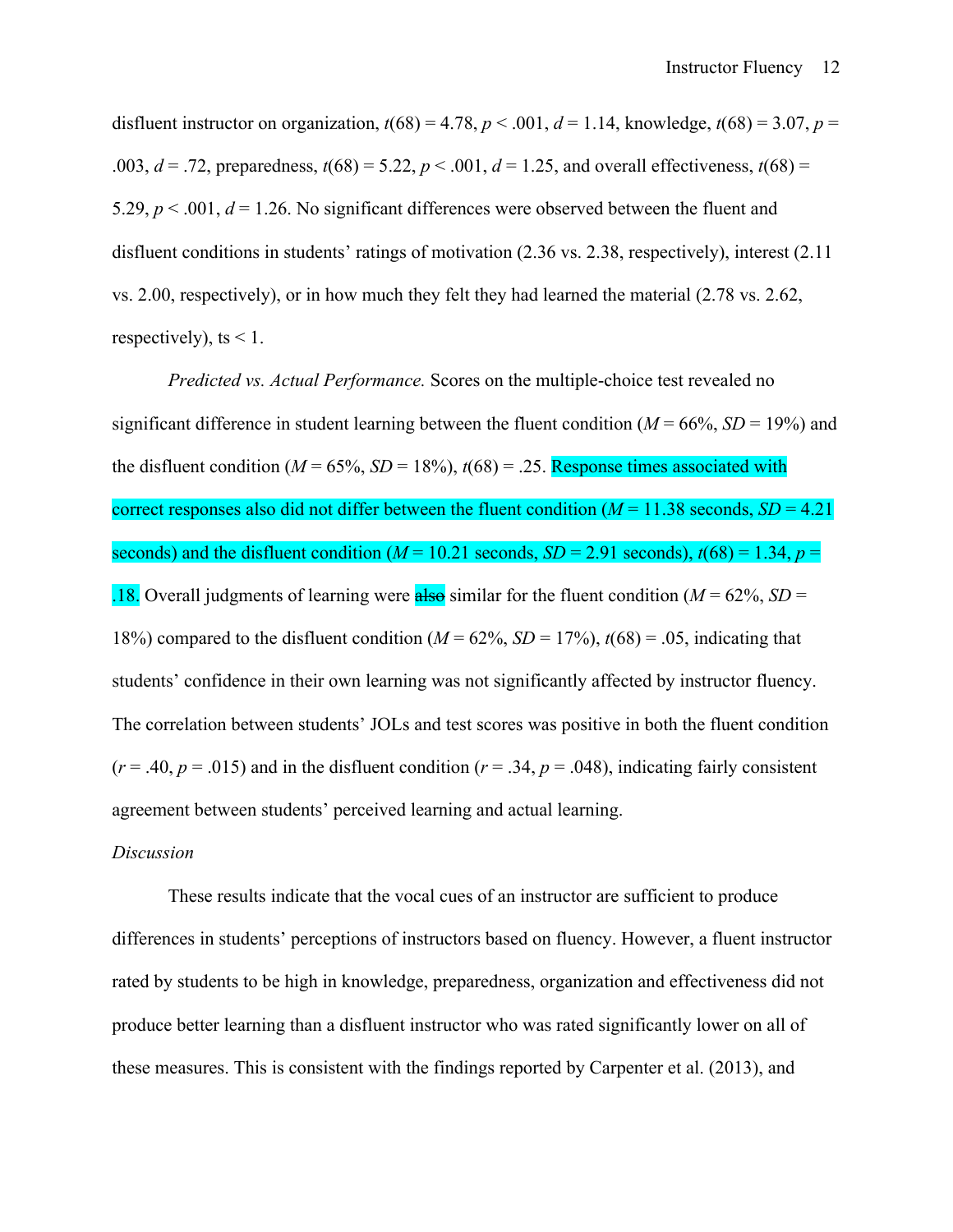inconsistent with our prediction that these educationally-relevant materials might be more likely to yield a benefit in test scores for the fluent condition over the disfluent condition.

We note, however, that the multiple-choice test occurred immediately after the learning phase in Experiment 1. It is possible that students forget information faster after a disfluent lecture compared to a fluent lecture, but this difference failed to emerge on an immediate test that allowed students to remember the information from relatively short-term memory. Experiment 2 was designed to provide conditions under which forgetting of the material was more likely to occur. Unlike in Experiment 1 where the test was provided immediately after learning, the test in Experiment 2 was provided after a 10-minute delay.

#### Experiment 2

#### *Participants*

One hundred and four participants were recruited from the same participant pool as in Experiment 1. None of them had participated in Experiment 1.

#### *Design and Procedure*

Participants were randomly assigned to view either the fluent video  $(n = 53)$  or the disfluent video  $(n = 51)$ , then made a JOL concerning how well they would score on a multiplechoice test given over the information after about 10 minutes. Participants then answered the same instructor evaluation questions from Experiment 1, and after a 10-minute time interval that involved answering random trivia questions, completed the same 20-item multiple-choice test from Experiment 1, and then were fully debriefed. Two participants reported having prior knowledge of signal detection theory, so their data were excluded from analyses. *Results*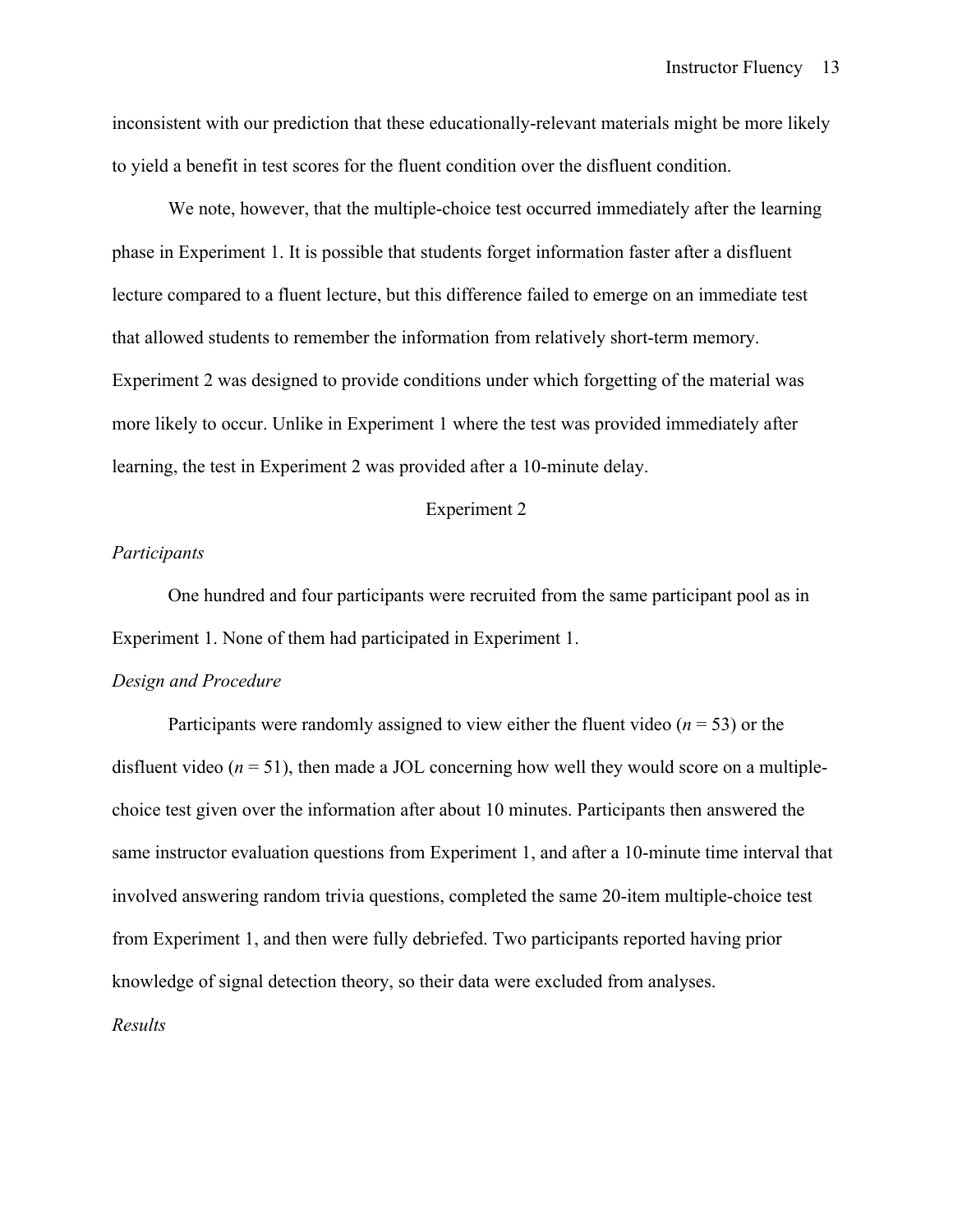*Instructor Evaluation Ratings.* Results closely paralleled those of Experiment 1. The fluent instructor was rated significantly higher than the disfluent instructor on organization,  $t(100) = 4.61, p < .001, d = .91$ , knowledge,  $t(100) = 3.80, p < .001, d = .75$ , preparedness,  $t(100)$  $= 5.61, p < .001, d = 1.10$ , and overall effectiveness,  $t(100) = 2.71, p = .008, d = .53$  (see Table 1). No significant differences were observed between the fluent and disfluent conditions in students' ratings of motivation (1.94 vs. 2.18, respectively), interest (1.58 vs. 1.92, respectively), or in how much they felt they learned  $(2.30 \text{ vs. } 2.22, \text{ respectively})$ , ts  $\leq 1.9$ .

*Predicted vs. Actual Performance.* Test scores again revealed no significant difference in learning between the fluent condition ( $M = 56\%$ ,  $SD = 17\%$ ) and the disfluent condition ( $M =$ 62%,  $SD = 20\%$ ,  $t(100) = 1.46$ ,  $p = .15$ . Response times associated with correct responses did not differ between the fluent condition ( $M = 10.33$  seconds,  $SD = 3.11$  seconds) and the disfluent condition ( $M = 10.01$  seconds,  $SD = 2.56$  seconds),  $t(100) = .59$ ,  $p = .56$ . Judgments of learning were similar for the fluent condition ( $M = 44\%$ ,  $SD = 21\%$ ) and the disfluent condition ( $M =$  $48\%, SD = 24\%$ ,  $t(100) = .99$ ,  $p = .33$ . Thus, as in Experiment 1, students' confidence in their learning was not significantly affected by instructor fluency. The correlation between students' JOLs and test scores was again positive in both the fluent condition ( $r = .32$ ,  $p = .021$ ) and in the disfluent condition ( $r = .33$ ,  $p = .02$ ), indicating fairly consistent agreement between students' perceived learning and actual learning.

#### *Discussion*

Results of Experiments 1 and 2 reveal that a fluent instructor—accompanied by higher student ratings on traditional instructor evaluation questions such as organization and preparedness—does not appear to produce better learning than a disfluent instructor. This finding is consistent with previous research on instructor fluency using shorter videos of only one minute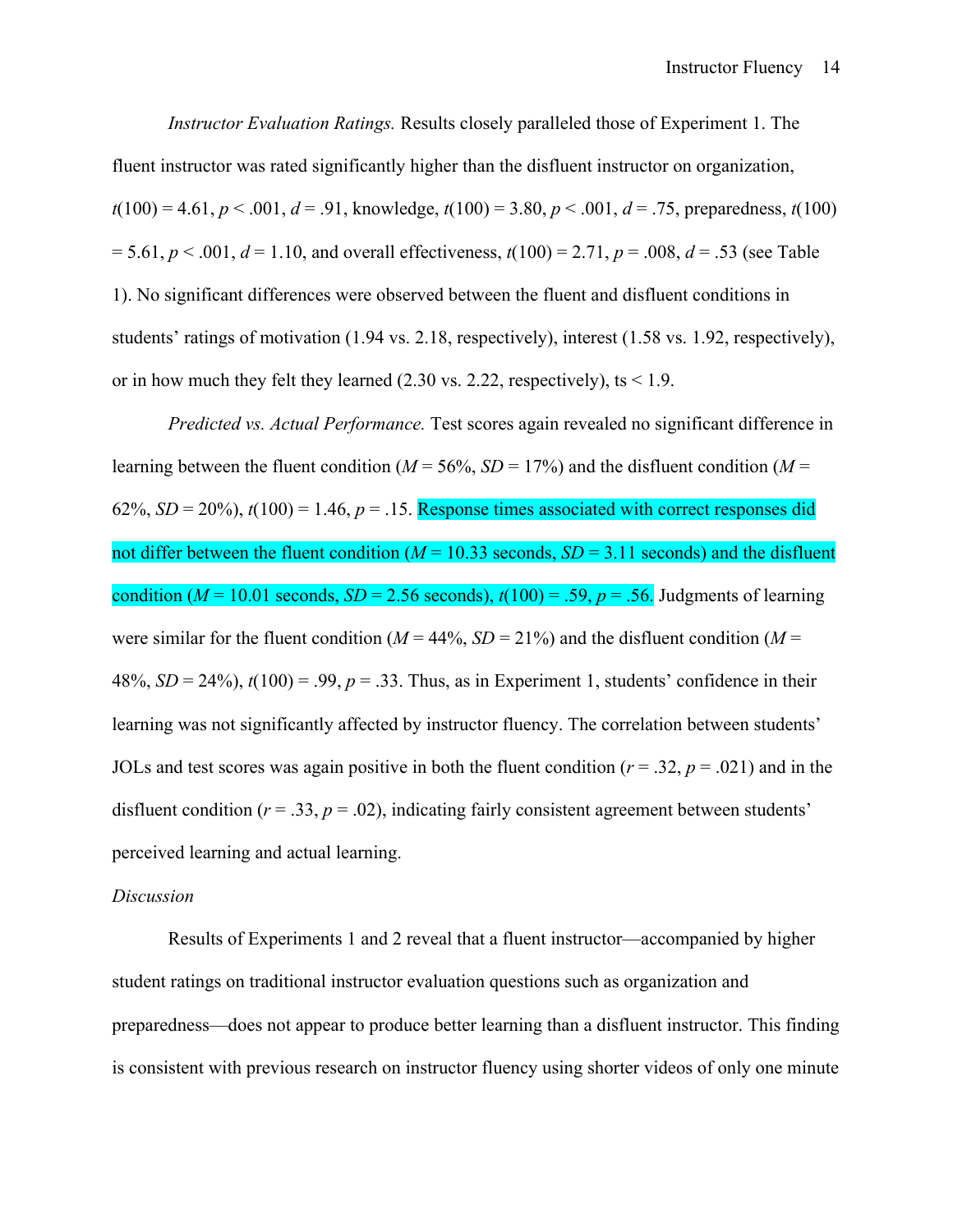in length (Carpenter et al., 2013). Inconsistent with prior work, however, was the finding that students' judgments of learning did not differ between the two conditions. Students who viewed the fluent instructor predicted that they would score similarly on the upcoming test, on average, to those who viewed the disfluent instructor. Why might this be?

The answer may lie in the factor(s) that influence participants' judgments of learning. Unlike previous work by Carpenter et al. (2013), in which the videos were short and the instructor cues were salient, the current videos contained a higher degree of complexity that did not showcase the instructor as much. In the current videos, the instructor could only be heard and not seen, and her explanations were accompanied by fairly complex visual graphics and animations that helped illustrate the concepts. In comparison to the simplified videos used in previous work, it is likely that the current videos provided a greater variety of cues upon which participants could base their judgments.

The lack of a difference in judgments of learning between the two conditions could reflect the possibility that participants based their judgments on something other than the instructor—for example, the material itself and how difficult they perceived it to be. If judgments of learning are based on non-manipulated factors, systematic differences in judgments between the two conditions might not be expected to occur. On the other hand, if participants do base their judgments on the instructor—the factor that *was* manipulated—do differences emerge in students' judgments of learning between the fluent and disfluent conditions? If so, how do these differences coincide with actual learning?

#### Experiment 3

Experiment 3 was designed to answer these questions. The overall design was identical to the previous two experiments, except that after making their judgments of learning, participants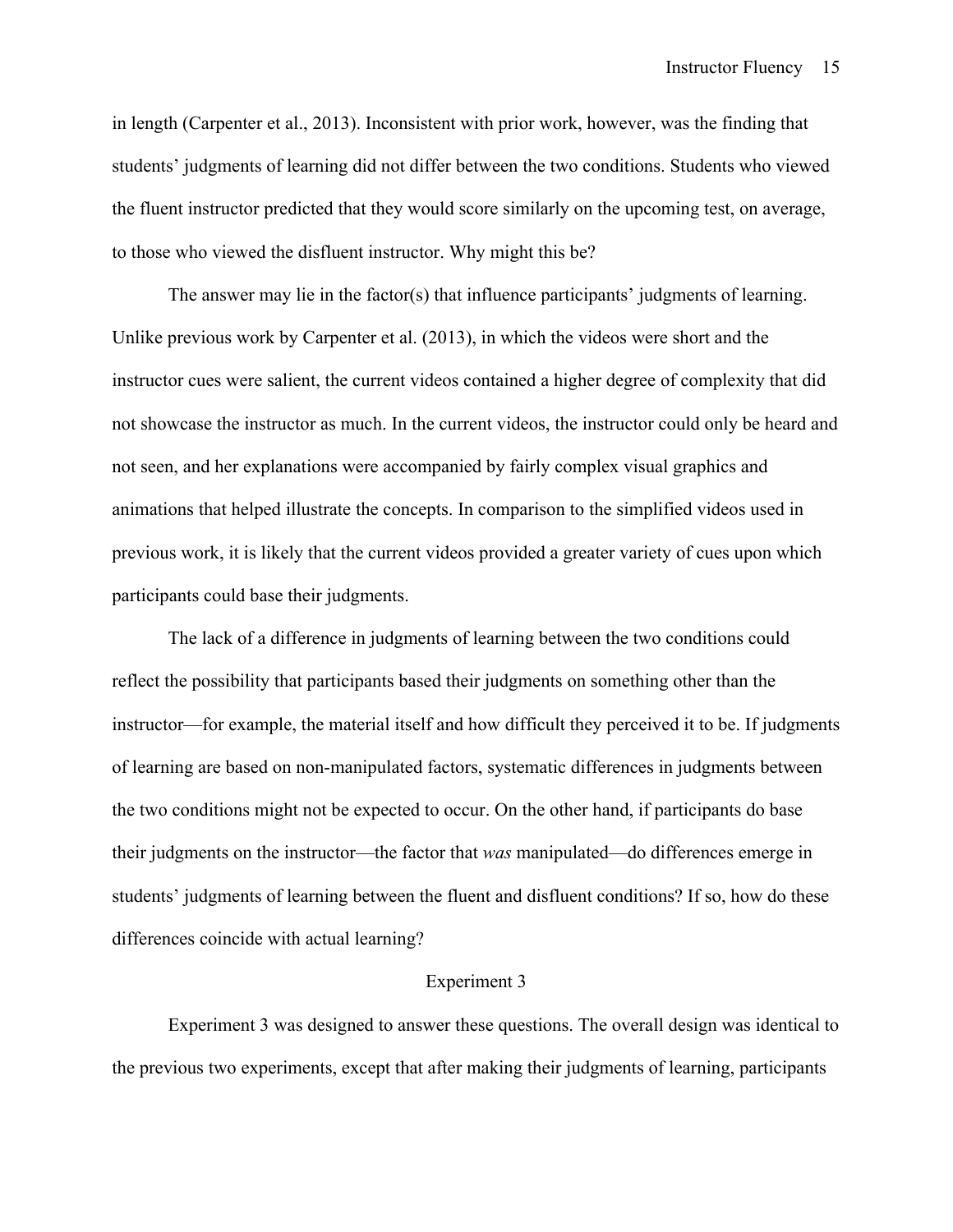were queried as to what factor(s) they believed formed the basis for their judgment. This permitted us to explore the frequency with which participants based their judgments on the instructor vs. other, non-instructor-related factors and examine the results accordingly. The only other change to previous procedures was that the test in Experiment 3 was delayed by 24 hours, which represents a time interval between learning and test that is likely to occur in educational settings.

#### *Participants*

One hundred and six participants were recruited from the same participant pool as before. None of them had participated in Experiment 1 or 2.

#### *Design and Procedure*

As in Experiments 1 and 2, participants were randomly assigned to view either the fluent instructor video or the disfluent instructor video. They then made a judgment of learning (JOL) concerning how well they felt they would score (from 0% to 100%) on a multiple-choice test given over the information 24 hours later. Unlike in the previous experiments, immediately after making their JOL, participants were presented with the following instructions: "Think about the decision that you just made. On the following screen, we are going to ask you some questions about what formed the basis for your decision. Press the spacebar to begin." Participants were then presented with the following statements, one at a time (in randomized order for each participant): (1) "I based my decision on the material itself, and how difficult or easy I felt it would be to remember," (2) "I based my decision on the instructor who explained the material, and how good of a job I felt she did," (3) "I based my decision on my own general ability to learn and retain information," and (4) "I based my decision on something unrelated to the video, such as how sleepy or distracted I felt." On the screen below each statement, a scale from 1-6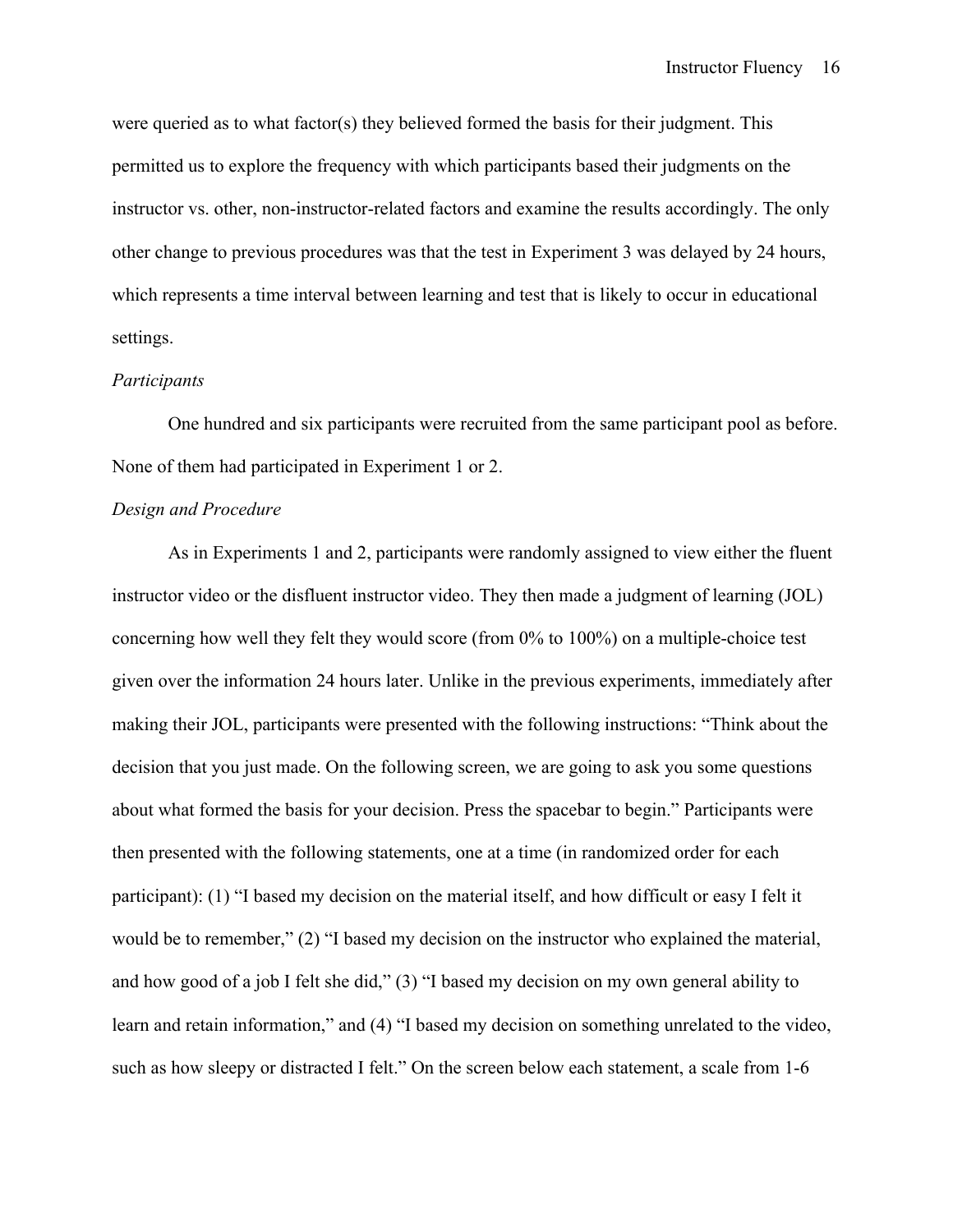appeared, where 1 indicated "strongly disagree," and 6 indicated "strongly agree." Participants indicated their agreement with each statement by pressing a number between 1 and 6. After indicating their agreement with all four statements, participants were given an open-ended question asking, "Is there anything else that you feel influenced your decision of how well you will score on tomorrow's test? If so, please give a brief description in the box below."

Immediately after making their JOLs and answering the questions about the bases for their JOLs, participants completed the same instructor evaluation questions from the previous experiments, and were then dismissed and reminded to return the next day for the test session. Upon returning for the test session, participants were given the same 20-item multiple-choice test from the previous experiments. Participants then answered a question about their prior knowledge of signal detection theory. Because the test session occurred on a different day from the learning session, participants were also asked if they had looked up or rehearsed any of the information since the learning session the previous day. After answering these questions, participants were thanked and debriefed.

Eight participants completed the learning session but failed to return for the test session. In addition, four participants indicated prior knowledge of signal detection theory, two indicated that they had looked up or rehearsed the material in-between the learning session and the test session, and one participant failed to follow instructions during the learning phase. Data from these participants were excluded from all analyses, leaving 44 participants in the fluent condition and 47 participants in the disfluent condition.

#### *Results and Discussion*

*Instructor Evaluation Ratings.* Consistent with results from Experiments 1 and 2, the fluent instructor was rated significantly higher than the disfluent instructor on organization, *t*(89)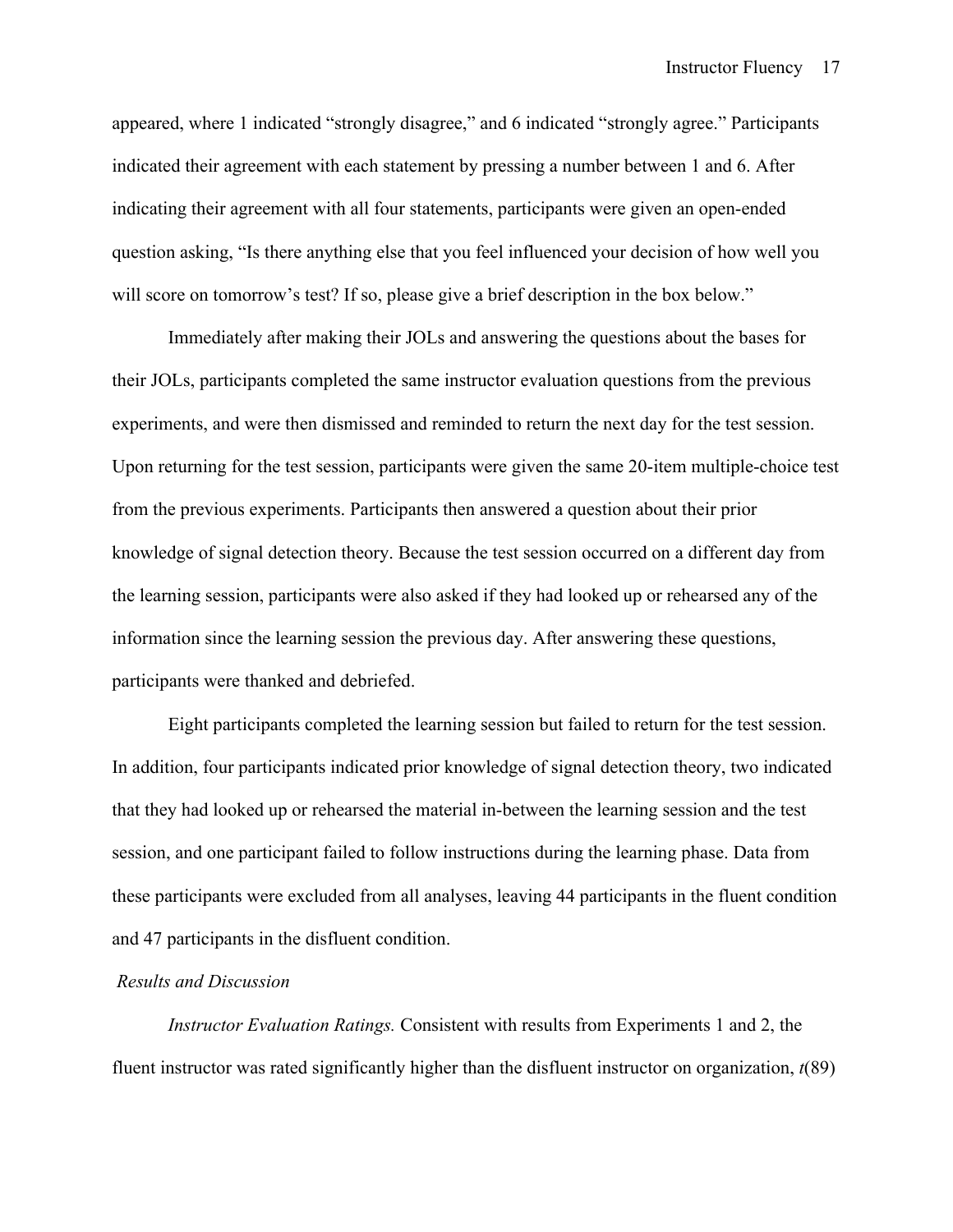$= 5.67, p < .001, d = 1.19$ , knowledge,  $t(89) = 2.82, p = .006, d = .61$ , preparedness,  $t(89) = 5.14$ ,  $p < .001$ ,  $d = 1.09$ , and overall effectiveness,  $t(89) = 5.46$ ,  $p < .001$ ,  $d = 1.14$  (see Table 1 for means and standard deviations). Students in the fluent condition also indicated higher ratings for how much they felt they had learned  $(M = 3.32, SD = .74)$  compared to students in the disfluent condition ( $M = 2.77$ ,  $SD = .98$ ),  $t(89) = 3.01$ ,  $p = .003$ ,  $d = .63$ . Also, a marginally significant difference emerged for motivation, with students in the fluent condition reporting higher motivation ( $M = 2.95$ ,  $SD = .94$ ) than students in the disfluent condition ( $M = 2.55$ ,  $SD = 1.02$ ),  $t(89) = 1.95$ ,  $p = .05$ ,  $d = .41$ . Ratings of interest in the material were not significantly different for participants in the fluent condition ( $M = 2.55$ ,  $SD = .82$ ) compared to the disfluent condition  $(M = 2.23, SD = 1.00), t(89) = 1.61, p = .11.$ 

*Predicted vs. Actual Performance.* Participants' JOLs were numerically higher in the fluent condition ( $M = 63\%$ ,  $SD = 16\%$ ) than in the disfluent condition ( $M = 57\%$ ,  $SD = 20\%$ ), but this difference was not significant,  $t(89) = 1.55$ ,  $p = .12$ . Test scores, however, showed a small but reliable advantage for the fluent condition ( $M = 60\%$ ,  $SD = 20\%$ ) over the disfluent condition  $(M = 52\%, SD = 17\%)$ ,  $t(89) = 2.07$ ,  $p = .041$ ,  $d = .43$ . Response times associated with correct responses did not differ between the fluent condition  $(M = 11.88$  seconds,  $SD = 2.74$  seconds) and the disfluent condition ( $M = 11.64$  seconds,  $SD = 2.87$  seconds),  $t(89) = .42$ ,  $p = .68$ . Thus, as in the previous experiments, participants' confidence in their learning was not significantly affected by instructor fluency. As before, the correlation between students' JOLs and test scores was positive in both the fluent condition ( $r = .30$ ,  $p = .046$ ) and in the disfluent condition ( $r =$ .44,  $p = .002$ ), indicating fairly consistent agreement between students' perceived learning and actual learning.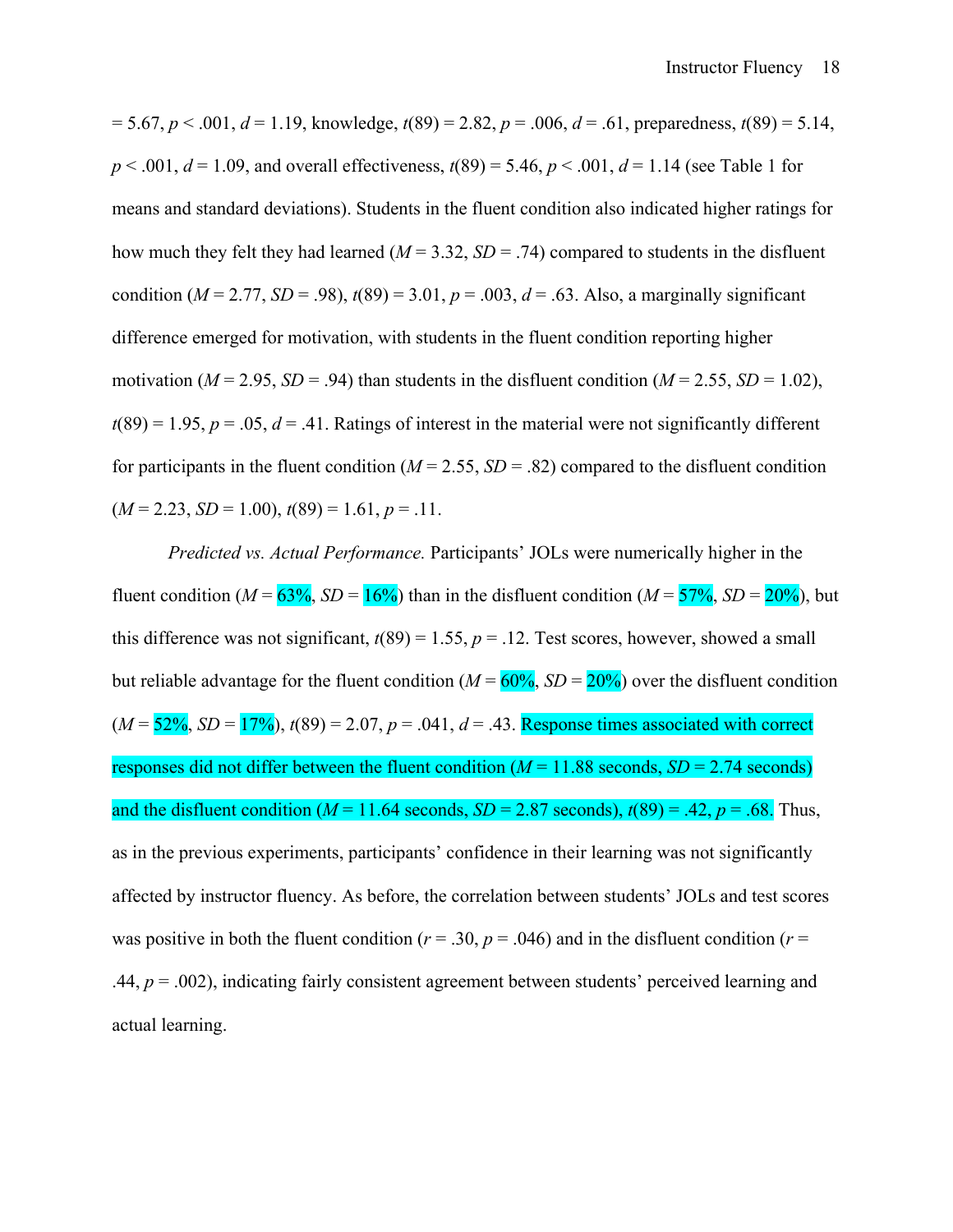The results of all three experiments indicate that participants do *not* appear to overestimate their own learning after watching a video of a fluent instructor vs. a disfluent instructor, and their JOLs in both conditions correlate positively with their later test scores. We hypothesized that the lack of difference in students' perceived learning between the two conditions may be due to the possibility that the instructor alone is not the primary cue upon which participants base their JOLs. If participants base their JOLs primarily on factors unrelated to the instructor—such as the material to be learned—this could explain why JOLs, on average, were not different between the two conditions. To explore this, we examined participants' responses to the questions regarding the factors that influenced their JOLs.

*Factors Influencing Judgments of Learning.* Table 2 shows the proportion of participants who indicated 1 ("strongly disagree") through 6 ("strongly agree") in response to each of the factors that were queried. It appears that many participants did *not* endorse instructor as a strong basis for their judgments. Instead, participants often endorsed the material itself and their own general ability to learn and retain information. Across both conditions, more than 50% of participants gave a high agreement rating of 5 or 6 to these two factors. Ratings of 5 or 6 were only given in response to the instructor as the basis for the judgments by 27% of participants in the fluent condition, and by 45% of participants in the disfluent condition.<sup>2</sup>

When participants do base their JOLs on the instructor, are they more likely to exhibit overconfidence after viewing a fluent instructor compared to a disfluent instructor? To answer this question, we examined the data only for those participants who endorsed instructor (i.e., gave a rating of 5 or 6) as a basis for their judgments in the fluent condition (*n* = 12) and in the disfluent condition  $(n = 21)$ . Figure 2 displays the mean predicted test scores (i.e., JOLs) and actual test scores across the two conditions for these 33 participants. A 2 x 2 (Performance: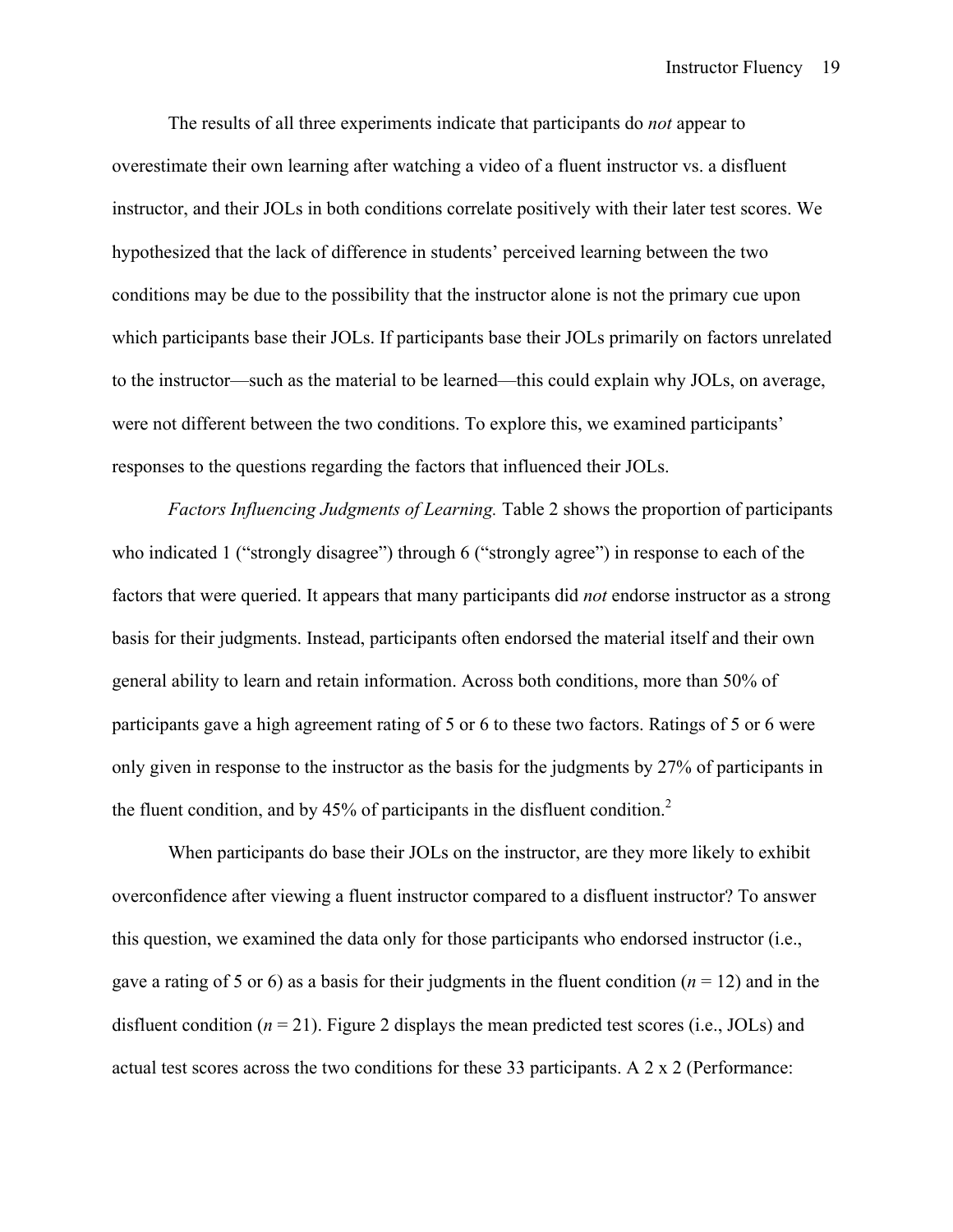Predicted vs. Actual x Condition: Fluent vs. Disfluent) Mixed ANOVA revealed a significant interaction,  $F(1, 31) = 4.31$ ,  $p = .046$ ,  $p^2 = .12$ , indicating that predicted performance exceeded actual performance more so for participants in the fluent condition ( $t = 2.99$ ,  $p = .012$ ,  $d = .86$ ) than in the disfluent condition ( $t = .47$ ,  $p = .64$ ). This interaction—the same one reported by Carpenter et al. (2013)—indicates that instructor fluency, when used as a basis for judgments of learning, can lead to inflated estimates of one's own learning.

We examined the same effect by performing a continuous analysis of the data that included all participants. For each participant, a calibration score was computed by subtracting actual test performance from predicted test performance. The resulting value indicates the degree to which each participant was overconfident (where the predicted score is higher than the actual score, reflected by a positive value) or underconfident (where the predicted score is lower than the actual score, reflected by a negative value). These calibration scores ranged from .65 (one participant who predicted a test score of 75%, but only scored 10% on the test) to -.30 (one participant who predicted a test score of 30%, but scored 60% on the test).

Each participant's calibration score was correlated with the rating that they gave (1-6) indicating the degree to which they based their JOL on the instructor. In the fluent condition, a Spearman rank order correlation coefficient between these two measures indicated that greater reliance on the instructor as the basis for JOLs coincided with greater overconfidence,  $r_s(44)$  = .34,  $p = 0.026$ . In the disfluent condition, the same correlation was negative (but non-significant), indicating that greater reliance on the instructor as the basis for JOLs coincided with *under*confidence,  $r_s(47) = -.17$ ,  $p = .26$ . Consistent with the interaction reported above, these correlations indicate that the more participants rely on the instructor as a basis for their JOLs, the more likely they are to be overconfident when learning from a fluent instructor.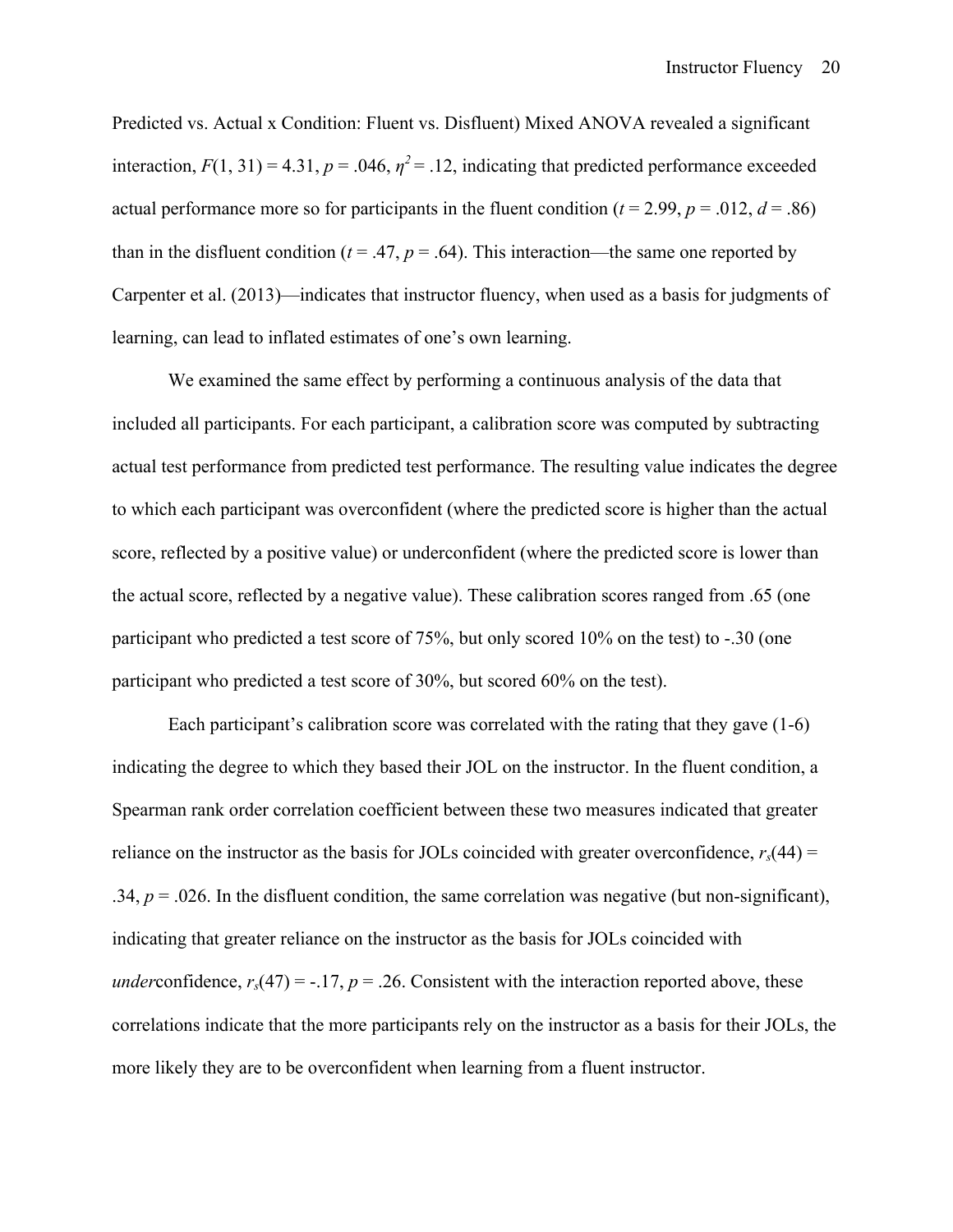The same Spearman correlations revealed no significant relationships in either condition between calibration scores and the degree to which participants relied on the material itself as a basis for their JOLs ( $r_s$   $f_{luent}$  = -.12,  $r_s$   $disfluent$  = -.05), or on their own ability to learn and retain information as a basis for their JOLs ( $r<sub>s</sub>$   $f<sub>luent</sub> = .17$ ,  $r<sub>s</sub>$   $d_{isfluent} = .13$ ), all  $p_s > .27$ . The degree to which participants based their JOLs on something unrelated to the video (e.g., how sleepy or distracted they felt) coincided with underconfidence in both the fluent condition ( $r_s = -.30$ ,  $p =$ .048) and in the disfluent condition ( $r_s = -.13$ ,  $p = .40$ ). This most likely reflected participants' deflated sense of confidence in their ability to retain information under conditions where they felt their learning was influenced by external factors.<sup>3</sup>

Thus, when participants base their JOLs on the instructor, they are more likely to be overconfident in their own learning after viewing a fluent instructor compared to a disfluent instructor. When they base their JOLs on the material itself, or on their own general ability to learn and retain information, they exhibited no significant biases—neither overconfidence nor underconfidence. These results suggest that basing one's judgments on the material or on one's own abilities may prevent systematic errors in assessing one's own learning, but basing one's judgments on a fluent instructor can lead to overconfidence.

#### General Discussion

The current study adds new data to our understanding of the influence of instructor fluency on students' perceptions of instructors, confidence in their own learning, and their actual learning. Across three experiments, we found that a fluent instructor was rated significantly higher on traditional instructor evaluation questions measuring organization, preparedness, knowledge, and overall effectiveness. This is consistent with previous work showing that the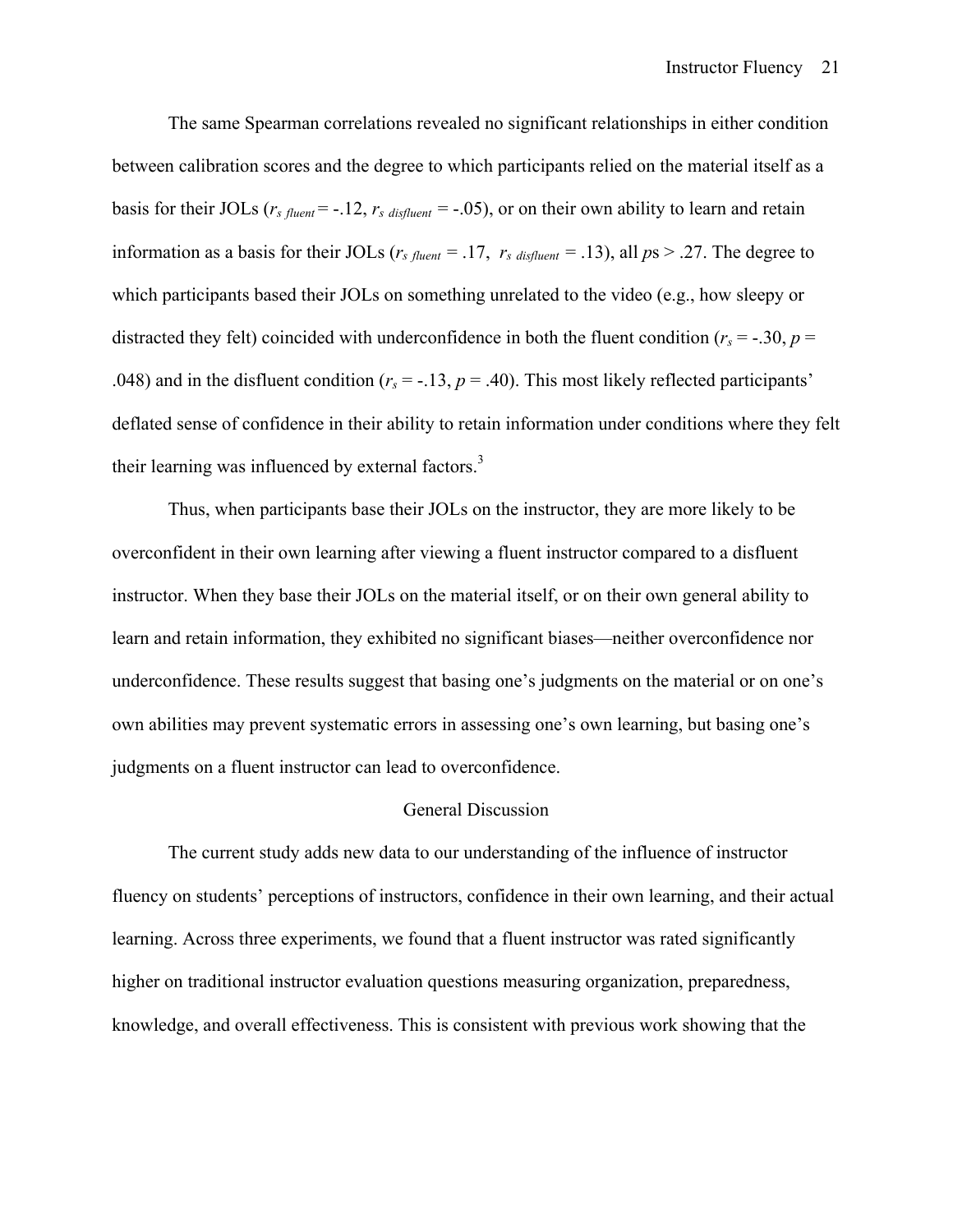behavior of an instructor—even if it is unrelated to the content being learned—can significantly influence students' perceptions of instructors (Carpenter et al., 2013).

A similar effect has been observed in studies manipulating instructor expressiveness. When an instructor delivers a lecture that contains gestures, humor, and personal anecdotes, students' evaluations of instructors are higher than when the same lecture topic is delivered by the same instructor without these expressive behaviors (e.g., Ware & Williams, 1975; Williams & Ware, 1976, 1977). Although the presence of jokes and personal stories in one condition and not the other means that the material being presented was not always identical in these studies, the extra information in the "expressive" condition was unrelated to the content being taught, meaning that students' perceptions of instructors can be based on factors that have nothing to do with what they are learning about.

An extreme example of this—thereafter referred to as the "Dr. Fox Effect" (Ware & Williams, 1975)—was demonstrated by Naftulin, Ware, and Donnelly (1973). In this study, researchers arranged a live guest lecture to be given to an audience of medical educators during a teacher training conference. The topic was on mathematical game theory applied to medical education, and the speaker was Dr. Myron L. Fox, who was introduced as an expert on mathematics and human behavior. Unbeknownst to the audience, "Dr. Fox" was really a Hollywood actor who knew nothing about game theory or medical education. He prepared the lecture from a brief, 5-page article in Scientific American geared toward lay readers (Rapoport, 1962), and he was instructed to present the topic in a way that the content itself would be meaningless. This was accomplished by including references to vague and abstract things that were never clarified, frequent use of humorous stories unrelated to the topic, redundant points, and multiple contradictory statements. Dr. Fox delivered the meaningless one-hour lecture in a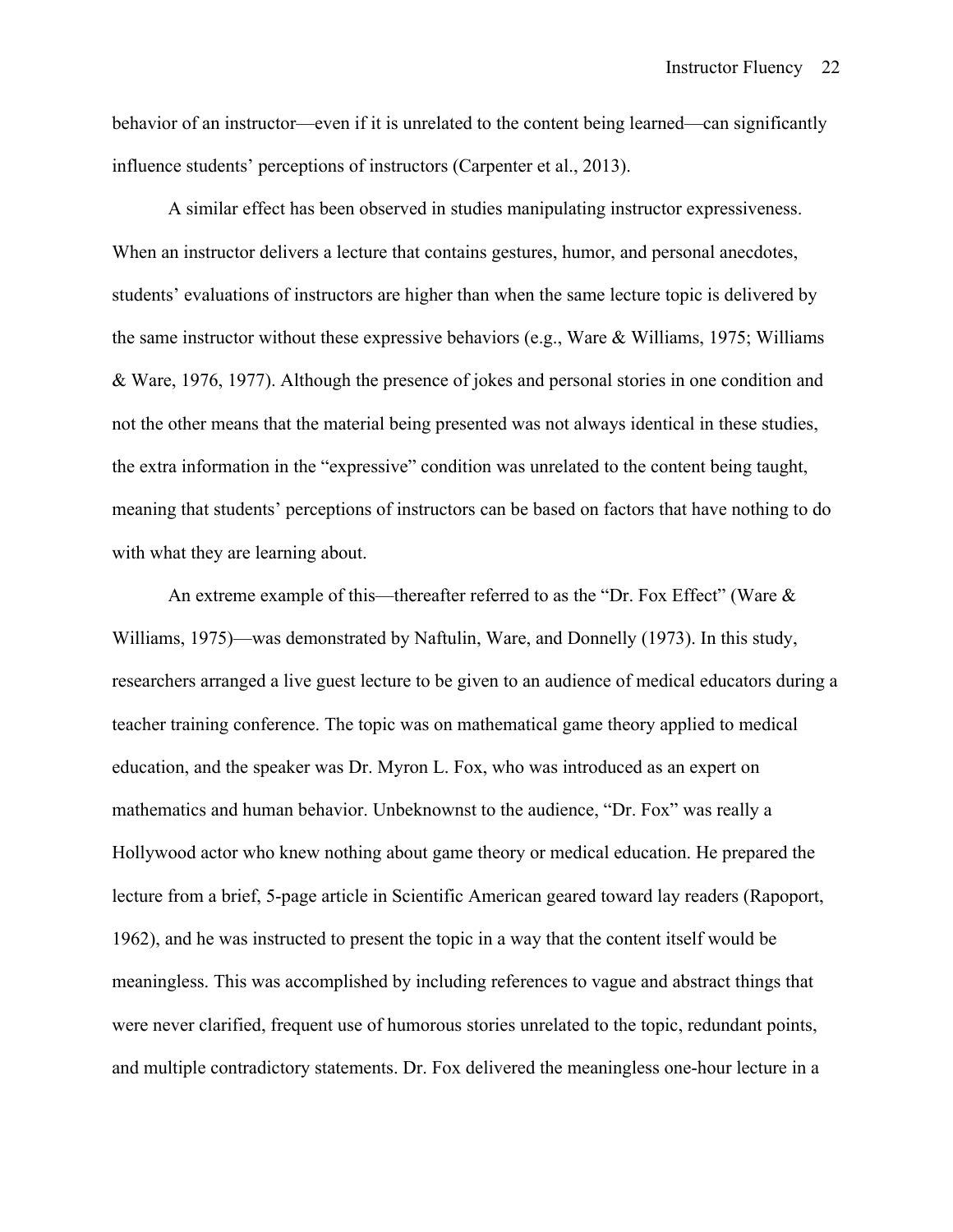way that conveyed a sense of authority on the topic and a high degree of enthusiasm. Afterward, an evaluation questionnaire filled out by the audience indicated overwhelmingly positive impressions of the lecture. Over 90% of audience members felt that it was interesting and wellorganized, contained good examples to clarify the material, and stimulated them to think more about the topic. In their open-ended statements, audience members made no mention of the vague material or the contradictory statements, and after being informed about the study, none of them reported ever suspecting that the lecture was a hoax.

Findings like these highlight the important distinction between students' impressions of instructors and their learning of meaningful content. Even with a much more subtle manipulation of instructor behavior, the current study confirms that students are sensitive to behaviors of the instructor that reflect a sense of preparedness, organization, and knowledge of the topic. However, our results indicate that students may be aware that a positive impression of an instructor, as reflected by these factors, does not necessarily mean better learning. Though fairly strong differences were observed in ratings of instructor effectiveness between the fluent and disfluent conditions, judgments of learning on average were no different across the two conditions. In Experiment 3, when queried about the factors that influenced their judgments, students in both conditions most often reported that their judgments were influenced by the material itself and their own general ability to learn and retain information. Thus, even if students feel that an instructor is very knowledgeable, engaging, and has all the qualities of a "good" instructor, they can dissociate their perceptions of the instructor from how much they feel they have learned. This appears to be especially true if they base their judgments of learning on the material that they are learning, or on their own perceived abilities to learn and retain information.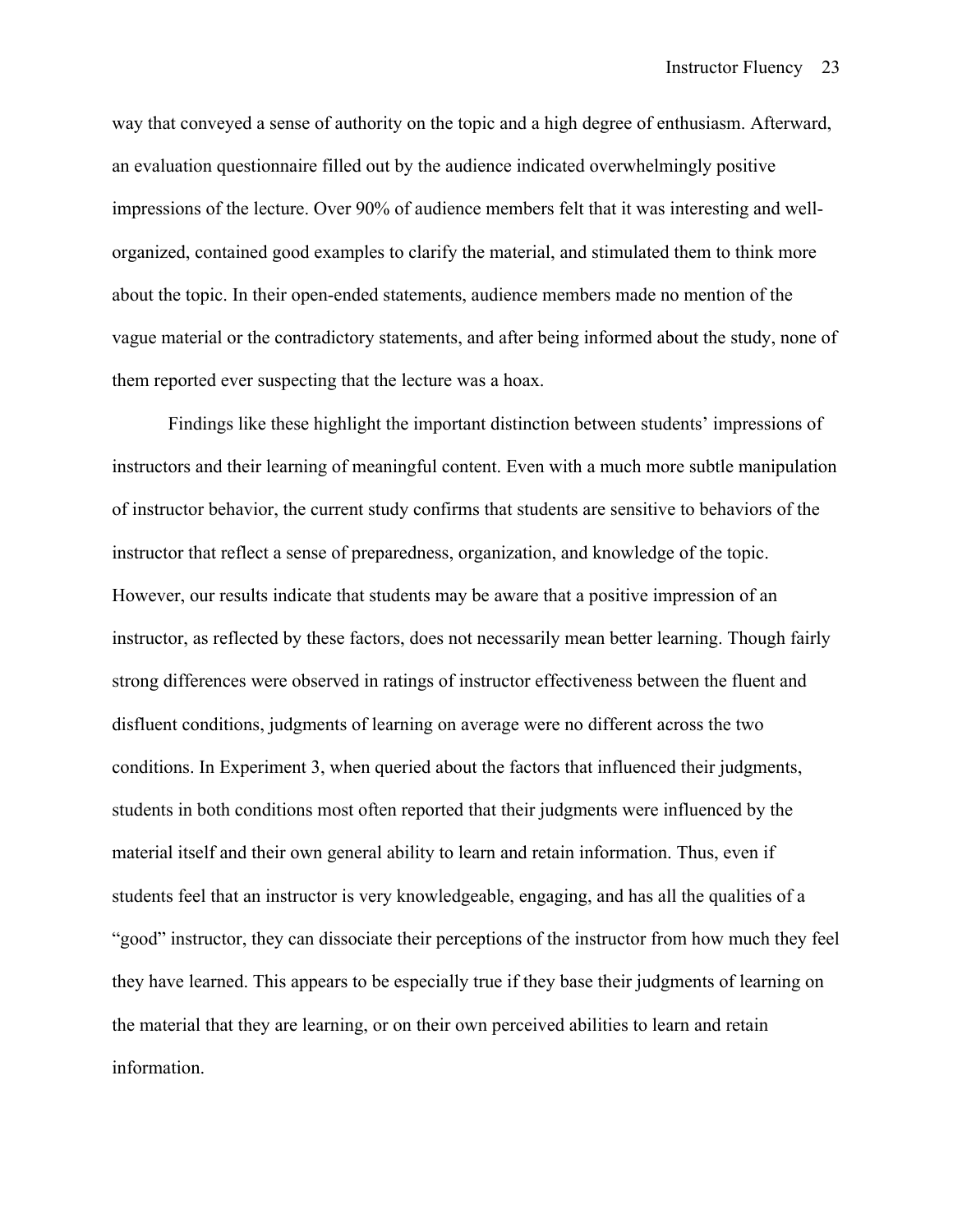Students' tendency to base their judgments of learning on the material itself could explain the finding that their judgments, on average, coincided fairly well with their actual test scores. Previous research has shown that students' judgments of learning can be sensitive to the difficulty of the material being learned, which can in turn directly influence performance. When material is made objectively more difficult—for example, by pre-selecting trivia questions to be of high vs. low difficulty (Pulford & Colman, 1997), or by altering the coherency of a text passage to make it harder to read (Rawson & Dunlosky, 2002)—students express lower confidence in their ability to remember the information, and do indeed remember it less well on a subsequent test. In the current study, the concepts associated with signal detection theory may have been perceived as difficult, leading students to express lower confidence overall than what would be expected based on previous research using simpler types of stimuli such as word lists (Alter, Oppenheimer, Epley, & Eyre, 2007; Castel, McCabe, & Roediger, 2007; Kornell & Bjork, 2009; Rhodes & Castel, 2008) or familiar pictures (Carpenter & Olson, 2012), which usually induce overconfidence.

Thus, students may not automatically fall prey to overconfidence when learning from fluent instructors. If the content itself is somewhat challenging, students may use their perception of the content as a primary cue in assessing their own knowledge, and this may be a better indication of how they will perform on a future test than is the behavior of the instructor. We did find, however, that a portion of students relied upon the instructor as a basis for their judgment, indicating that challenging content alone does not inoculate students from potentially misleading metacognitive cues. When students based their judgments of learning on the instructor in Experiment 3, they were overconfident in their judgments to a greater degree after viewing the fluent instructor compared to the disfluent instructor. This result is consistent with that observed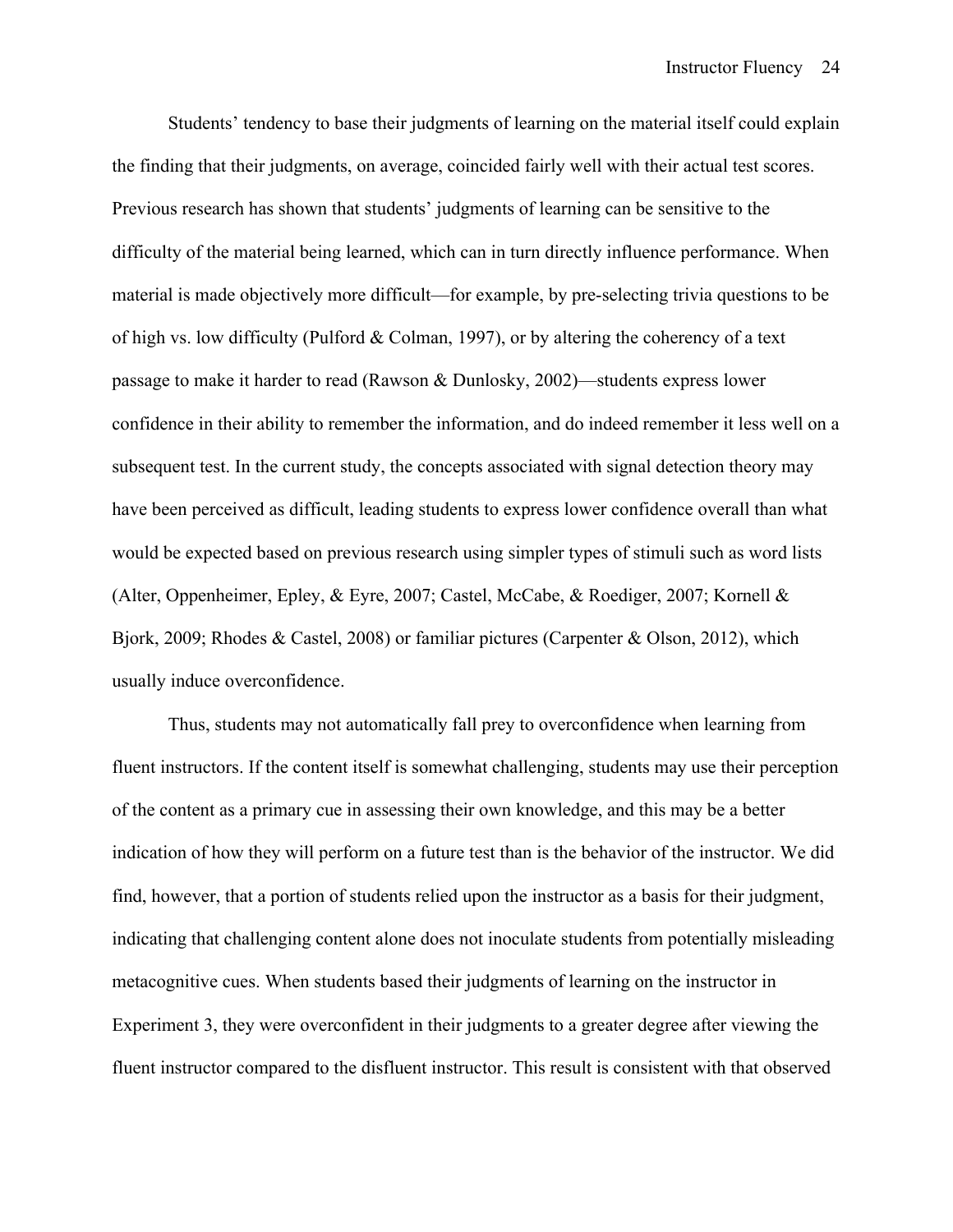by Carpenter et al. (2013), and indicates that instructor fluency, when relied upon as a basis for one's judgment of learning, can induce an illusion of knowing.

To reduce these illusions and encourage students' reliance on cues that are more diagnostic of their actual learning, instructors may find it useful to incorporate into lectures techniques that are known to improve students' metacognitive monitoring. One such technique is retrieval practice, which has been shown to improve the accuracy of students' predictions about their own performance (e.g., Agarwal, Karpicke, Kang, Roediger, & McDermott, 2008; Carpenter et al., in press; Finn & Metcalfe, 2007; Little & McDaniel, 2014; Szpunar, Jhing, & Schacter, 2014; Tauber & Rhodes, 2012; Tullis, Finley, & Benjamin, 2013). This technique is useful in general for helping students learn (e.g., Butler, Marsh, Slavinsky, & Baraniuk, 2014; Carpenter, 2012; Dunlosky, Rawson, Marsh, Nathan, & Willingham, 2013; Rowland, 2014; Roediger & Butler, 2011), and it may introduce the added benefit of dispelling illusions of knowing that could arise when students view a smooth and well-polished lecture that may, on the surface, look easy to learn.

Does the fluency of an instructor reliably affect students' actual learning? We found that students' test scores did not differ consistently following a fluent vs. disfluent lecture. In Experiment 1 test scores were similar between the two conditions (66% vs. 65%), in Experiment 2 they were numerically (but not significantly) higher following the disfluent lecture (62%) than the fluent lecture (56%), and in Experiment 3 there was a small but significant advantage for the fluent lecture (60%) over the disfluent lecture (52%). We hypothesized that with educationallyrelevant materials, fluent lectures might lead to better learning than disfluent lectures due to the boredom or disengagement that would seem more likely to occur during a disfluent lecture. Though the data from Experiment 3 are suggestive of this possibility, the difference was small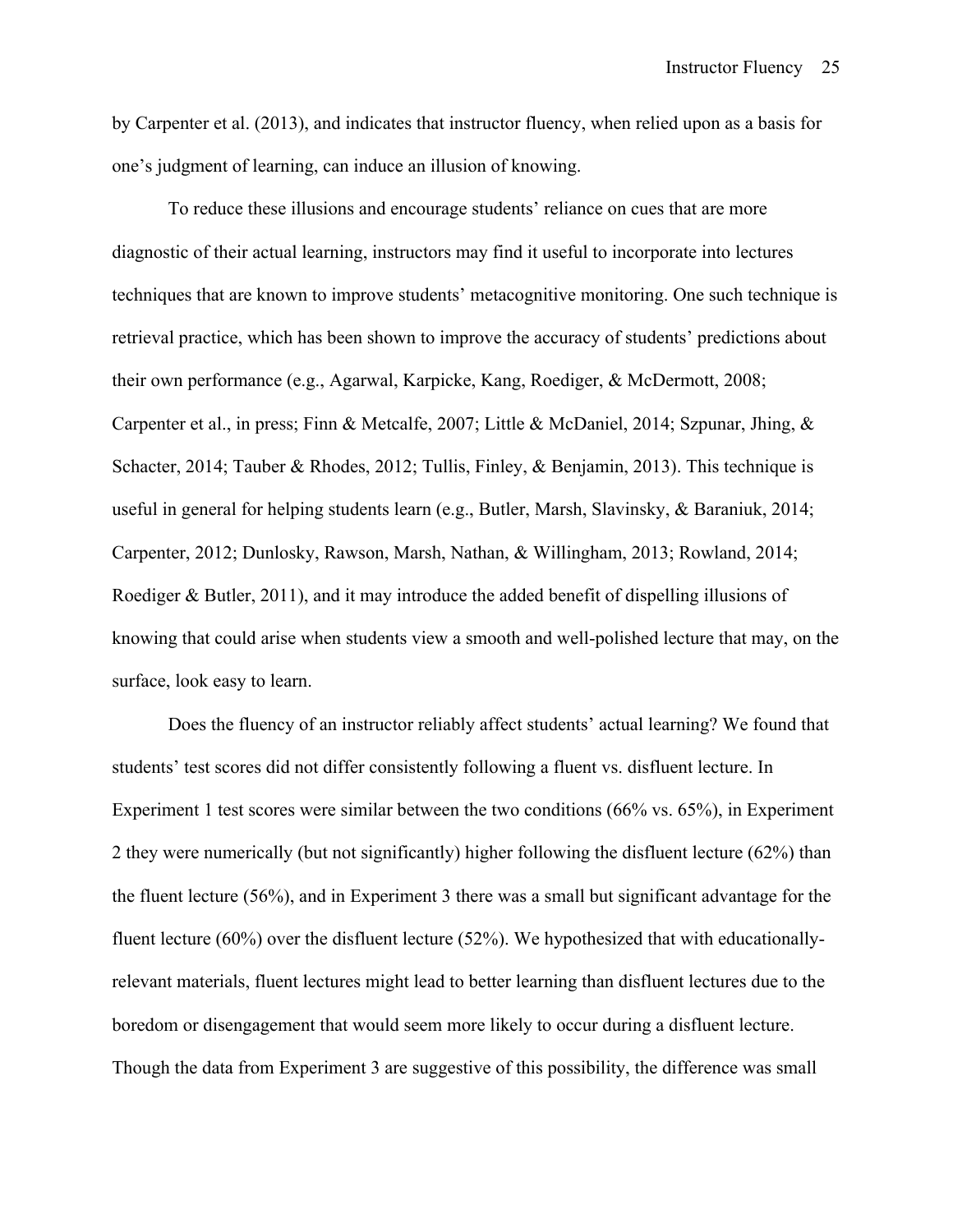and did not occur in the other two experiments. Learning decrements associated with disfluent lectures, therefore, do not appear to be particularly pervasive under these conditions, though it is possible that factors yet to be systematically explored (e.g., the length of the delay between learning and testing, or the nature of the materials to be learned) could reveal such decrements.

Paralleling the current results are the findings from several earlier studies on instructor expressiveness. Driven in large part by the findings of the "Dr. Fox study" (Naftuli et al., 1973), these studies compared student learning from lectures that were delivered by the same instructor in a style that was high in expressiveness (use of gestures, humor, and personal anecdotes) vs. low in expressiveness (minimizing or eliminating these things). Students then rated the instructor using traditional measures of instructor evaluation—the degree to which the instructor displayed enthusiasm, presented the material clearly, and was well-prepared for the lecture—and then took a test over the content that was taught in the lecture. These studies found that instructors who demonstrated high expressiveness were rated higher by students, but were not associated with significantly higher test scores than instructors who demonstrated low expressiveness (Meier  $\&$ Feldhusen, 1979; Perry, Abrami, & Leventhal, 1979; Williams & Ware, 1976).

Exceptions were reported by Ware and Williams (1975) and Williams and Ware (1977), who found that students *did* score significantly higher (by about 10%) on a quiz following the high-expressive instructor compared to the low-expressive instructor. Coats and Schmidchens (1966) also reported that students' immediate recall of information was significantly higher following a dynamic lecture (i.e., the speaker using gestures and vocal inflections, moving around, and presenting the information from memory) vs. a static lecture given by the same person (i.e., reading the lecture from notes, minimizing eye contact and vocal inflections). The reasons for these different findings are presently not clear. Many of the studies on this topic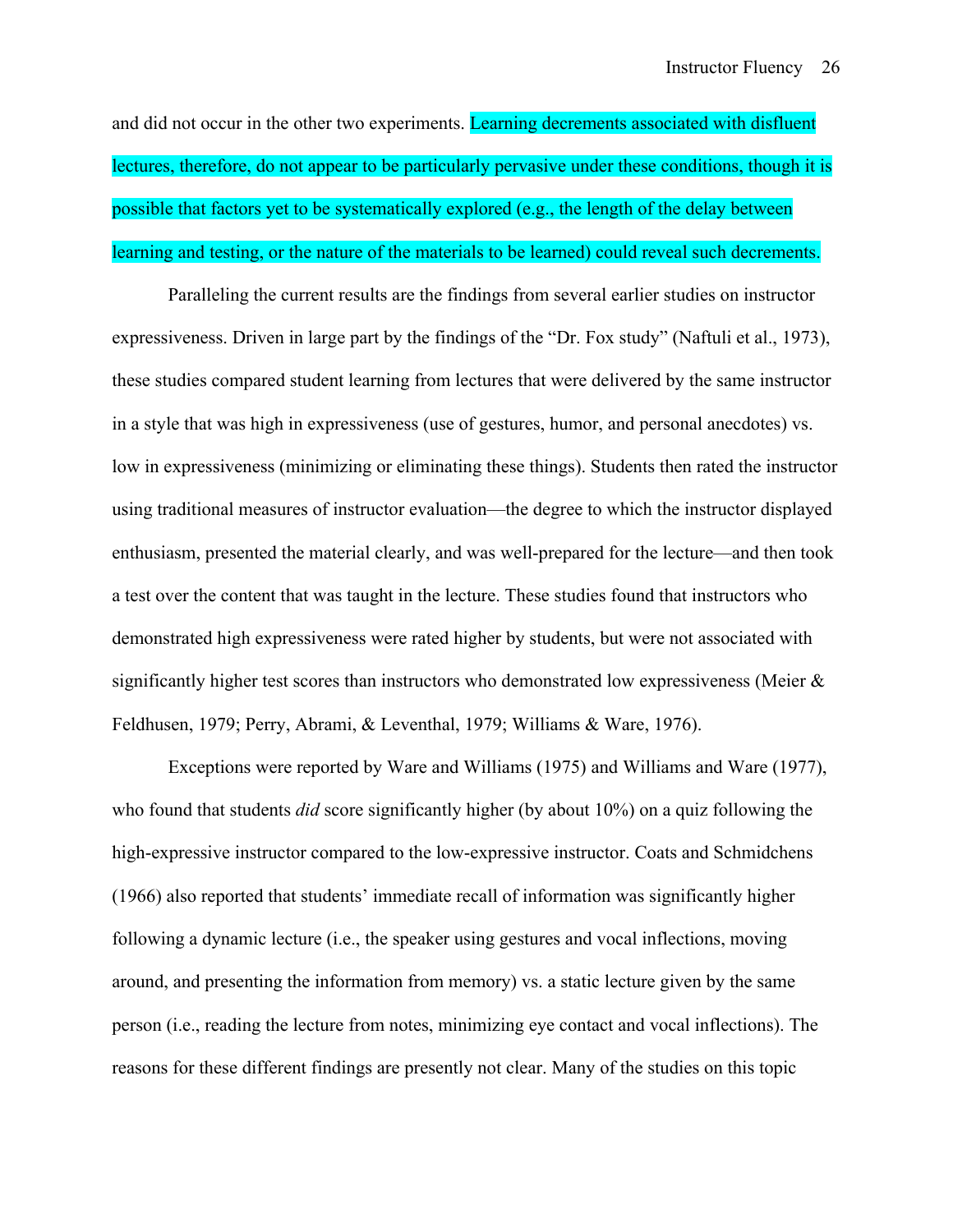manipulated a number of additional variables beyond instructor expressiveness, including coverage of the content in the lecture (Meier & Feldhusen, 1979; Ware & Williams, 1975; Williams & Ware, 1976, 1977), incentives for students to learn (Coats & Schmidchens, 1966; Perry et al., 1979; Williams & Ware, 1976), and whether or not students had additional opportunities to study the content after viewing the lecture and taking the quiz (Perry et al., 1979). No consistent interactions emerged from these manipulations to identify the conditions under which an instructor's degree of expressiveness might benefit learning. However, the results of a related study by Leventhal, Perry, and Abrami (1977) indicated that students' quiz scores were higher following a lecture given by an enthusiastic instructor who made frequent use of the blackboard to explain concepts, vs. the same instructor who delivered the lecture without displaying these behaviors. This advantage, however, only occurred when students were led to believe that the instructor was inexperienced. For students who were told that they were viewing an experienced instructor who had been teaching for many years, quiz scores were no different whether the instructor was enthusiastic and dynamic, vs. static and subdued. These results raise the interesting possibility that the effect of an instructor's behavior on student learning may depend on particular *student* characteristics, such as pre-existing beliefs and expectations.

Thus, the current state of research suggests that instructor behaviors based on fluency or expressiveness do not appear to have a strong and consistent effect on learning. Given the somewhat mixed results, along with the fact that few studies have been conducted on this topic, an exciting and worthwhile endeavor for future research is to further explore the effects of instructor fluency, particularly geared toward identifying moderating factors that may determine the conditions under which instructor fluency benefits learning. It may be worthwhile to explore whether such effects are influenced by the timing of students' judgments of learning (e.g.,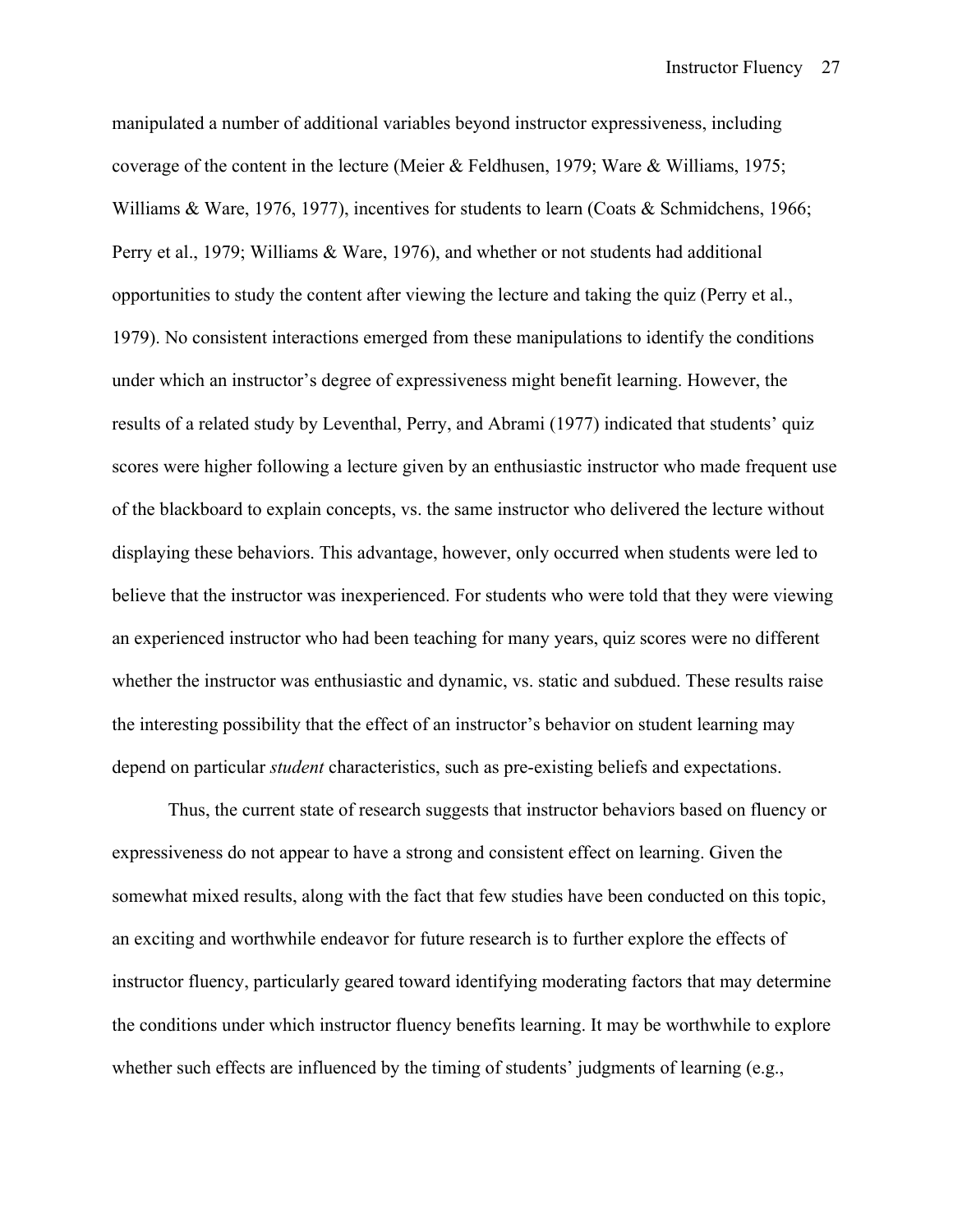whether judgments are made immediately after learning, or sometime later such as just prior to taking a test), and the level of complexity of the knowledge that students are tested over. Future research may also find it worthwhile to explore the *indirect* effects of instructor fluency. The research reported here was concerned with the direct effects of instructor fluency. If instructor fluency does not affect learning in direct ways, it seems quite possible that it may affect learning in indirect ways, perhaps through increased absences or a lack of interest in the material that leads to less studying. It is also possible that in authentic learning situations, the fluency of an instructor's style is related to the quality of the content taught—instructors who are wellprepared and organized may have higher-quality content than those who are less prepared and organized—and the combination of content and delivery style could affect students' learning. Future research that can shed additional light on this interesting and empirically-wide-open topic is highly encouraged.

One thing that is clear from this research is that instructor fluency has a greater effect on students' ratings of instructors than it does on students' learning. This result carries important implications for students' evaluations of instructors. Student evaluations have long been used as a means of measuring the quality of teaching in colleges and universities. Based on the reasonable assumption that students—as the recipients of instruction—are in the best position to evaluate its effectiveness, input is collected year after year concerning students' perceptions of their courses and the instructors who have taught them. Past and current findings converge, however, to suggest that student evaluations of instructors may not be the most accurate indicator of how much students have learned.

Data collected from actual courses appear to corroborate this. While some data suggest that students' evaluations of instructors are positively correlated with the grades they receive in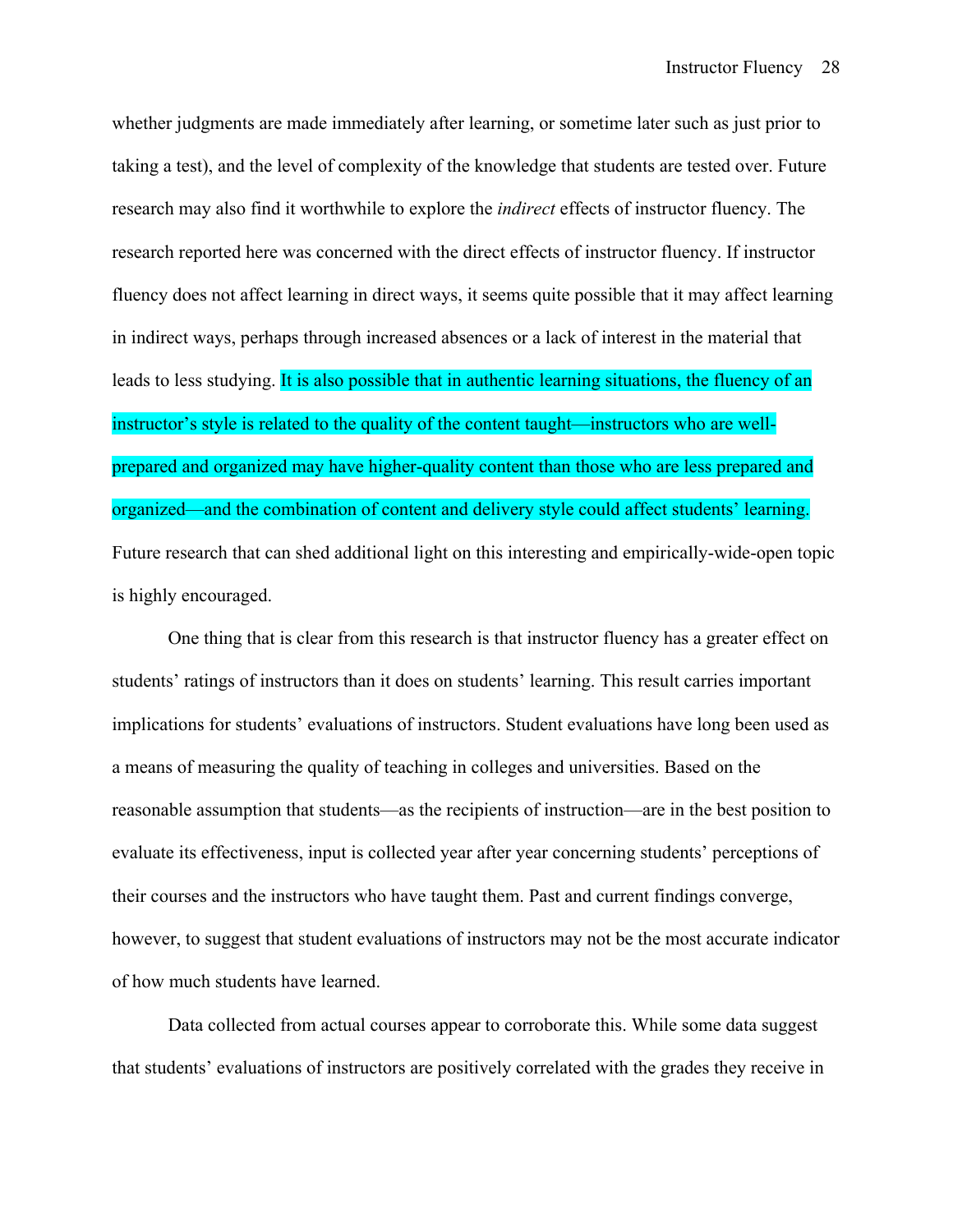the courses taught by those instructors (Marsh, Fleiner, & Thomas, 1975), these data cannot rule out the possibility that students' perceptions of instructors were influenced by the grade they were receiving at the time the rating was made. To avoid this problem, students' knowledge over content from a particular course has sometimes been tested using a standardized assessment that was prepared and administered by someone other than the instructor of that course. Using this method, some studies have shown a positive relationship between instructor ratings and knowledge gained from the course (Bryson, 1974; Sullivan & Skanes, 1974), some studies have shown no relationship (Galbraith, Merrill, & Kline, 2012; Palmer, Carliner, & Romer, 1978), and some studies have even shown a negative relationship (Yunker & Yunker, 2003). These findings demonstrate that there are many factors that could influence students' learning—including the content of the course, difficulty of the material, and size of the class—and these factors may or may not coincide with the perceived effectiveness of the instructor who taught them. Further studies have shown that students' ratings of instructors can be based on a variety of non-courserelated factors such as the personality, gender, age, and attractiveness of the instructor (Abrami, Leventhal, & Perry, 1982; Goebel & Cashen, 1979; Neath, 1996).

Thus, student ratings should be interpreted with caution if used as a means of assessing whether instructors are enhancing students' learning. Recent survey data indicate that 87% of university administrators report using student ratings to inform personnel decisions about instructors, such as promotion, tenure, and merit pay (Beran, Violato, Kline, & Frideres, 2005). If relied upon as the primary measure of an instructor's effectiveness, such ratings could give a biased impression that might influence these important decisions. As such, some researchers have advocated for the use of additional sources of data—such as objective measures of student achievement or peer evaluations—that can supplement the information gained from student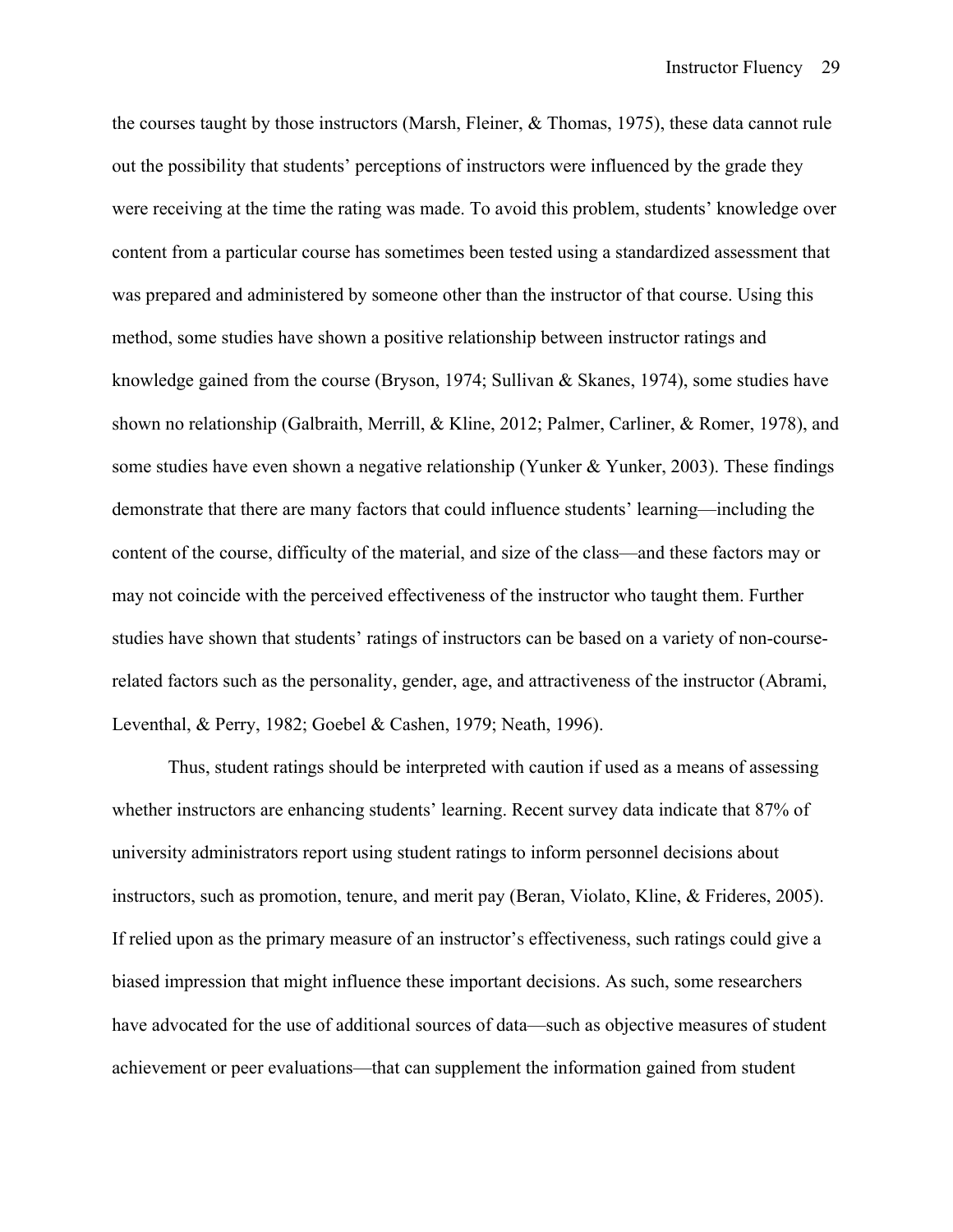ratings (Emery, Kramer, & Tian, 2003). Other suggestions for optimizing the use of student ratings and other data to measure teaching effectiveness have recently been discussed by Gravestock and Gregor-Greenleaf (2008) and Wright (2006).

In closing, we note that although students' perceptions of instructors do not appear to consistently coincide with learning, these perceptions can still provide valuable information on other aspects of teaching that are useful to students, instructors, and administrators. For example, students' input can reveal potential accountability issues such as an instructor's persistent tardiness or failure to fulfill responsibilities, and can likewise reveal positive examples such as the acknowledgement of outstanding mentors. A positive perception of an instructor may also inspire students to take more classes in a given area or choose a particular career path. Instructors who are highly regarded by students may influence those students in a number of ways that are not restricted to the learning of particular subject matter from a course. The relationship between students' perceptions of instructors and their educational experiences—both objective and subjective—is likely to be a multifaceted one that is currently not well-understood and deserving of further research.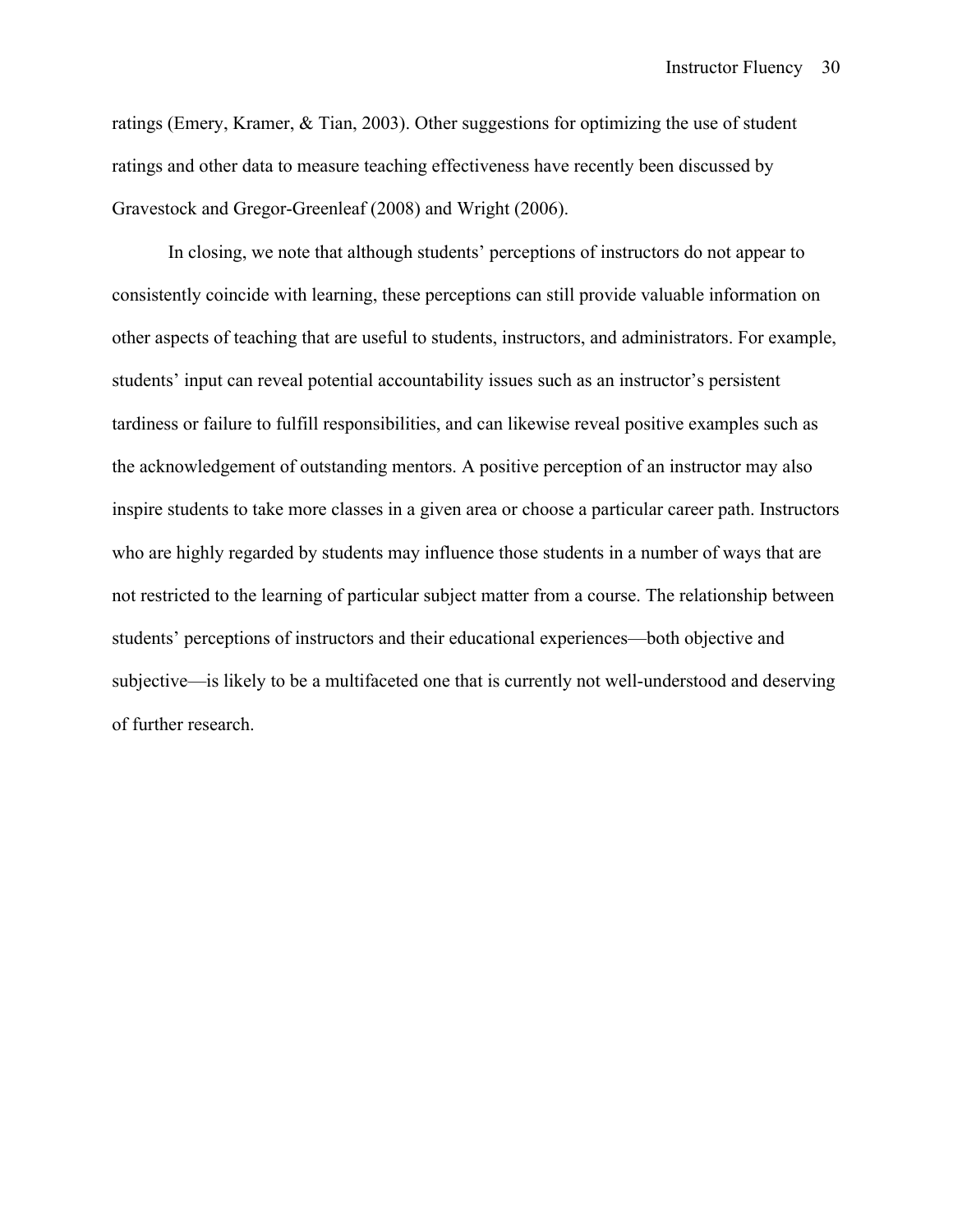#### References

- Abrami, P. C., Leventhal, L., & Perry, R. P. (1982). Educational seduction. *Review of Educational Research, 52,* 446-464.
- Agarwal, P. K., Karpicke, J. D., Kang, S. H. K., Roediger, H. L. III., & McDermott, K. B. (2008). Examining the testing effect with open- and closed-book tests. *Applied Cognitive Psychology, 22,* 861-876.
- Alter, A. L., & Oppenheimer, D. M. (2009). Uniting tribes of fluency to form a metacognitive nation. *Personality & Social Psychology Review, 13,* 219-235.
- Alter, A. L., Oppenheimer, D. M., Epley, N., & Eyre, R. (2007). Overcoming intuition: Metacognitive difficulty activates analytic reasoning. *Journal of Experimental Psychology: General, 136,* 569-576.
- Baillie, C., & Fitzgerald, G. (2000). Motivation and attrition in engineering students. *European Journal of Engineering Education, 25,* 145-155.
- Bol, L., Hacker, J. D., O'Shea, P., & Allen, D. (2005). The influence of overt practice, achievement level, and explanatory style on calibration accuracy and performance. *The Journal of Experimental Education, 73,* 269-290.
- Beran, T., Violato, C., Kline, D., & Frideres, J. (2005). The utility of student ratings of instruction for students, faculty, and administrators: A "consequential validity" study. *Canadian Journal of Higher Education, 35,* 49-70.
- Bjork, R. A., Dunlosky, J., & Kornell, N. (2013). Self-regulated learning: Beliefs, techniques, and illusions. *Annual Review of Psychology, 64,* 417-444.
- Brown, G., & Atkins, M. (1990). *Effective teaching in higher education.* London: Routledge.
- Brown, S., & Race, P. (2002). *Lecturing: A practical guide.* Sterling, VA: Stylus Publishing Inc.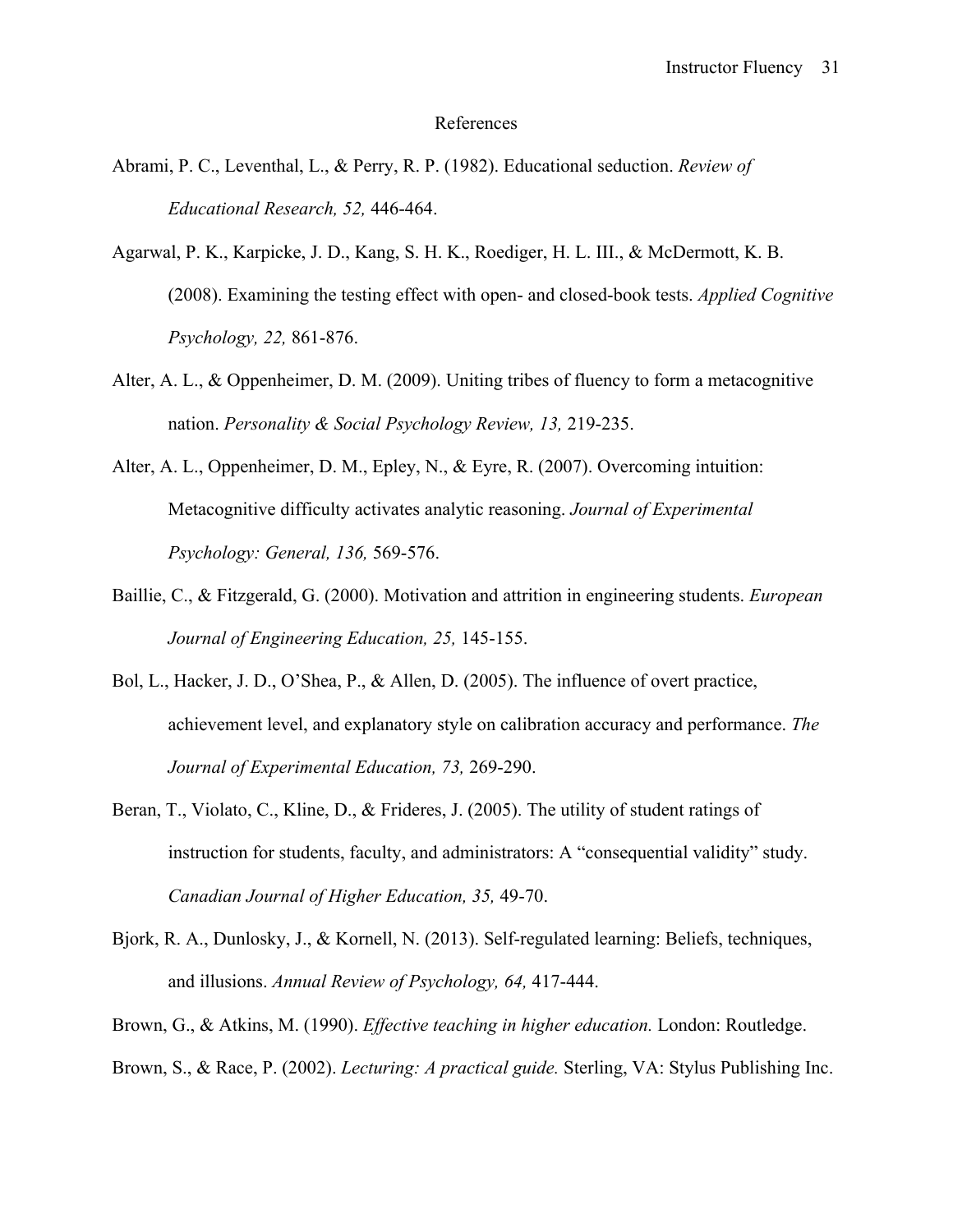- Bryson, R. (1974). Teacher evaluations and student learning: A reexamination. *Journal of Educational Research, 68,* 12-14.
- Butler, A. C., Marsh, E. J., Slavinsky, J. P., & Baraniuk, R. G. (2014). Integrating cognitive science and technology improves learning in a STEM classroom. *Educational Psychology Review, 26,* 331-340.
- Carpenter, S. K. (2012). Testing enhances the transfer of learning. *Current Directions in Psychological Science, 21,* 279-283.
- Carpenter, S. K., & DeLosh, E. L. (2005). Application of the testing and spacing effects to namelearning. *Applied Cognitive Psychology, 19,* 619-636.
- Carpenter, S. K., Lund, T. J. S., Coffman, C. R., Armstrong, P. I., Lamm, M. H., & Reason, R. D. (in press). A classroom study on the relationship between student achievement and retrieval-enhanced learning. *Educational Psychology Review.*
- Carpenter, S. K., & Mueller, F. E. (2013). The effects of interleaving vs. blocking on foreign language pronunciation learning. *Memory & Cognition, 41,* 671-682.
- Carpenter, S. K., & Olson, K. M. (2012). Are pictures good for learning new vocabulary in a foreign language? Only if you think they are not. *Journal of Experimental Psychology: Learning, Memory, & Cognition, 38,* 92-101.
- Carpenter, S. K., Pashler, H., & Cepeda, N. J. (2009). Using testing to enhance  $8<sup>th</sup>$  grade students' retention of U. S. history facts. *Applied Cognitive Psychology, 23,* 760-771.
- Carpenter, S. K., Wilford, M. M., Kornell, N., & Mullaney, K. M. (2013). Appearances can be deceiving: Instructor fluency increases perceptions of learning without increasing actual learning. *Psychonomic Bulletin & Review, 20,* 1350-1356.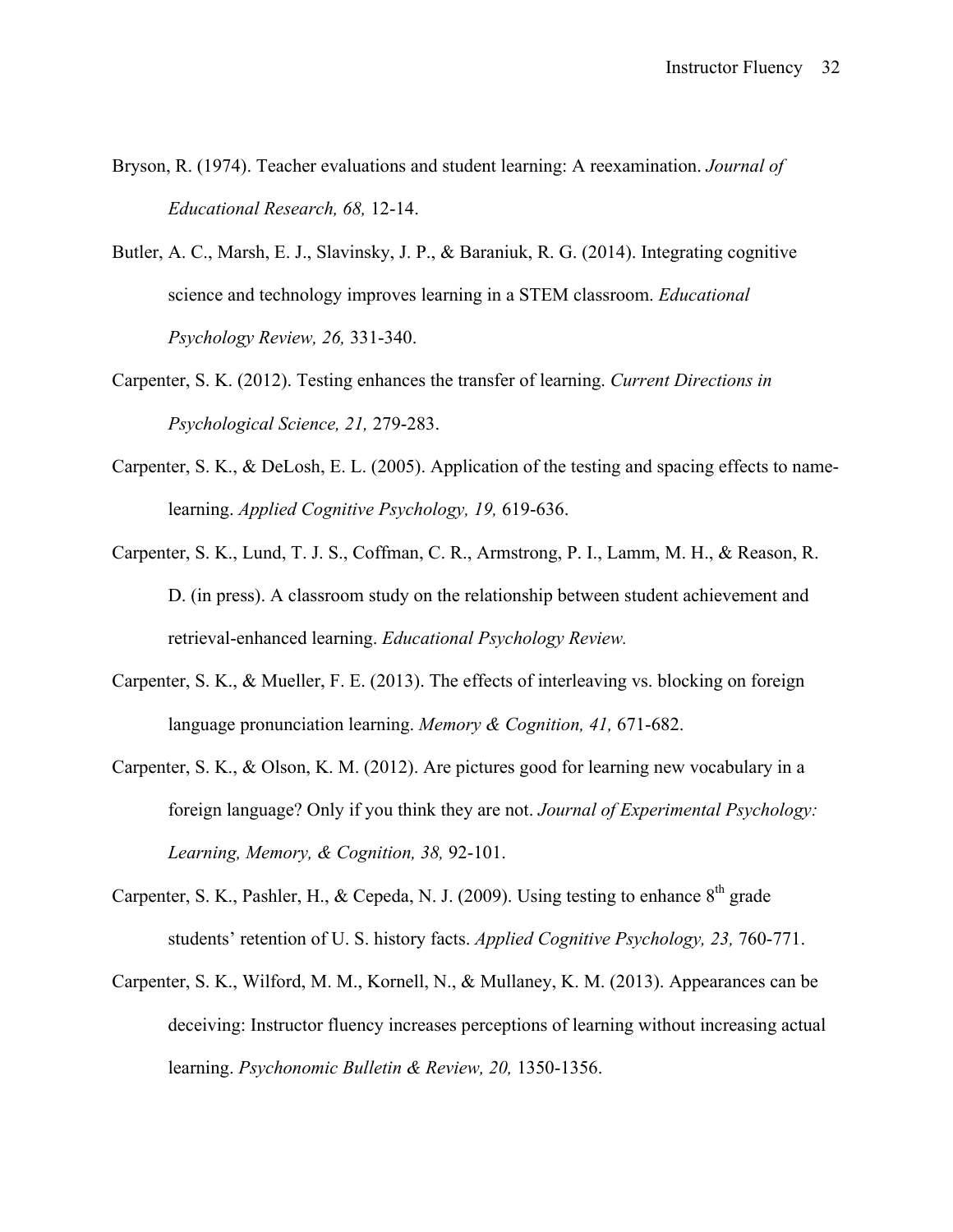- Carpenter, S. K., Cepeda, N. J., Rohrer, D., Kang, S. H. K., & Pashler, H. (2012). Using spacing to enhance diverse forms of learning: Review of recent research and implications for instruction. *Educational Psychology Review, 24,* 369-387.
- Castel, A. D., McCabe, D. P., & Roediger, H. L., III. (2007). Illusions of competence and overestimation of associative memory for identical items: Evidence from judgments of learning. *Psychonomic Bulletin & Review, 14,* 107-111.
- Cepeda, N. J., Vul, E., Rohrer, D., Wixted, J. T., & Pashler, H. (2008). Spacing effects in learning: A temporal ridgeline of optimal retention. *Psychological Science, 19,* 1095- 1102.
- Coats, W. D., & Smidchens, U. (1966). Audience recall as a function of speaker dynamism. *Journal of Educational Psychology, 57,* 189-191.

Davis, B. G. (2009). *Tools for teaching.* San Francisco, CA: Wiley.

- Delaney, P. F., Verkoeijen, P. P. J. L., & Spirgel, A. (2010). Spacing and testing effects: A deeply critical, lengthy, and at times discursive review of the literature. *Psychology of Learning & Motivation, 53,* 63-147.
- Dunlosky, J., Rawson, K. A., Marsh, E. J., Nathan, M. J., & Willingham, D. T. (2013). Improving students' learning with effective learning techniques: Promising directions from cognitive and educational psychology. *Psychological Science in the Public Interest, 14,* 4-58.
- Dunlosky, J., & Metcalfe, J. (2009). *Metacognition.* Beverly Hills, CA: Sage.
- Dunlosky, J., & Nelson, T. O. (1994). Does the sensitivity of JOLs to various study activities depend on when the JOLs occur? *Journal of Memory & Language, 33,* 545-565.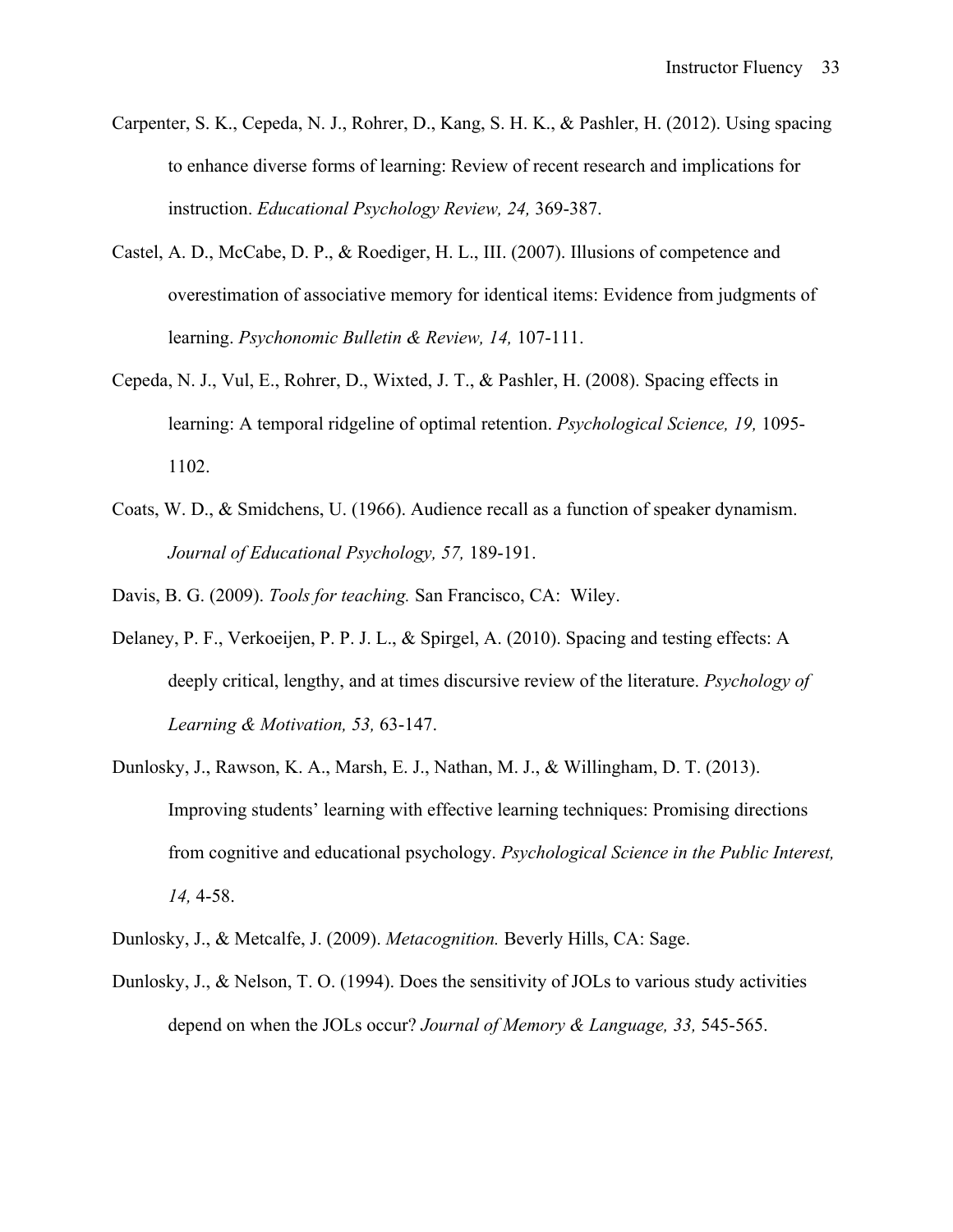- Ekeler, W. J. (1994). The lecture method. In K. W. Prichard & R. M. Sawyer (Eds.), *Handbook of college teaching: Theory and applications* (pp. 85-98). Westport, CT: Greenwood.
- Emery, C. R., Kramer, T. R., & Tian, R. G. (2003). Return to academic standards: A critique of student evaluations of teaching effectiveness. *Quality Assurance in Education, 11,* 37-46.
- Finn, B., & Metcalfe, J. (2007). The role of memory for past test in the underconfidence with practice effect. *Journal of Experimental Psychology: learning, Memory, & Cognition, 33,*  238-244.
- Finn, B., & Tauber, S. K. (in press). When confidence is not a signal of knowing: How students' experiences and beliefs about processing fluency can lead to miscalibrated confidence. *Educational Psychology Review.*
- Galbraith, C. S., Merrill, G. B., & Kline, D. M. (2012). Are student evaluations of teaching effectiveness valid for measuring student learning outcomes in business related classes? A neural network and bayesian analysis. *Research in Higher Education, 53,* 353-374.
- Geisinger, B. N., & Raman, D. R. (2013). Why they leave: Understanding student attrition from engineering majors. *International Journal of Engineering Education, 29,* 914-925.
- Gerbier, E., & Toppino, T. C. (2015). The effect of distributed practice: Neuroscience, cognition, and education. *Trends in Neuroscience & Education, 4,* 49-59.
- Goebel, B. L., & Cashen, V. M. (1979). Age, sex, and attractiveness as factors in student ratings of teachers: A developmental study. *Journal of Educational Psychology, 71,* 646-653.
- Gravestock, P., & Gregor-Greenleaf, E. (2008). *Student Course Evaluations: Research, Models, and Trends.* Toronto: Higher Education Quality Council of Ontario.
- Hacker, D. J., Bol, L., Horgan, D. D., & Rakow, E. A. (2000). Test prediction and performance in a classroom context. *Journal of Educational Psychology, 92,* 160-170.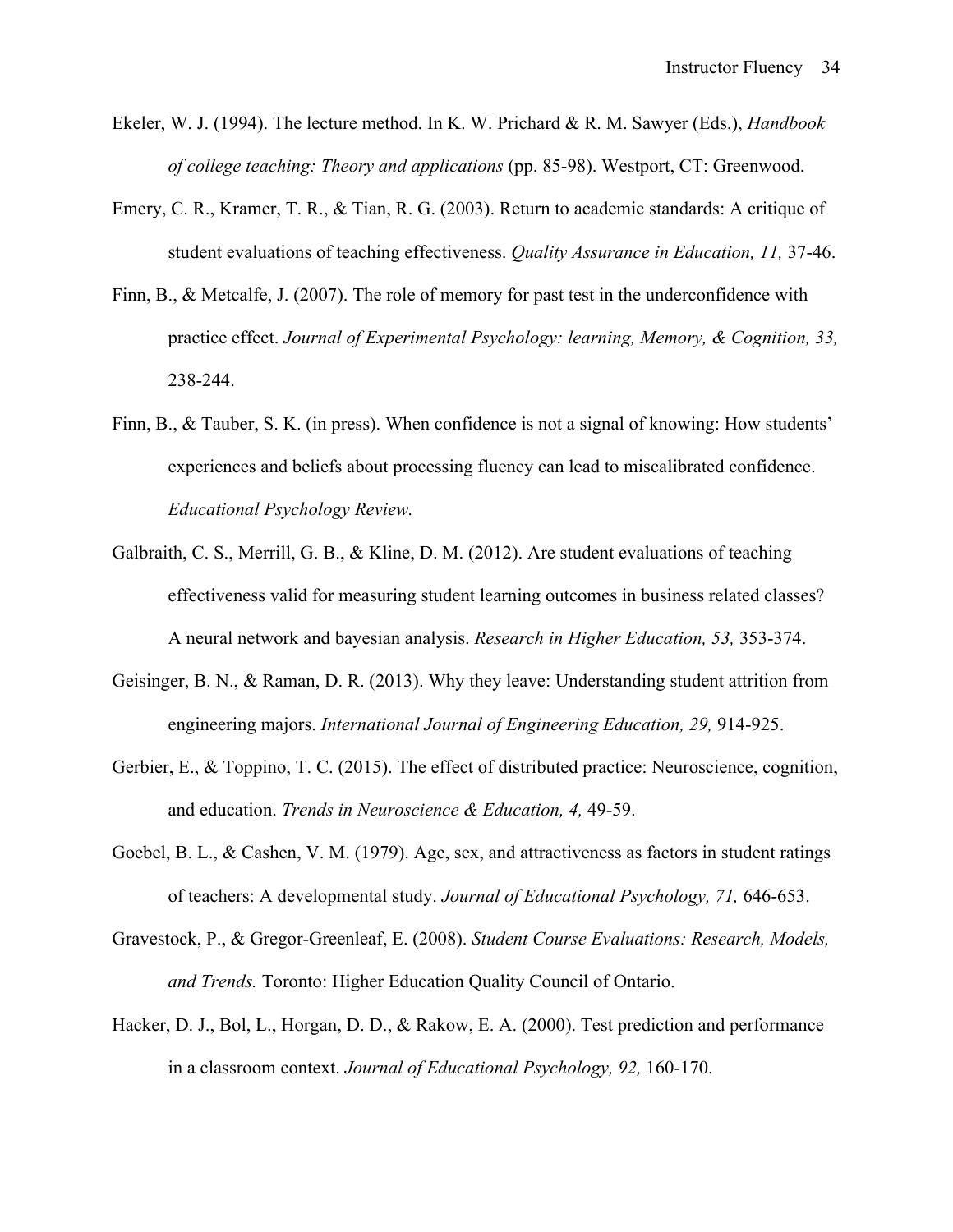- Hogan, J. (1999). Lecturing for learning. In H. Fry, S. Ketteridge, & S. Marshall (Eds.), *A handbook for teaching and learning in higher education: Enhancing academic performance* (pp. 83-94). New York: Routledge.
- Koriat, A., & Bjork, R. A. (2005). Illusions of competence in monitoring one's own knowledge during study. *Journal of Experimental Psychology: Learning, Memory, & Cognition, 31,*  187-194.
- Koriat, A., Sheffer, L., & Ma'ayan, H. (2002). Comparing objective and subjective learning curves: Judgments of learning exhibit increased underconfidence-with-practice. *Journal of Experimental Psychology: General, 131,* 147-162.
- Kornell, N., & Bjork, R. A. (2009). A stability bias in human memory: Overestimating remembering and underestimating learning. *Journal of Experimental Psychology: General, 138,* 449-468.
- Kornell, N., & Bjork, R. A. (2008). Learning concepts and categories: Is spacing the "enemy of induction"? *Psychological Science, 19,* 585-592.
- Kornell, N., & Bjork, R. A. (2007). The promise and perils of self-regulated study. *Psychonomic Bulletin & Review, 14,* 219-224.
- Küpper-Tetzel, C. E. (2014). Understanding the distributed practice effect: Strong effects on weak theoretical grounds. *Zeitschrift für Psychologie, 222,* 71-81.
- Leventhal, L., Perry, R. P., & Abrami, P. C. (1977). Effects of lecturer quality and student perception of lecturer's experience on teacher ratings and student achievement. *Journal of Educational Psychology, 69,* 360-374.
- Little, J. L., & McDaniel, M. A. (2014). Metamemory monitoring and control following retrieval practice for text. *Memory & Cognition, 43,* 85-98.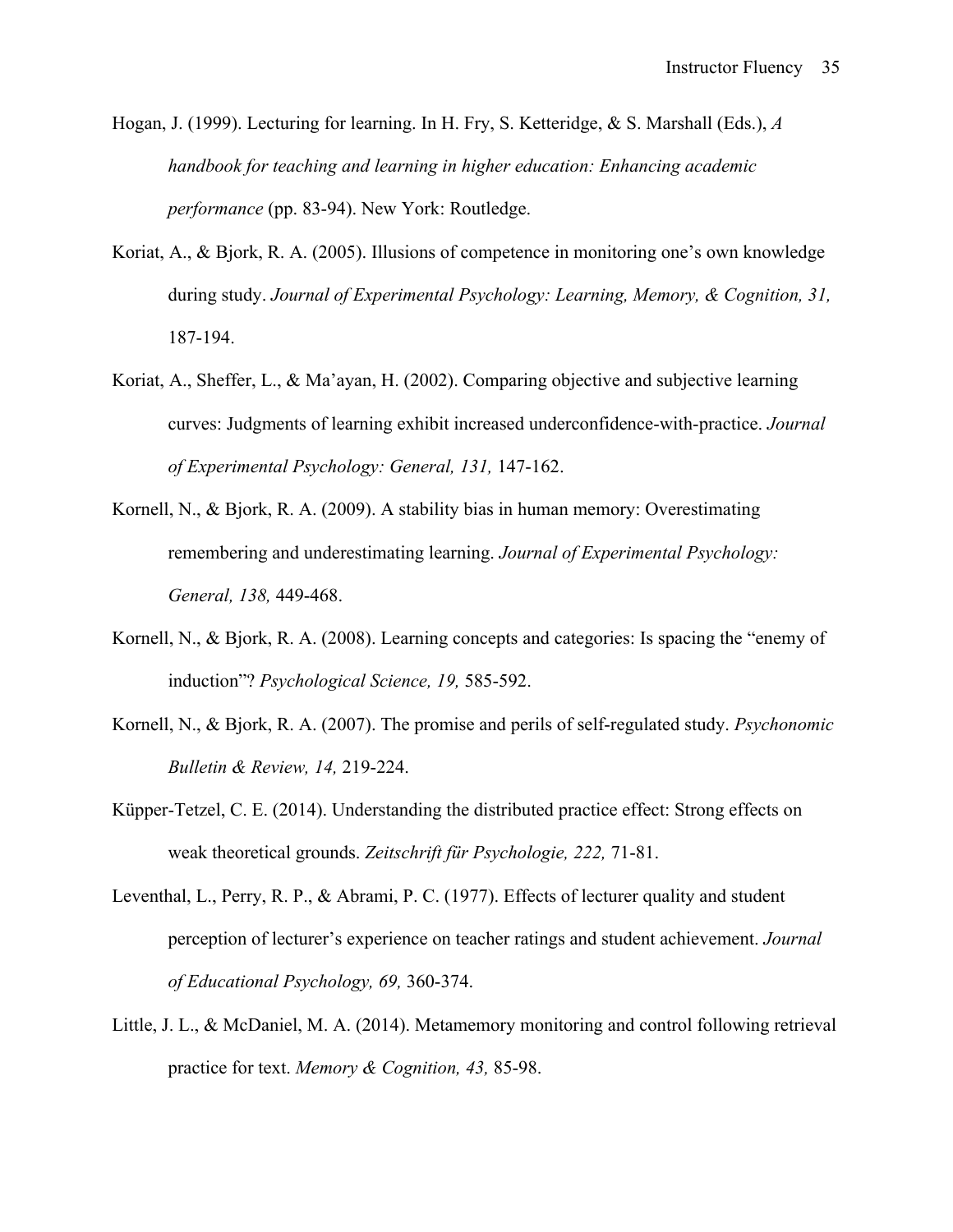Lowman, J. (1984). *Mastering the techniques of teaching.* San Francisco: Jossey-Bass.

- Marsh, H. W., Fleiner, H., & Thomas, C. S. (1975). Validity and usefulness of student evaluations of instructional quality. *Journal of Educational Psychology, 67,* 833-839.
- Meier, R. S., & Feldhusen, J. F. (1979). Another look at Dr. Fox: Effect of stated purpose for evaluation, lecture expressiveness, and density of lecture content on student ratings. *Journal of Educational Psychology, 71,* 339-345.
- Miller, T. M., & Geraci, L. (2011). Unskilled but aware: Reinterpreting overconfidence in lowperforming students. *Journal of Experimental Psychology: Learning, Memory, & Cognition, 37,* 502-506.
- Morton, A. (2009). Lecturing to large groups. In H. Fry, S. Ketteridge, & S. Marshall (Eds.), *A handbook for teaching and learning in higher education: Enhancing academic practice.*  New York: Routledge.
- Mueller, M. L., Tauber, S. K., & Dunlosky, J. (2013). Contributions of beliefs and processing fluency to the effect of relatedness on judgments of learning. *Psychonomic Bulletin & Review, 20,* 378-384.
- Naftulin, D. H., Ware, J. E., & Donnelly, F. A. (1973). The Dr. Fox lecture: A paradigm of educational seduction. *Journal of Medical Education, 48,* 630-635.
- Neath, I. (1996). How to improve your teaching evaluations without improving your teaching. *Psychological Reports, 78,* 1363-1372.
- Palmer, J., Carliner, G., & Romer, T. (1978). Leniency, learning, and evaluations. *Journal of Educational Psychology, 70,* 855-863.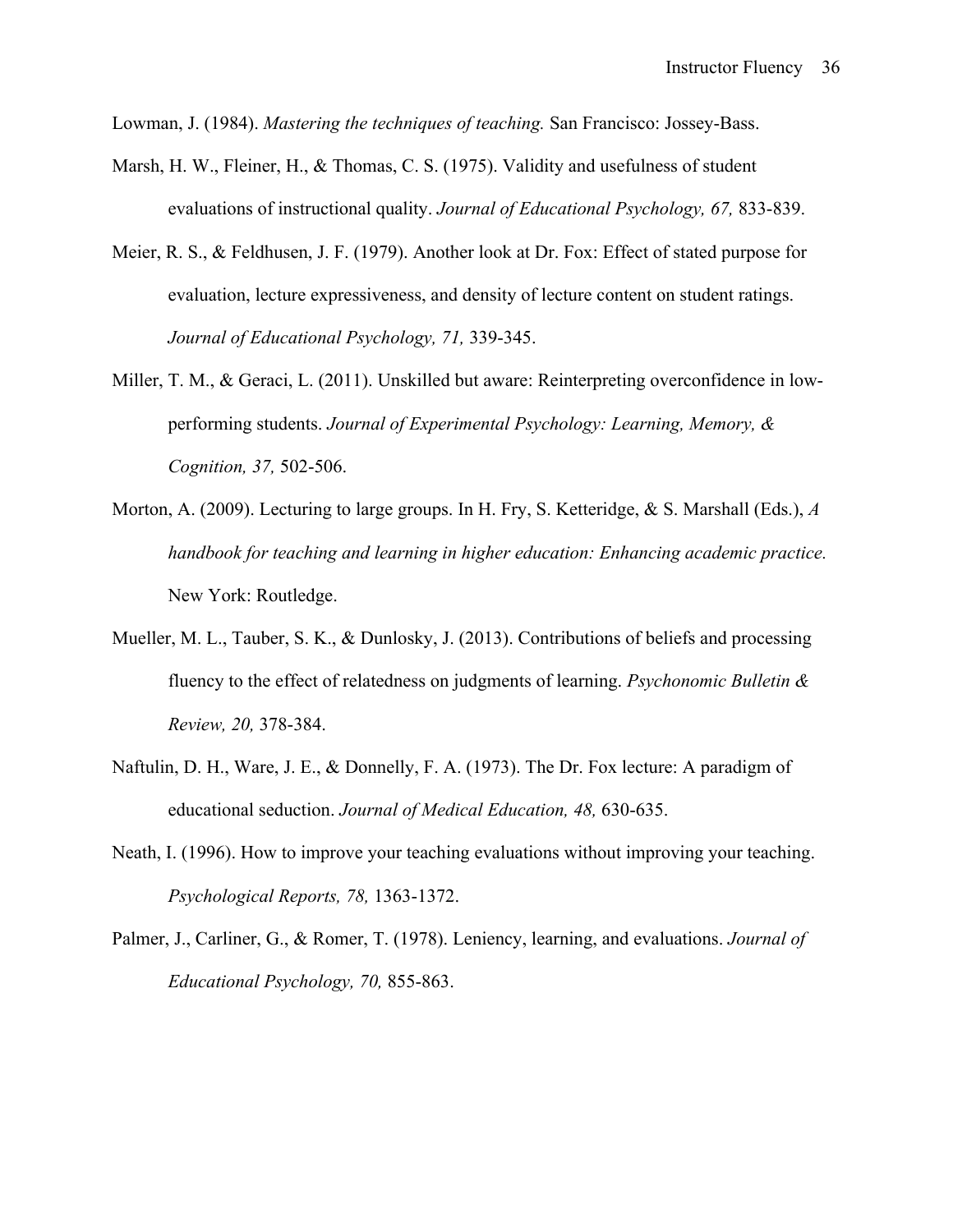- Perry, R. P., Abrami, P. C., & Leventhal, L. (1979). Educational seduction: The effect of instructor expressiveness and lecture content on student ratings and achievement. *Journal of Educational Psychology, 71,* 107-116.
- Pulford, B. D., & Colman, A. M. (1997). Overconfidence: Feedback and item difficulty effects. *Personality & Individual Differences, 23,* 125-133.

Rapoport, A. (1962). The use and misuse of game theory. *Scientific American, 207,* 108-114.

- Rawson, K. A., & Dunlosky, J. (2002). Are performance predictions for text based on ease of processing? *Journal of Experimental Psychology: Learning, Memory, & Cognition, 28,*  69-80.
- Rhodes, M. G., & Castel, A. D. (2008). Memory predictions are influenced by perceptual information: Evidence for metacognitive illusions. *Journal of Experimental Psychology: General, 137,* 615-625.
- Roediger, H. L. III., & Butler, A. C. (2011). The critical role of retrieval practice in long-term retention. *Trends in Cognitive Sciences, 15,* 20-27.
- Rowland, C. A. (2014). The effect of testing versus restudy on retention: A meta-analytic review of the testing effect. *Psychological Bulletin, 140,* 1432-1463.
- Serra, M. J., & Dunlosky, J. (2010). Metacomprehension judgments reflect the belief that diagrams improve learning from text. *Memory, 18,* 698-711.
- Simon, D. A., & Bjork, R. A. (2001). Metacognition in motor learning. *Journal of Experimental Psychology: Learning, Memory, & Cognition, 27,* 907-912.
- Sullivan, A. M., & Skanes, G. R. (1974). Validity of student evaluation of teaching and the characteristics of successful instructors. *Journal of Educational Psychology, 66,* 584-590.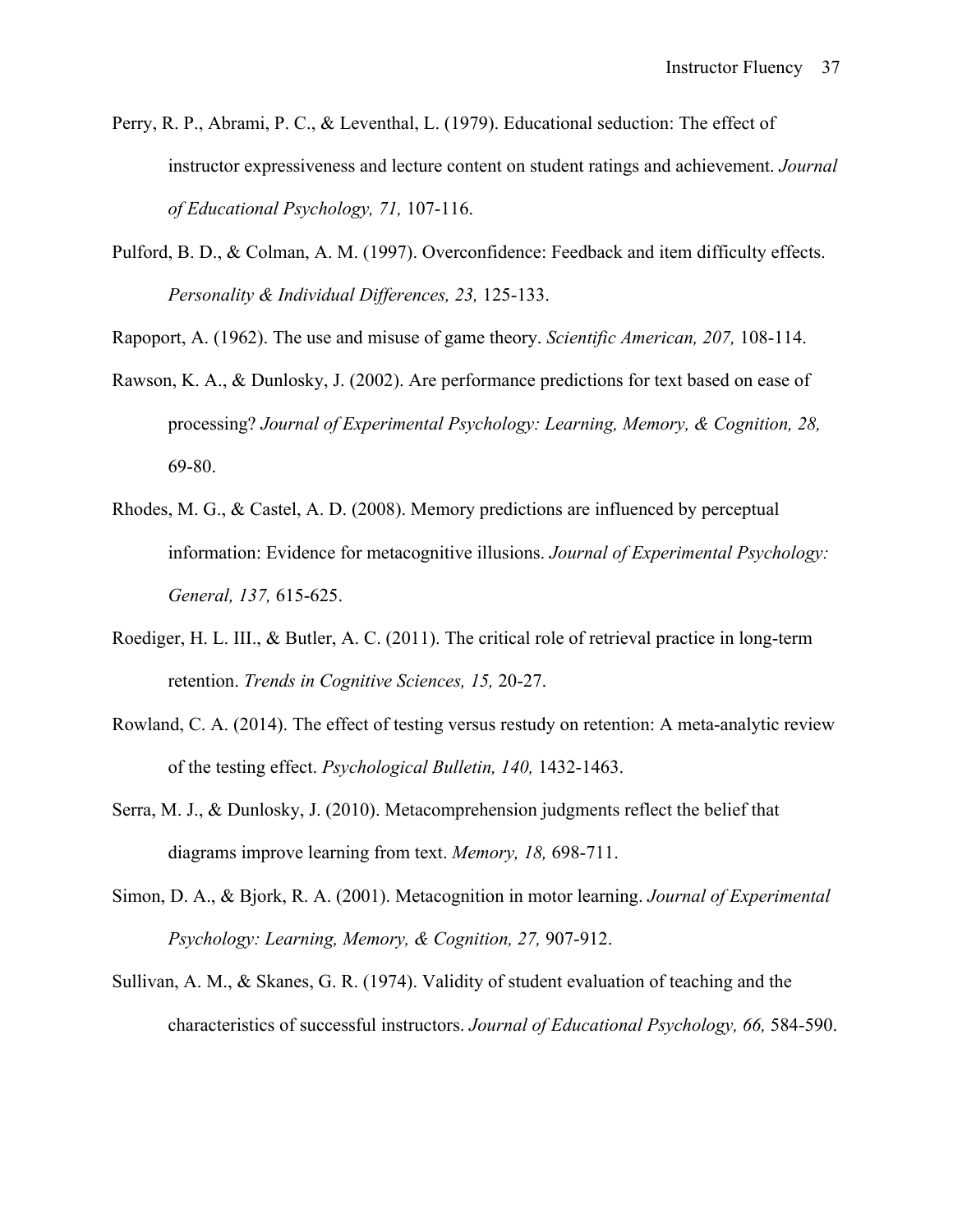- Szpunar, K. K., Jing, H. G., & Schacter, D. L. (2014). Overcoming overconfidence in learning from video-recorded lectures: Implications of interpolated testing for online education. *Journal of Applied Research in Memory & Cognition, 3,* 161-164.
- Tauber, S. K., & Rhodes, M. G. (2012). Multiple bases for young and older adults' judgments of learning in multitrial learning. *Psychology & Aging, 27,* 474-483.
- Tullis, J. G., Finley, J. R., & Benjamin, A. S. (2013). Metacognition of the testing effect: Guiding learners to predict the benefits of retrieval. *Memory & Cognition, 41,* 429-442.
- Ware, J. E., & Williams, R. G. (1975). The Dr. Fox effect: A study of lecturer effectiveness and ratings of instruction. *Journal of Medical Education, 50,* 149-156.
- Williams, R. G. & Ware, J. E. (1976). Validity of students ratings of instruction under different incentive conditions: A further study of the Dr. Fox effect. *Journal of Educational Psychology, 68,* 48-56.
- Williams, R. G., & Ware, J. E. (1977). An extended visit with Dr. Fox: Validity of student satisfaction with instruction ratings after repeated exposures to a lecture. *American Educational Research Journal, 14,* 449-457.
- Wright, R. E. (2006). Student evaluations of faculty: Concerns raised in the literature, and possible solutions. *College Student Journal, 40,* 417-422.
- Yunker, P. J., & Yunker, J. A. (2003). Are student evaluations of teaching valid? Evidence from an analytical business core course. *Journal of Education for Business, 78,* 313-317.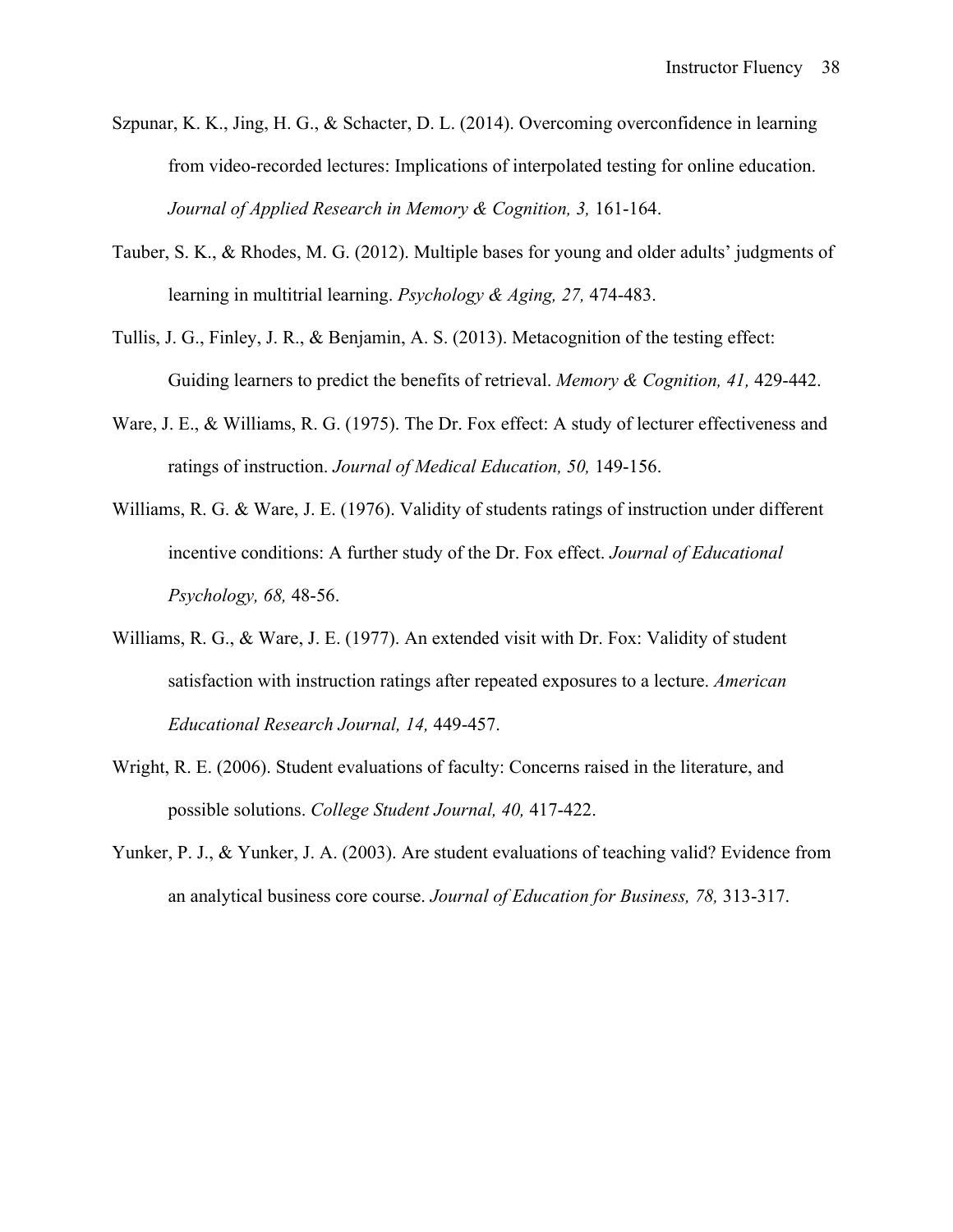#### Author Note

Shana K. Carpenter, Department of Psychology, Iowa State University; Laura Mickes, Department of Psychology, Royal Holloway, University of London; Shuhebur Rahman, Department of Psychology, Iowa State University; Chad S. Fernandez, Department of Psychology, Iowa State University.

This material is based upon work supported by the National Science Foundation under Grant No. DUE-1504480. Any opinions, findings, conclusions or recommendations expressed in this material are those of the authors and do not necessarily reflect the views of the National Science Foundation.

We thank Rosa Cai, Rachel Conn, Brianna Culich, Torie Homervold, Amanda Malin, and Rachel Teague for their assistance with data collection and scoring.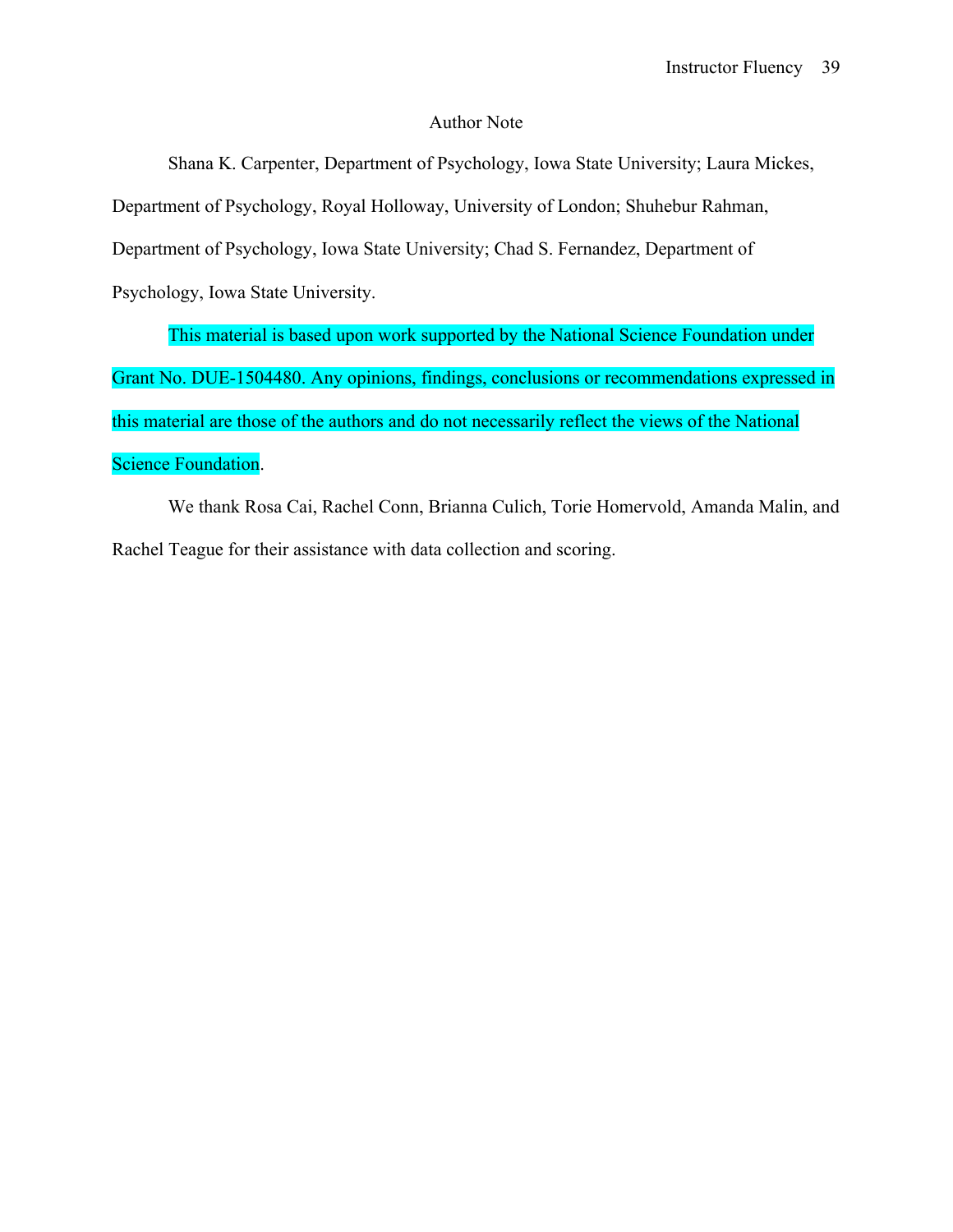#### Footnotes

<sup>1</sup> The term "fluency" has been used in the literature on metacognition to refer to the experienced ease of processing of stimuli during learning. This experience can be directly measured through the speed of participants' responses to particular stimuli during learning (e.g., Mueller, Tauber, & Dunlosky, 2013), or through participants' ratings of the ease of processing stimuli during learning (e.g., Carpenter & Olson, 2012). In the current study, we use the term "fluency" to refer to the behaviors of an instructor that reflect the smoothness of delivery of the lecture, consistent with the term as used in previous studies of lecture-based learning (Carpenter et al., 2013). Thus, "fluency"—as referred to here—does not refer to a response measure reflecting the manner in which participants overtly process the stimuli, but rather the lecture delivery style of the instructor. To the extent that such response measures are unaffected by lecture delivery style, it is likely that any effects of lecture delivery style on students' perceived learning are reflective of their beliefs about learning—i.e., more competent instructors give more fluent lectures.

 $2$  Participants in the disfluent condition based their JOLs on the instructor more often than did participants in the fluent condition. The most likely reason for this is that the disfluent condition contained fairly noticeable vocal cues of disfluency (e.g., stammering, pauses, and frequent use of "ums") that were not present in the fluent condition. These vocal cues likely drew more attention to the instructor in the disfluent condition than in the fluent condition.

<sup>3</sup> We also examined participants' open-ended responses as to what additional factors, if any, influenced their JOLs. This question received a response by 50% of participants in the fluent condition and 34% of participants in the disfluent condition. Examination of these responses revealed that they were largely consistent with the options that participants had already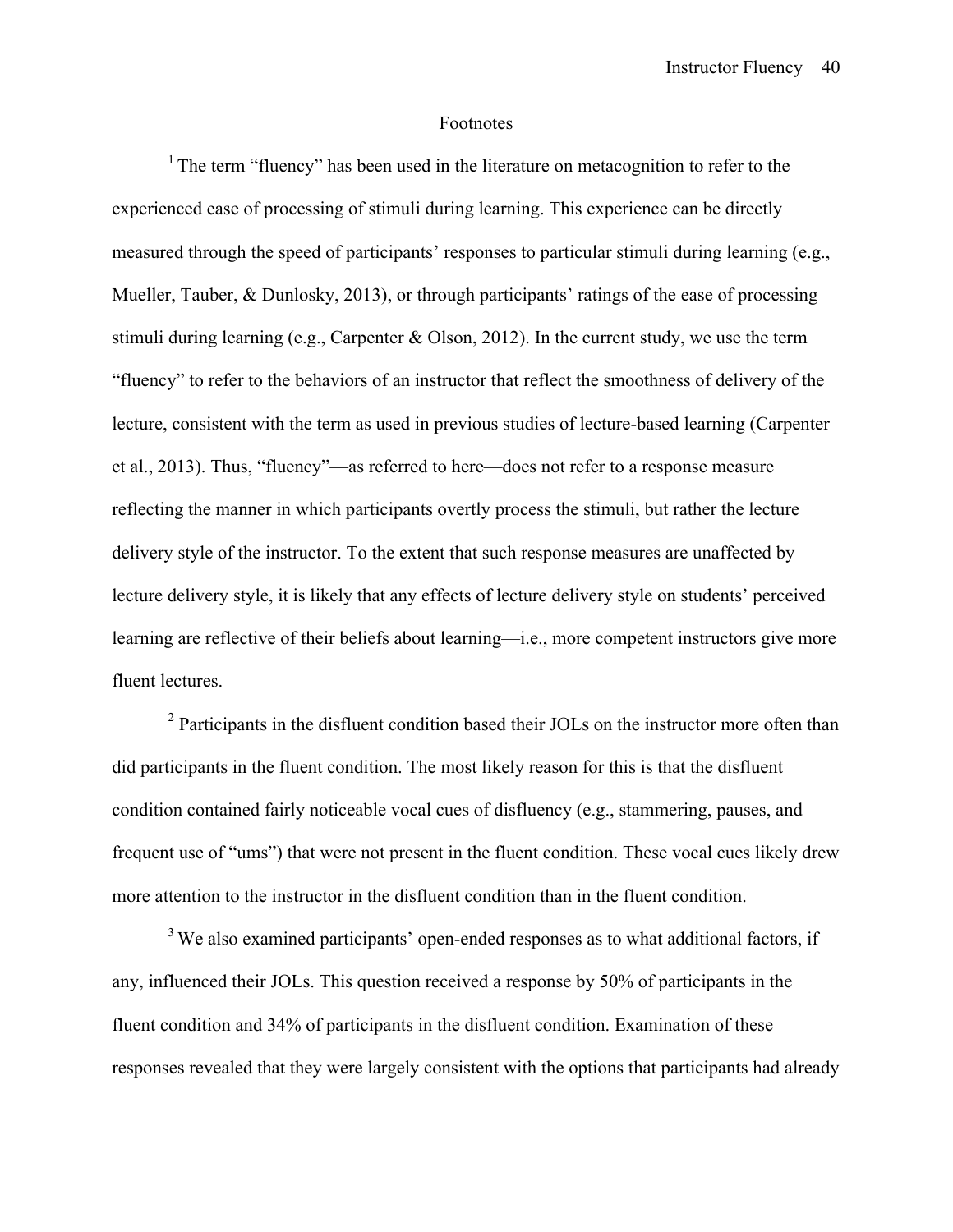responded to. For example, one participant typed "The things that influenced me are how tired I am and how I feel I do not retain information easily in general." Consistent with this description, the same participant gave high ratings to the *ability* (5) and *unrelated* (6) factors, and lower ratings to the *instructor* (1) and *material* (4) factors. Each open-ended response across the two conditions was coded, in blind fashion, as to whether it described the instructor  $(n = 13$ responses), the material ( $n = 21$  responses), participants' abilities ( $n = 5$  responses), or something unrelated to the video ( $n = 5$  responses). Across the two conditions, responses that were coded as fitting into each of these categories coincided with a median response rating of 5 for each category, reflecting high agreement between participants' open-ended responses and the ratings they gave when the options were presented to them. Responses that reflected "unrelated to the video" included feeling tired, thinking about homework or other classes, having just come from a long lecture class, and not being able to take notes during the lecture video.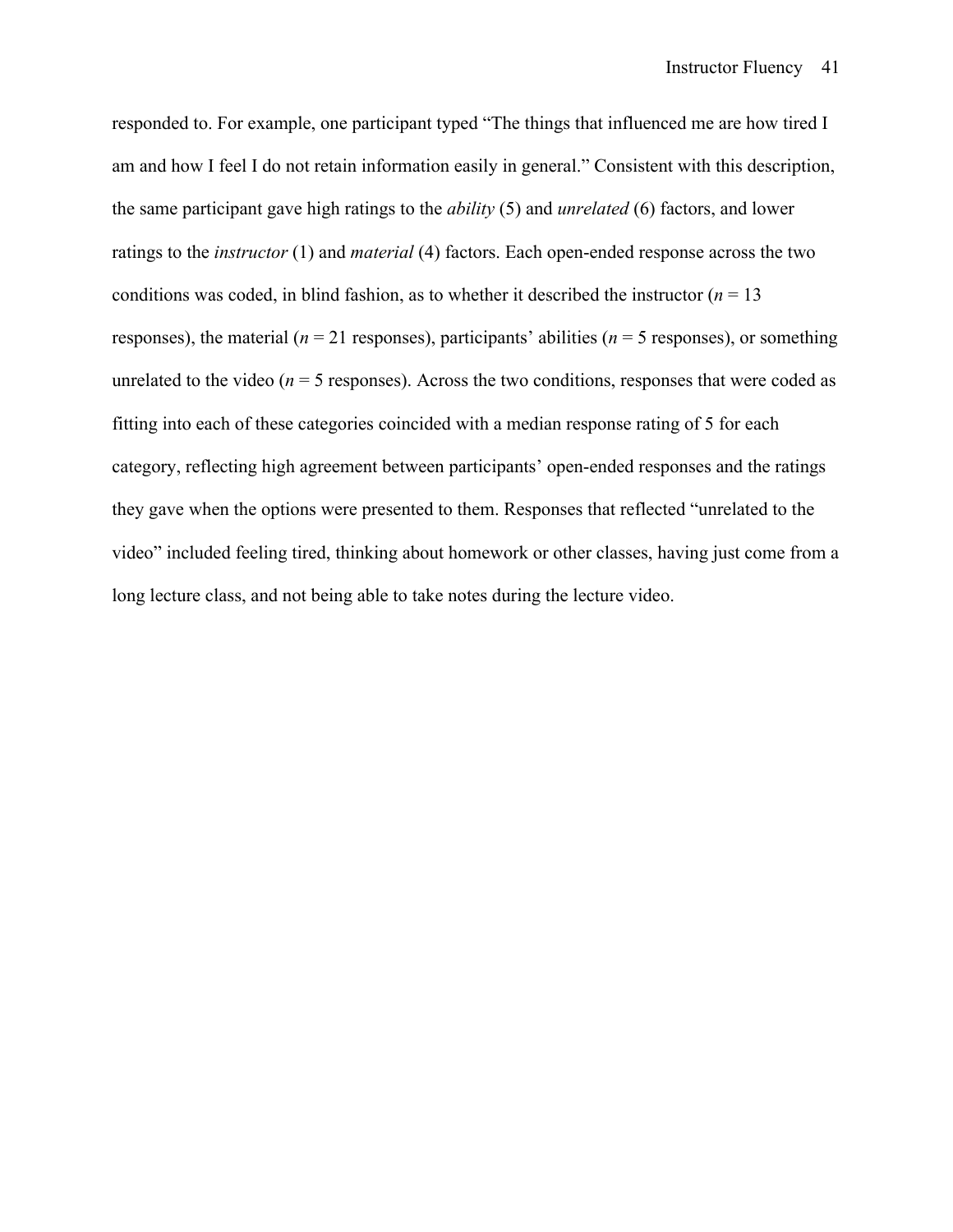# Table 1

# *Mean Instructor Ratings (1-5) across the Fluent and Disfluent Conditions*

|                                     |                                       | Organized  | Knowledgeable | Prepared   | Effective  |  |
|-------------------------------------|---------------------------------------|------------|---------------|------------|------------|--|
| Experiment 1 (Immediate Test)       |                                       |            |               |            |            |  |
|                                     | <b>Fluent Condition</b>               | 4.03(0.85) | 4.69(0.47)    | 4.56(0.61) | 3.72(0.85) |  |
|                                     | <b>Disfluent Condition</b>            | 3.03(0.90) | 4.15(0.96)    | 3.32(1.27) | 2.56(0.99) |  |
|                                     |                                       |            |               |            |            |  |
|                                     | Experiment 2 (10-Minute Delayed Test) |            |               |            |            |  |
|                                     | <b>Fluent Condition</b>               | 4.02(0.84) | 4.53(0.64)    | 4.34(0.85) | 3.09(1.15) |  |
|                                     | <b>Disfluent Condition</b>            | 3.16(1.03) | 4.00(0.76)    | 3.27(1.08) | 2.49(1.10) |  |
|                                     |                                       |            |               |            |            |  |
| Experiment 3 (24-Hour Delayed Test) |                                       |            |               |            |            |  |
|                                     | <b>Fluent Condition</b>               | 4.25(.72)  | 4.70(.46)     | 4.68(.56)  | 3.82(.95)  |  |
|                                     | <b>Disfluent Condition</b>            | 3.28(.90)  | 4.34(0.73)    | 3.70(1.14) | 2.70(.99)  |  |
|                                     |                                       |            |               |            |            |  |

*Note.* Standard deviations are given in parentheses.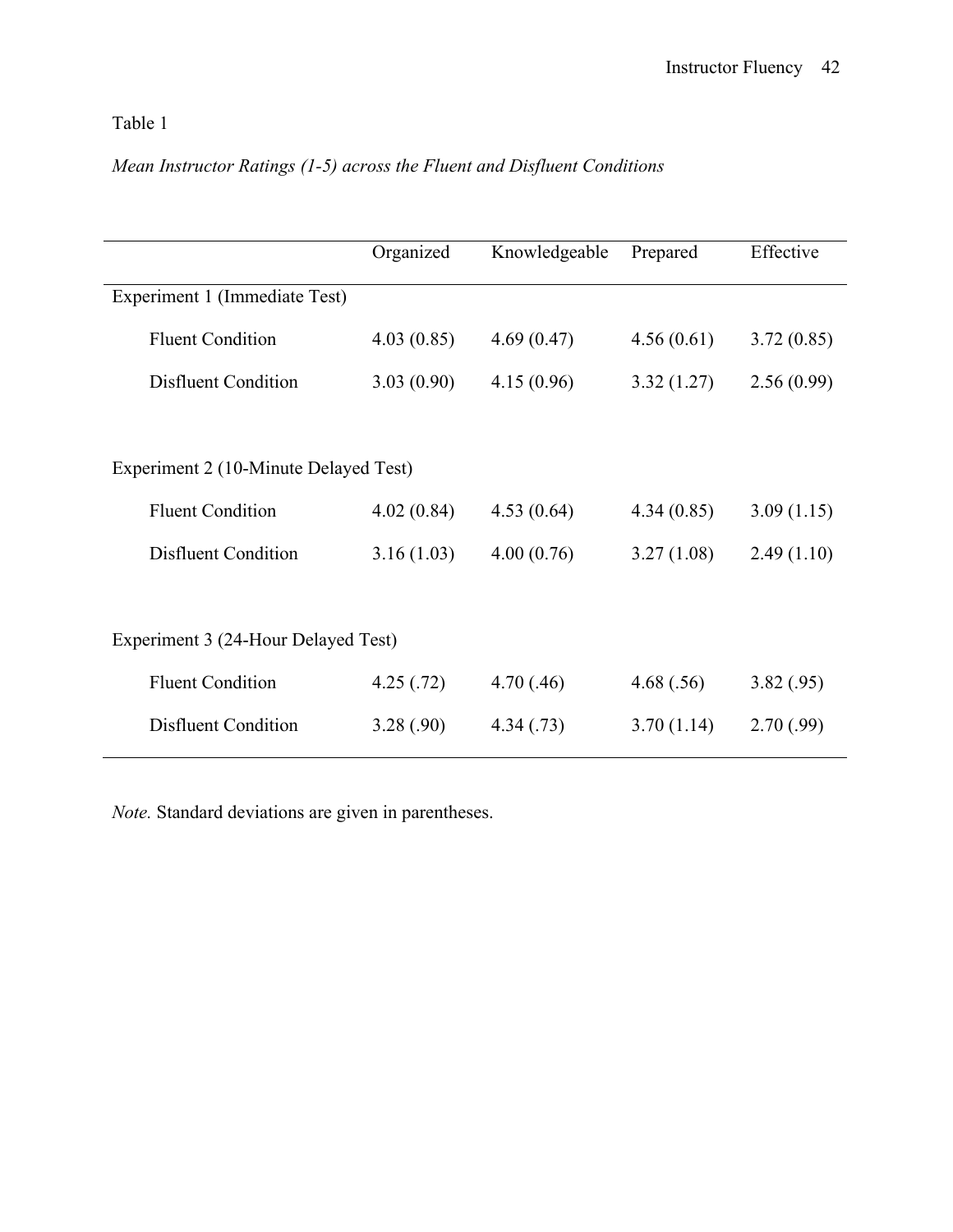## Table 2

# *Proportion of Participants Responding 1-6 to Factors that Influenced their Judgments of Learning in Experiment 3*

|                      |              | Ratings (1 = "strongly disagree," $6$ = "strongly agree") |     |                |     |     |  |  |  |
|----------------------|--------------|-----------------------------------------------------------|-----|----------------|-----|-----|--|--|--|
|                      | $\mathbf{1}$ | $\overline{2}$                                            | 3   | $\overline{4}$ | 5   | 6   |  |  |  |
| Fluent Instructor    |              |                                                           |     |                |     |     |  |  |  |
| Instructor           | .09          | .23                                                       | .16 | .25            | .25 | .02 |  |  |  |
| Material             | .02          | .05                                                       | .11 | .30            | .25 | .27 |  |  |  |
| Ability              | .00.         | .07                                                       | .14 | .27            | .43 | .09 |  |  |  |
| Other                | .02          | .16                                                       | .16 | .36            | .18 | .12 |  |  |  |
|                      |              |                                                           |     |                |     |     |  |  |  |
| Disfluent Instructor |              |                                                           |     |                |     |     |  |  |  |
| Instructor           | .06          | .15                                                       | .06 | .28            | .28 | .17 |  |  |  |
| Material             | .00.         | .02                                                       | .28 | .19            | .28 | .23 |  |  |  |
| Ability              | .02          | .07                                                       | .19 | .17            | .32 | .23 |  |  |  |
| Other                | .04          | .21                                                       | .09 | .23            | .32 | .11 |  |  |  |
|                      |              |                                                           |     |                |     |     |  |  |  |

*Note.* After estimating how well they believed they would score on the upcoming test (from 0 to 100%), participants were asked to rate their agreement (from 1 to 6) with each of the following statements: (1) "I based my decision on the instructor who explained the material, and how good of a job I felt she did," (2) "I based my decision on the material itself, and how difficult or easy I felt it would be to remember," (3) "I based my decision on my own general ability to learn and retain information," and (4) "I based my decision on something unrelated to the video, such as how sleepy or distracted I felt."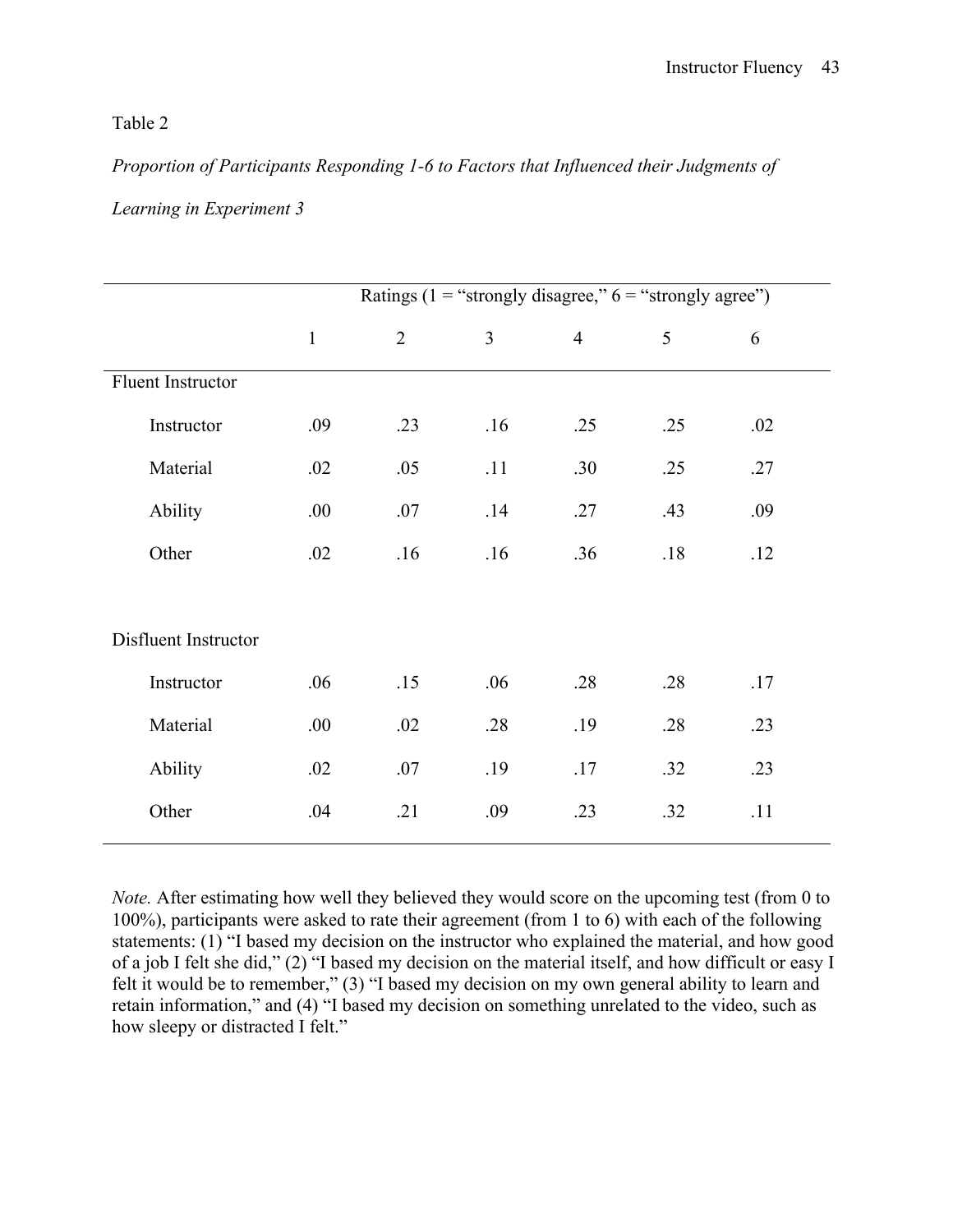# Figure Caption

*Figure 1.* Screenshots of the lecture on signal detection theory.

*Figure 2.* Predicted performance vs. actual performance for participants who endorsed

instructor (gave a rating of 5 or 6) as a basis for their judgments of learning.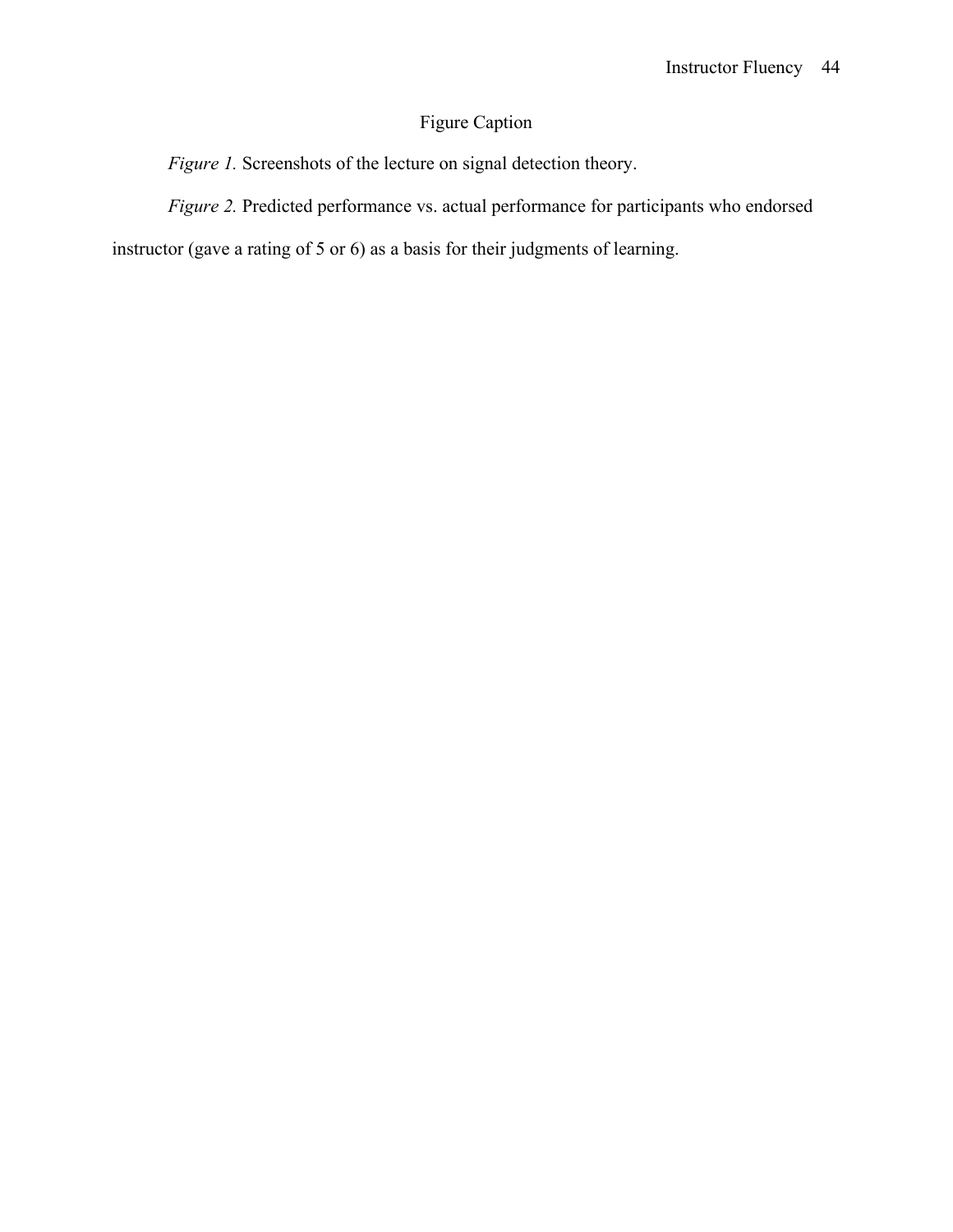Figure 1